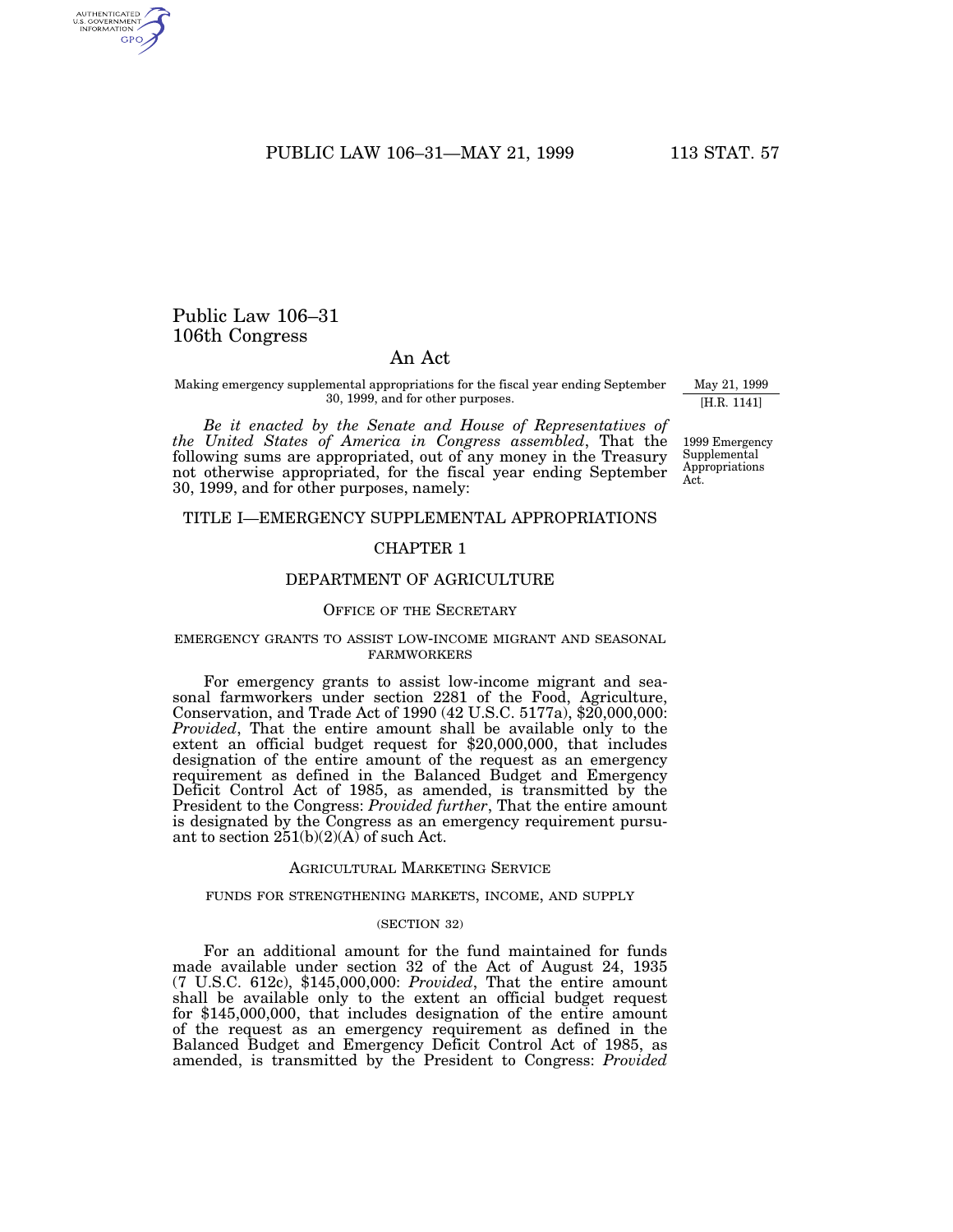*further*, That the entire amount is designated by the Congress as an emergency requirement under section  $251(b)(2)(A)$  of such Act: *Provided further*, That the Secretary of Agriculture may waive the limitation established under the second sentence of the second paragraph of section 32 of the Act of August 24, 1935 (7 U.S.C. 612c), on the amount of funds that may be devoted during fiscal year 1999 to any one agricultural commodity or product thereof.

#### FARM SERVICE AGENCY

## SALARIES AND EXPENSES

For an additional amount for ''Salaries and Expenses'', \$42,753,000, to remain available until expended: *Provided*, That the entire amount is designated by the Congress as an emergency requirement pursuant to section  $25(1(b)(2)(A))$  of the Balanced Budget and Emergency Deficit Control Act of 1985, as amended.

#### AGRICULTURAL CREDIT INSURANCE FUND PROGRAM ACCOUNT

## (INCLUDING TRANSFERS OF FUNDS)

For additional gross obligations for the principal amount of direct and guaranteed loans as authorized by 7 U.S.C. 1928–1929, to be available from funds in the Agricultural Credit Insurance Fund, as follows: farm ownership loans, \$550,000,000, of which \$350,000,000 shall be for guaranteed loans; operating loans, \$370,000,000, of which \$185,000,000 shall be for subsidized guaranteed loans; and for emergency insured loans, \$175,000,000 to meet the needs resulting from natural disasters.

For the additional cost of direct and guaranteed loans, including the cost of modifying loans as defined in section 502 of the Congressional Budget Act of 1974, to remain available until September 30, 2000, as follows: farm ownership loans, \$35,505,000, of which \$5,565,000 shall be for guaranteed loans; operating loans, \$28,804,000, of which \$16,169,000 shall be for subsidized guaranteed loans; and for emergency insured loans, \$41,300,000 to meet the needs resulting from natural disasters; and for additional administrative expenses to carry out the direct and guaranteed loan programs, \$4,000,000: *Provided*, That of the total amount appropriated, up to \$29,998,000 may be transferred to the ''Farm Service Agency Salaries and Expenses'' account with prior notification to the House and Senate Committees on Appropriations: *Provided further*, That the entire amounts are designated by the Congress as emergency requirements pursuant to section  $251(b)(2)(A)$ of the Balanced Budget and Emergency Deficit Control Act of 1985, as amended.

Funds appropriated by this Act or by the Agriculture, Rural Development, Food and Drug Administration, and Related Agencies Appropriations Act, 1999 (Public Law 105–277) to the Agricultural Credit Insurance Program Account for farm ownership and operating direct loans and guaranteed loans may be transferred among these programs with the prior approval of the House and Senate Committees on Appropriations.

## EMERGENCY CONSERVATION PROGRAM

For an additional amount for the "Emergency Conservation Program" for expenses resulting from natural disasters,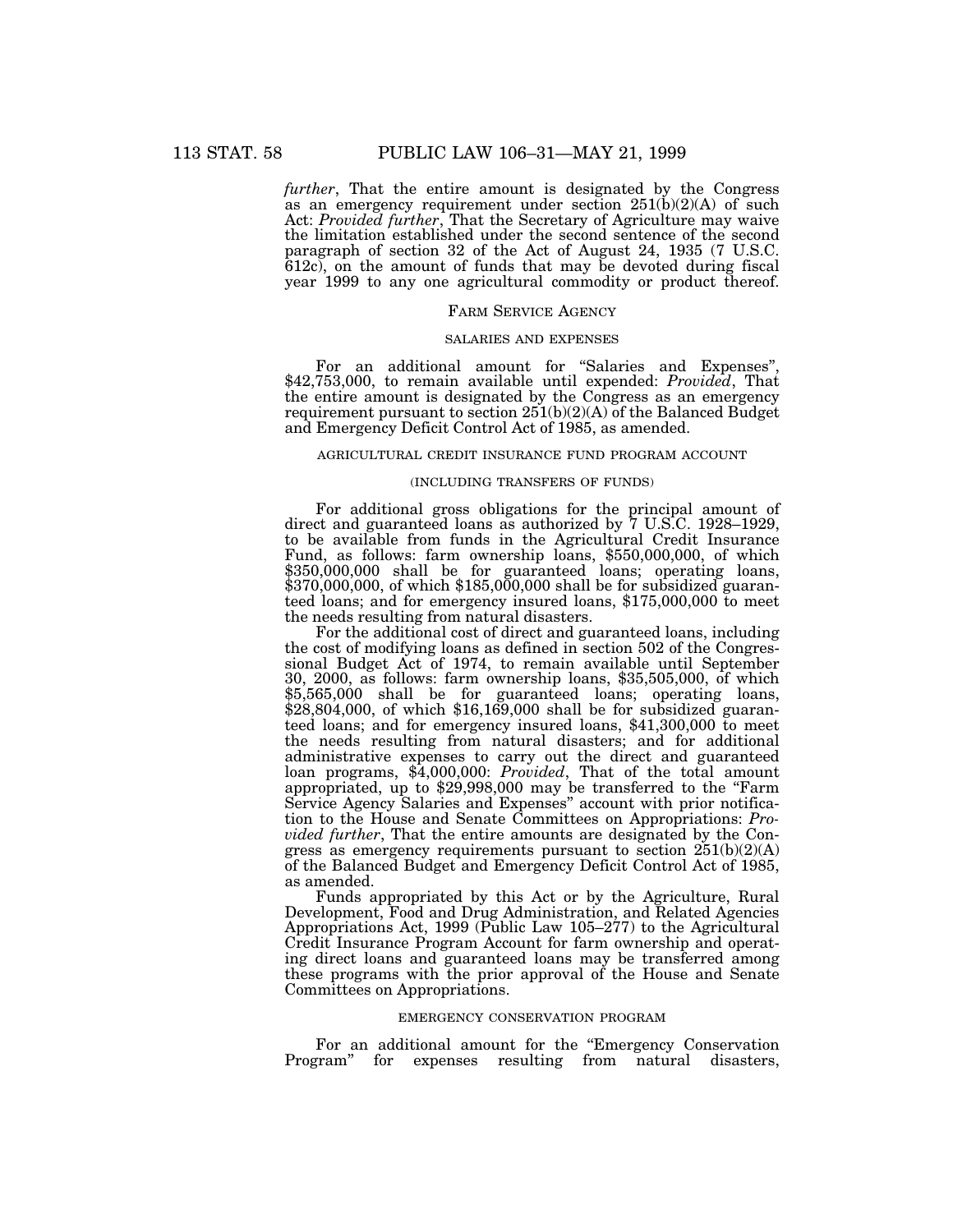\$28,000,000, to remain available until expended: *Provided*, That funds made available under this heading by Public Law 105–174 to provide cost-sharing assistance to maple producers to replace taps and tubing that were damaged by ice storms in northeastern States in 1998 may be used to carry out any activity authorized under the Emergency Conservation Program: *Provided further*, That funds made available under this heading may be used for restoration of streambanks in the Northeast in non-flood prone areas as determined by the county committees: *Provided further*, That the entire amount shall be available only to the extent that an official budget request for \$28,000,000, that includes designation of the entire amount of the request as an emergency requirement as defined in the Balanced Budget and Emergency Deficit Control Act of 1985, as amended, is transmitted by the President to the Congress: *Provided further*, That the entire amount is designated by the Congress as an emergency requirement pursuant to section  $251(b)(2)(A)$  of such Act.

#### COMMODITY CREDIT CORPORATION FUND

#### LIVESTOCK INDEMNITY PROGRAM

Effective date.

An amount of \$3,000,000 is appropriated to the Secretary to implement a livestock indemnity program. Such program shall be effective only for losses beginning on May 2, 1998, through the date of the enactment of this Act from natural disasters declared pursuant to a Presidential or Secretarial declaration requested prior to the date of the enactment of this Act. The Secretary shall, to the extent practicable, provide benefits at a level and in a manner similar to the Livestock Indemnity Programs carried out during 1997 and 1998: *Provided*, That in administering the program, the Secretary shall, to the extent practicable, utilize gross income and payment limitations conditions established for the Disaster Reserve Assistance Program for the 1996 crop year: *Provided further*, That the entire amount shall be available only to the extent an official budget request for \$3,000,000, that includes designation of the entire amount of the request as an emergency requirement as defined in the Balanced Budget and Emergency Deficit Control Act of 1985, as amended, is transmitted by the President to the Congress: *Provided further*, That the entire amount is designated by the Congress as an emergency requirement pursuant to section  $251(b)(2)(A)$  of such Act.

## NATURAL RESOURCES CONSERVATION SERVICE

### WATERSHED AND FLOOD PREVENTION OPERATIONS

For an additional amount for ''Watershed and Flood Prevention Operations'' to repair damages to the waterways and watersheds resulting from natural disasters, \$95,000,000, to remain available until expended: *Provided*, That the entire amount shall be available only to the extent that an official budget request for \$95,000,000, that includes designation of the entire amount of the request as an emergency requirement as defined in the Balanced Budget and Emergency Deficit Control Act of 1985, as amended, is transmitted by the President to the Congress: *Provided further*, That the entire amount is designated by the Congress as an emergency requirement pursuant to section 251(b)(2)(A) of such Act.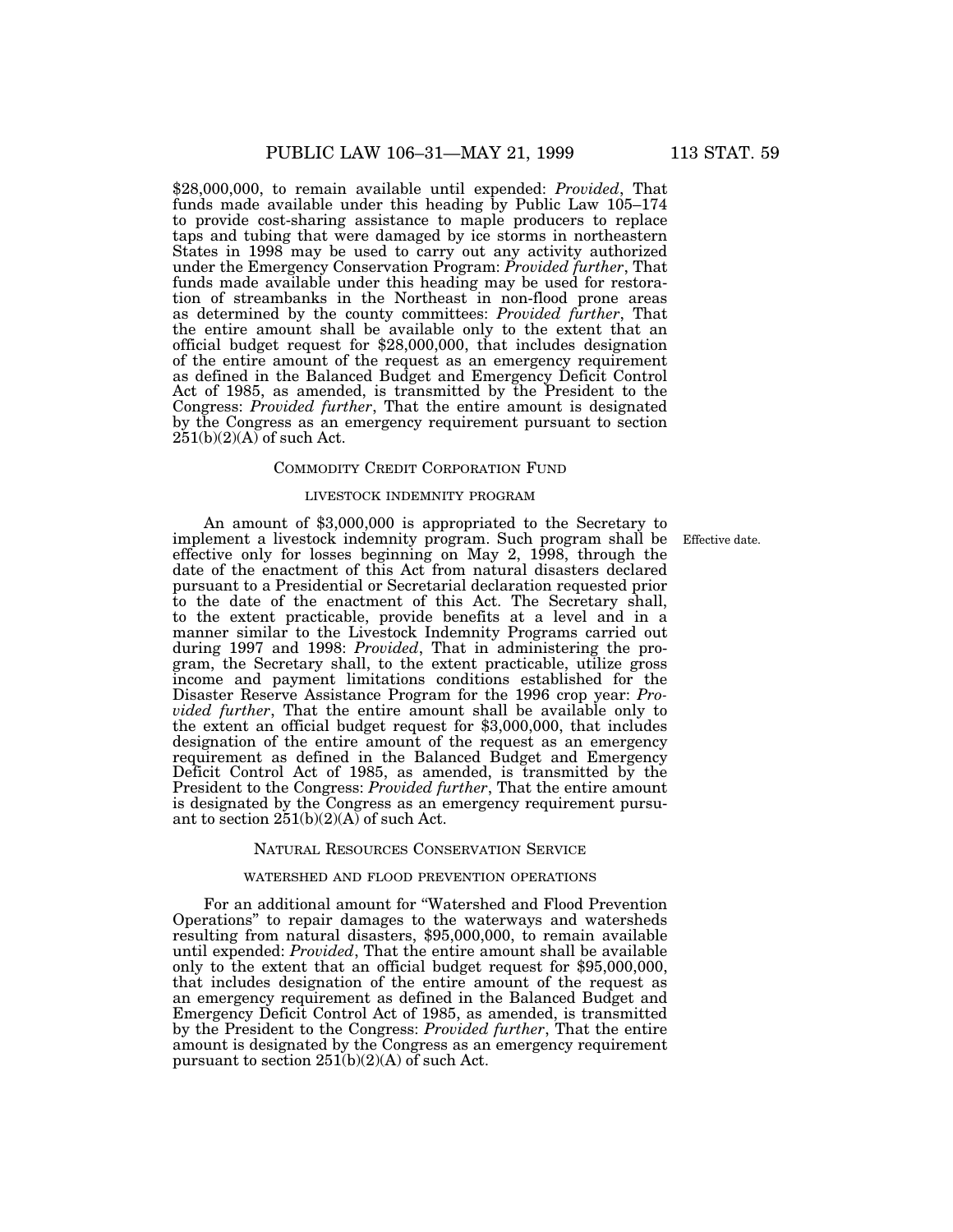## RURAL ECONOMIC AND COMMUNITY DEVELOPMENT PROGRAMS

## RURAL COMMUNITY ADVANCEMENT PROGRAM

For an additional amount for the cost of direct loans and grants of the rural utilities programs described in section  $381E(d)(2)$ of the Consolidated Farm and Rural Development Act (7 U.S.C. 2009f ), as provided in 7 U.S.C. 1926(a) and 7 U.S.C. 1926C for distribution through the national reserve, \$30,000,000, of which \$25,000,000 shall be for grants under such program: *Provided*, That the entire amount shall be available only to the extent an official budget request for \$30,000,000, that includes designation of the entire amount of the request as an emergency requirement as defined in the Balanced Budget and Emergency Deficit Control Act of 1985, as amended, is transmitted by the President to the Congress: *Provided further*, That the entire amount is designated by the Congress as an emergency requirement pursuant to section  $251(b)(2)(A)$  of such Act.

## RURAL HOUSING SERVICE

## RURAL HOUSING INSURANCE FUND PROGRAM ACCOUNT

For additional gross obligations for the principal amount of direct and guaranteed loans as authorized by title V of the Housing Act of 1949, to be available from funds in the rural housing insurance fund to meet needs resulting from natural disasters, as follows: \$10,000,000 for loans to section 502 borrowers, as determined by the Secretary; and \$1,000,000 for section 504 housing repair loans.

For the additional cost of direct and guaranteed loans, including the cost of modifying loans, as defined in section 502 of the Congressional Budget Act of 1974, to remain available until expended, \$1,534,000, as follows: section 502 loans, \$1,182,000; and section 504 housing repair loans, \$352,000: *Provided*, That the entire amount shall be available only to the extent that an official budget request for \$1,534,000, that includes designation of the entire amount of the request as an emergency requirement as defined in the Balanced Budget and Emergency Deficit Control Act of 1985, as amended, is transmitted by the President to the Congress: *Provided further*, That the entire amount is designated by the Congress as an emergency requirement pursuant to section  $251(b)(2)(A)$  of such Act.

### RURAL HOUSING ASSISTANCE GRANTS

For an additional amount for grants for very low-income housing repair, as authorized by 42 U.S.C. 1474, to meet needs resulting from natural disasters, \$1,000,000: *Provided*, That the entire amount shall be available only to the extent that an official budget request for \$1,000,000, that includes designation of the entire amount of the request as an emergency requirement as defined in the Balanced Budget and Emergency Deficit Control Act of 1985, as amended, is transmitted by the President to the Congress: *Provided further*, That the entire amount is designated by the Congress as an emergency requirement pursuant to section  $251(b)(2)(A)$  of such Act.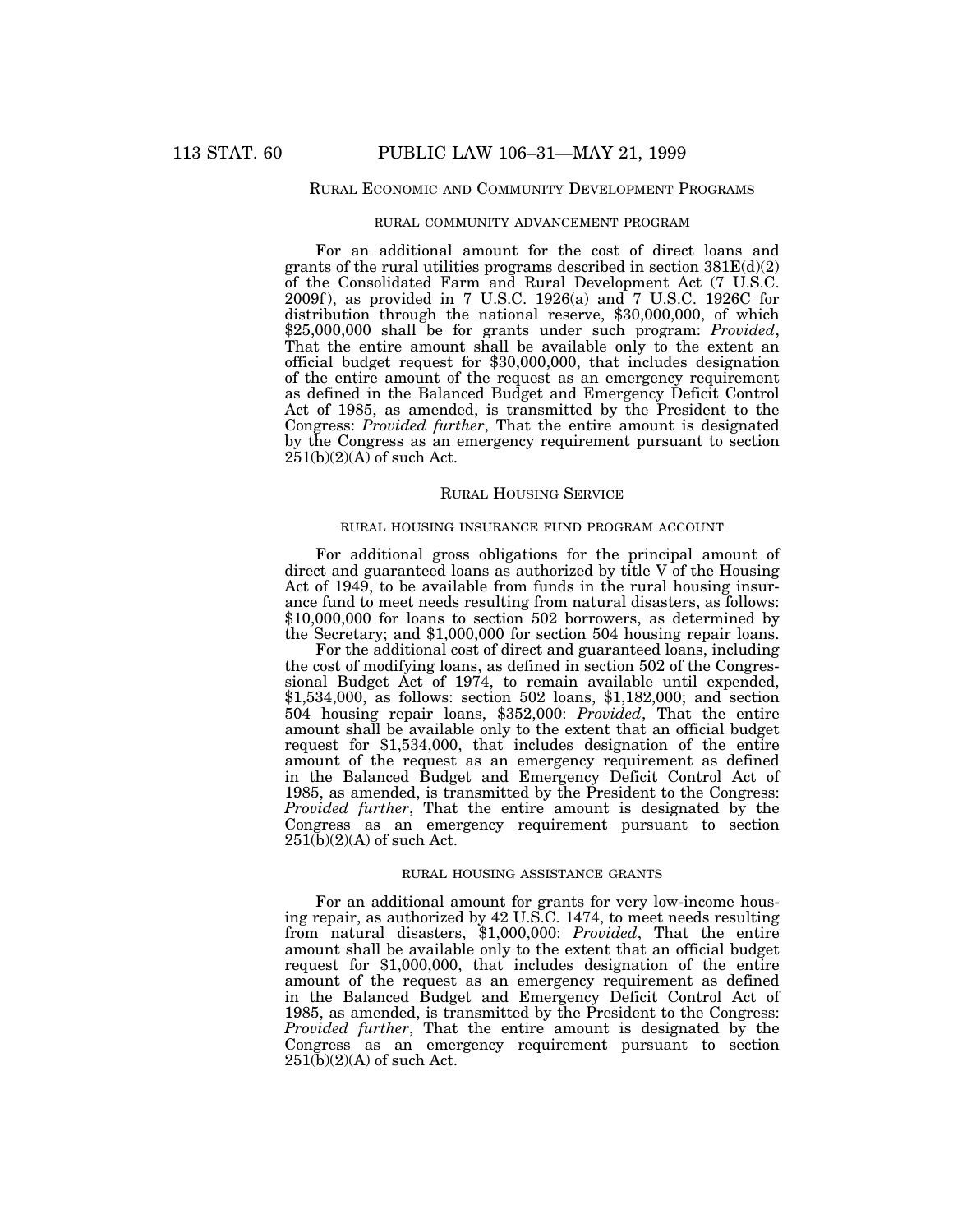# GENERAL PROVISIONS, THIS CHAPTER

SEC. 101. (a) CROP LOSS ASSISTANCE FOR CERTAIN MULTIYEAR 7 USC 1421 note. LOSSES.—From funds remaining in a reserve held under subsection (c) of section 1102 of the Agriculture, Rural Development, Food and Drug Administration, and Related Agencies Appropriations Act, 1999 (7 U.S.C. 1421 note; Public Law 105–277; 112 Stat. 2681–43), for errors, omissions, and appeals, the Secretary of Agriculture may use not more than 15 percent of the reserve funds to provide assistance to a producer described in subsection (b) who incurred losses to a commodity due to disasters in two crop years during the five-crop year period beginning with the 1994 crop year.

(b) ELIGIBILITY CRITERIA.—A producer on a farm is eligible for assistance under subsection (a) only if—

(1) the producer received a federally insured indemnity payment for crop losses in two crop years of such five-crop year period;

(2) the producer acquired federally insured crop insurance in one additional crop year during such period, but did not receive a federally insured indemnity payment;

(3) the producer received a non-federally insured indemnity payment for crop losses in the crop year referred to in paragraph (2); and

(4) the producer does not receive a payment under subsection (b) or (c) of such section 1102.

(c) CROP YEARS COVERED; PAYMENT RATE.—Any payment to a producer under subsection (a) may be paid only for losses incurred during the crop years described in paragraph (1) of subsection (b). The payment rate may not exceed the payment rate used under subsection (c) of such section 1102.

(d) EFFECT ON EXISTING AUTHORITY.—Nothing in this section authorizes the Secretary to delay the provision of crop loss assistance under such section 1102, and the Secretary shall complete the payment of multiyear assistance under subsection (c) of such section 1102 before making any payment under the authority of this section.

(e) DESIGNATION AS EMERGENCY REQUIREMENT.—Such sums as are necessary to carry out the amendments made by subsection (a): *Provided*, That such amount shall be available only to the extent an official budget request, that includes designation of the entire amount of the request as an emergency requirement as defined in the Balanced Budget and Emergency Deficit Control Act of 1985, as amended, is transmitted by the President to the Congress: *Provided further*, That the entire amount is designated by the Congress as an emergency requirement under section  $251(b)(2)(A)$  of such Act.

SEC. 102. Notwithstanding section 11 of the Commodity Credit Corporation Charter Act (15 U.S.C. 714i), an additional \$28,000,000 shall be provided through the Commodity Credit Corporation in fiscal year 1999 for technical assistance activities performed by any agency of the Department of Agriculture in carrying out the Conservation Reserve Program or the Wetlands Reserve Program funded by the Commodity Credit Corporation: *Provided*, That an additional \$35,000,000 shall be provided through the Commodity Credit Corporation on October 1, 1999, for technical assistance activities performed by any agency of the Department of Agriculture

Effective date.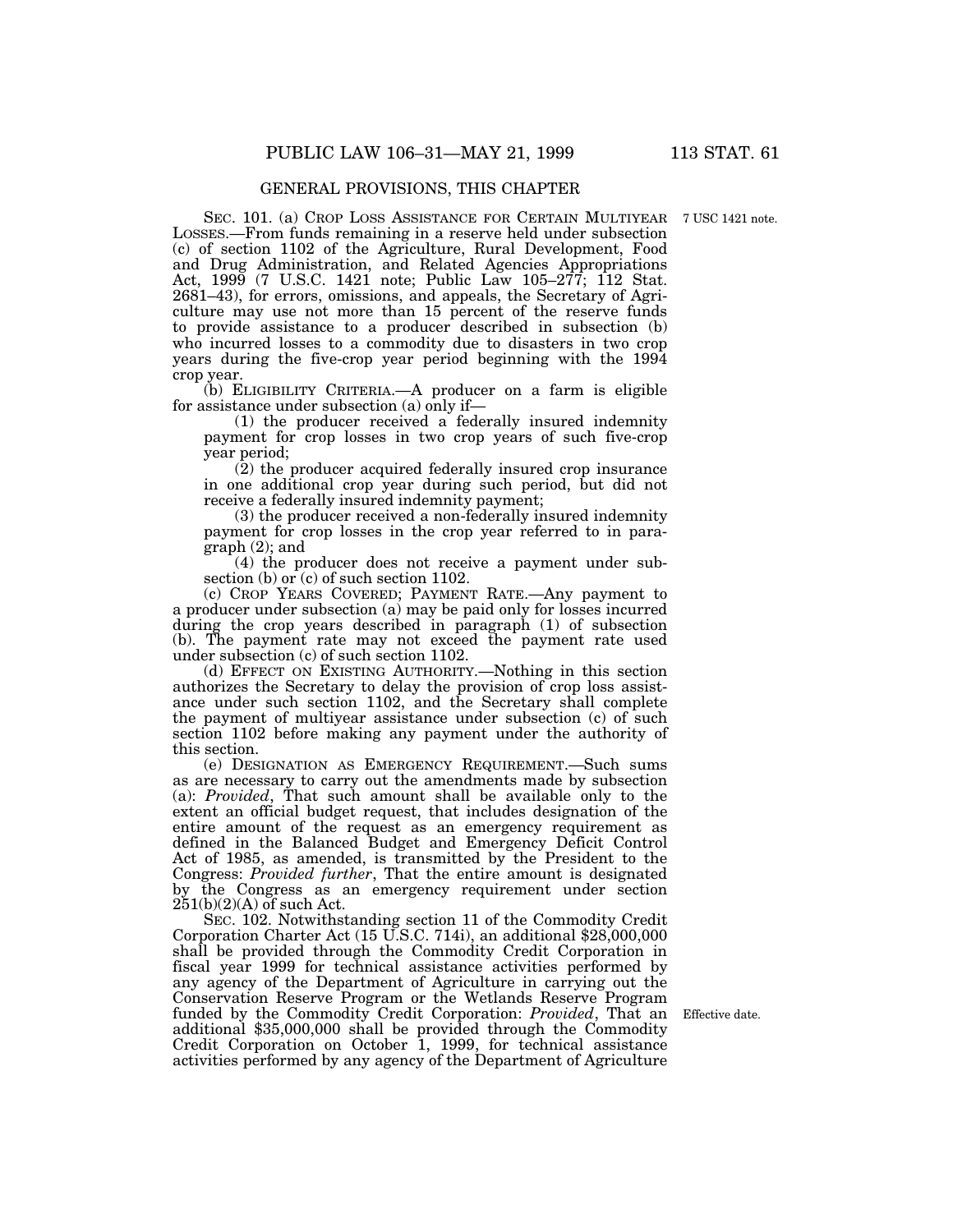in carrying out the Conservation Reserve Program or the Wetlands Reserve Program funded by the Commodity Credit Corporation: *Provided further*, That the entire amounts shall be available only to the extent an official budget request, that includes designation of the entire amounts of the request as emergency requirements as defined in the Balanced Budget and Emergency Deficit Control Act of 1985, as amended, is transmitted by the President to the Congress: *Provided further*, That the entire amounts are designated by the Congress as emergency requirements pursuant to section  $251(b)(2)(A)$  of such Act.

SEC. 103. Notwithstanding any other provision of law, monies available under section 763 of the Agriculture, Rural Development, Food and Drug Administration, and Related Agencies Appropriations Act, 1999 (Public Law 105–277), shall be provided by the Secretary of Agriculture directly to any State determined by the Secretary of Agriculture to have been materially affected by the commercial fishery failure or failures declared by the Secretary of Commerce in September, 1998 under section 312(a) of the Magnuson-Stevens Fishery Conservation and Management Act. Such State shall disburse the funds to individuals with family incomes below the Federal poverty level who have been adversely affected by the commercial fishery failure or failures: *Provided*, That the entire amount shall be available only to the extent an official budget request for such amount, that includes designation of the entire amount of the request as an emergency requirement as defined in the Balanced Budget and Emergency Deficit Control Act of 1985, as amended, is transmitted by the President to the Congress: *Provided further*, That the entire amount is designated by the Congress as an emergency requirement pursuant to section  $251(b)(2)(A)$  of such Act.

7 USC 1421 note.

SEC. 104. For an additional amount for the Livestock Assistance Program under Public Law 105–277, \$70,000,000: *Provided*, That for the purposes of section 1103 of the Agriculture, Rural Development, Food and Drug Administration, and Related Agencies Appropriations Act, 1999 (Public Law 105–277), notwithstanding any other provision of law or regulation, the definition of ''livestock'' shall include "reindeer": *Provided further*, That the entire amount shall be available only to the extent an official budget request for \$70,000,000, that includes designation of the entire amount of the request as an emergency requirement as defined in the Balanced Budget and Emergency Deficit Control Act of 1985, as amended, is transmitted by the President to the Congress: *Provided further*, That the entire amount is designated by the Congress as an emergency requirement pursuant to section  $251(b)(2)(\overline{A})$  of such Act.

SEC. 105. DENALI COMMISSION. (a) The Denali Commission Act of 1998 (title III of division C of Public Law 105–277) is amended—

(1) in section  $303(b)(1)(D)$  by striking in two instances ''Alaska Federation or Natives'' and inserting ''Alaska Federation of Natives'';

(2) in section 303(c) by striking ''Members'' and inserting ''The Federal Cochairperson shall serve for a term of four years and may be reappointed. All other members'';

(3) in section 306(a) by inserting after the first sentence the following: ''The Federal Cochairperson shall be compensated

42 USC 3121 note.

42 USC 3121 note.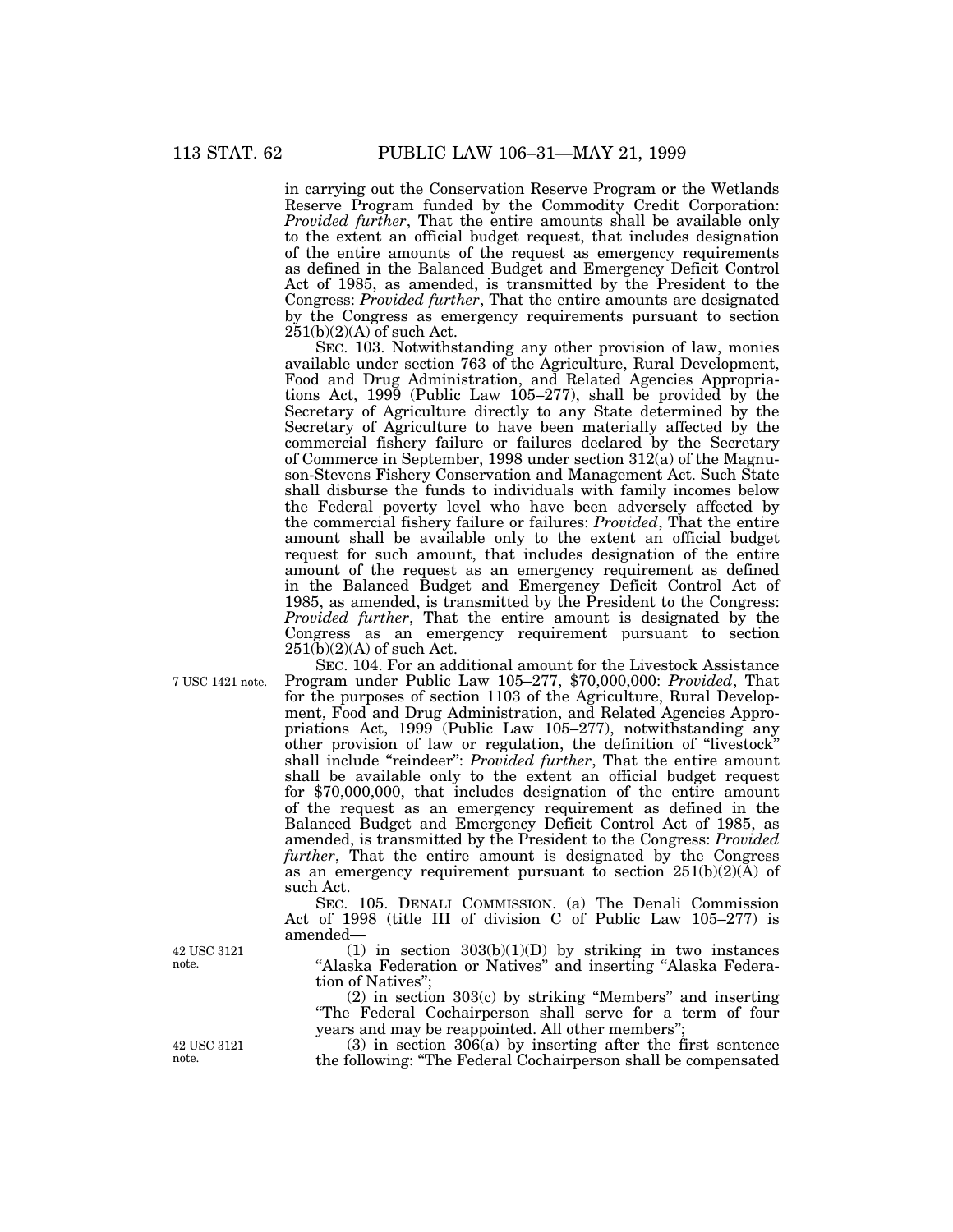at the annual rate prescribed for level IV of the Executive Schedule under section 5315 of title 5, United States Code.'';

 $(4)$  in section 306 $(c)(2)$  by striking "Chairman" and inserting ''Federal Cochairperson'';

(5) by inserting at the end of section 306 the following new subsections:

"(g) ADMINISTRATIVE EXPENSES AND RECORDS.—The Commission is hereby prohibited from using more than 5 percent of the amounts appropriated under the authority of this Act or transferred pursuant to section 329 of the Department of Transportation and Related Agencies Appropriations Act, 1999 (section  $101(g)$  of division A of this Act) for administrative expenses. The Commission and its grantees shall maintain accurate and complete records which shall be available for audit and examination by the Comptroller General or his or her designee.

''(h) INSPECTOR GENERAL.—Section 8G(a)(2) of the Inspector General Act of 1978 (5 U.S.C. App. 3, section  $8G(a)(2)$ ) is amended by inserting 'the Denali Commission,' after 'the Corporation for Public Broadcasting,'.''; and

(6) in section 307(b) by inserting immediately before ''The Commission'' the following: ''Funds transferred to the Commission pursuant to section 329 of the Department of Transportation and Related Agencies Appropriations Act, 1999 (section  $101(g)$  of division A of this Act) shall be available without further appropriation and until expended.''.

(7) in section 305 by inserting at the end a new section (d) as follows:

"(d) The Commission, acting through the Federal Cochairperson, is authorized to enter into contracts and cooperative agreements, award grants, and make payments necessary to carry out the purposes of the Commission. With respect to funds appropriated to the Commission for fiscal year 1999, the Commission, acting through the Federal Cochairperson, is authorized to enter into contracts and cooperative agreements, award grants, and make payments to implement an interim work plan for fiscal year 1999 approved by the Commission.''.

(b) Amounts made available by this section are designated by the Congress as an emergency requirement pursuant to section 251(b)(2)(A) of the Balanced Budget and Emergency Deficit Control Act of 1985, as amended: *Provided*, That such amounts shall be available only to the extent that an official budget request that includes designation of the entire amount of the request as an emergency requirement as defined in the Balanced Budget and Emergency Deficit Control Act of 1985, as amended, is transmitted by the President to the Congress.

42 USC 3121 note.

42 USC 3121 note.

42 USC 3121 note.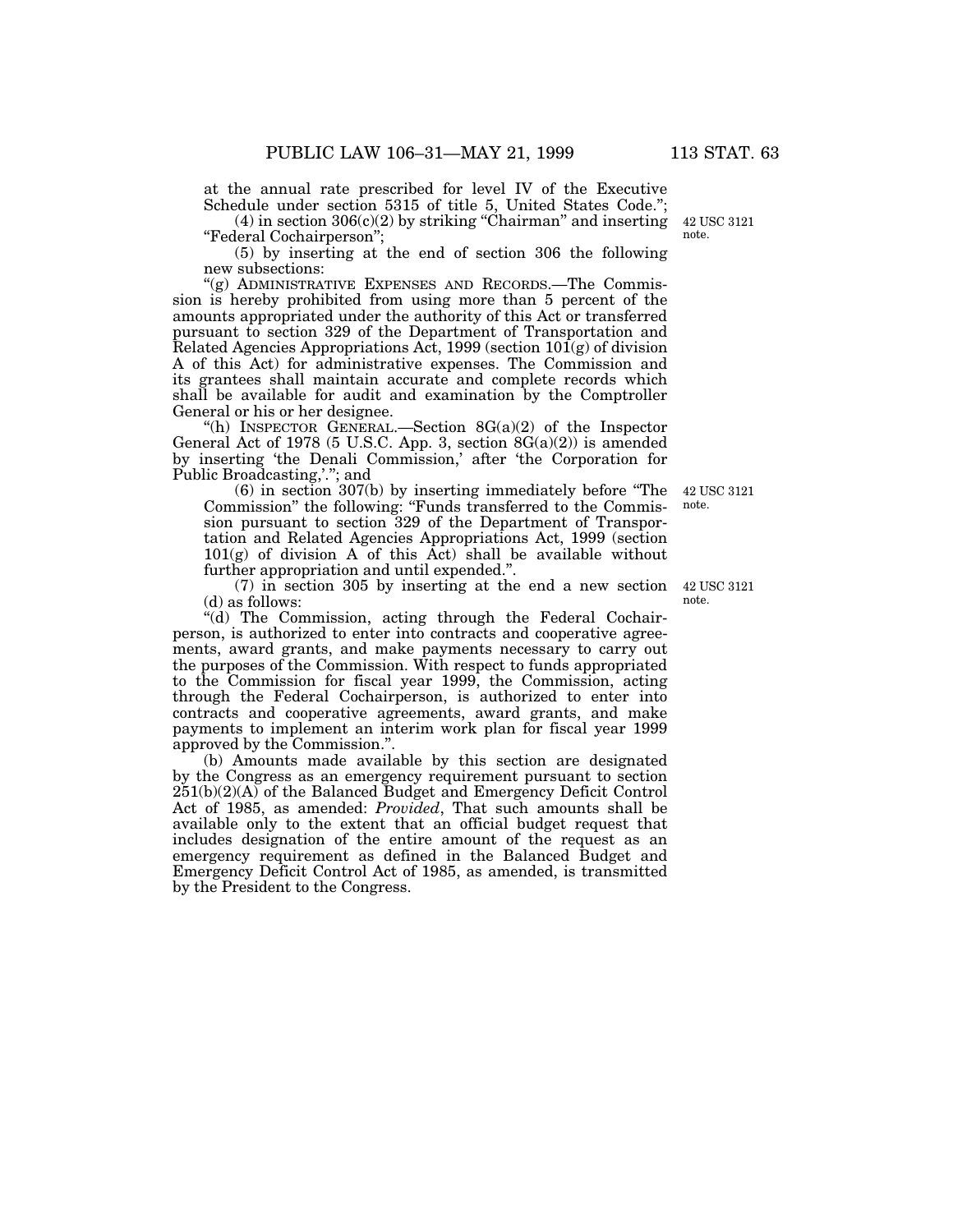# CHAPTER 2

# DEPARTMENT OF JUSTICE

#### IMMIGRATION AND NATURALIZATION SERVICE

## SALARIES AND EXPENSES

# ENFORCEMENT AND BORDER AFFAIRS

For an additional amount for "Salaries and Expenses, Enforcement and Border Affairs'' to support increased detention requirements for Central American criminal aliens and to address the expected influx of illegal immigrants from Central America as a result of Hurricane Mitch, \$80,000,000, which shall remain available until expended and which shall be administered by the Attorney General: *Provided*, That the entire amount is designated by the Congress as an emergency requirement pursuant to section  $251(b)(2)$ <sup>(A)</sup> of the Balanced Budget and Emergency Deficit Control Act of 1985, as amended.

## CHAPTER 3

# DEPARTMENT OF DEFENSE—MILITARY

# MILITARY PERSONNEL

## RESERVE PERSONNEL, ARMY

For an additional amount for ''Reserve Personnel, Army'', \$8,000,000: *Provided*, That the entire amount is designated by the Congress as an emergency requirement pursuant to section  $251(b)(2)(A)$  of the Balanced Budget and Emergency Deficit Control Act of 1985, as amended: *Provided further*, That the entire amount shall be available only to the extent that an official budget request for \$5,100,000, that includes designation of the entire amount of the request as an emergency requirement as defined in the Balanced Budget and Emergency Deficit Control Act of 1985, as amended, is transmitted by the President to the Congress.

## NATIONAL GUARD PERSONNEL, ARMY

For an additional amount for ''National Guard Personnel, Army'', \$7,300,000: *Provided*, That the entire amount is designated by the Congress as an emergency requirement pursuant to section  $251(b)(2)(A)$  of the Balanced Budget and Emergency Deficit Control Act of 1985, as amended: *Provided further*, That the entire amount shall be available only to the extent that an official budget request for \$1,300,000, that includes designation of the entire amount of the request as an emergency requirement as defined in the Balanced Budget and Emergency Deficit Control Act of 1985, as amended, is transmitted by the President to the Congress.

## NATIONAL GUARD PERSONNEL, AIR FORCE

For an additional amount for ''National Guard Personnel, Air Force", \$1,000,000: *Provided*, That the entire amount is designated by the Congress as an emergency requirement pursuant to section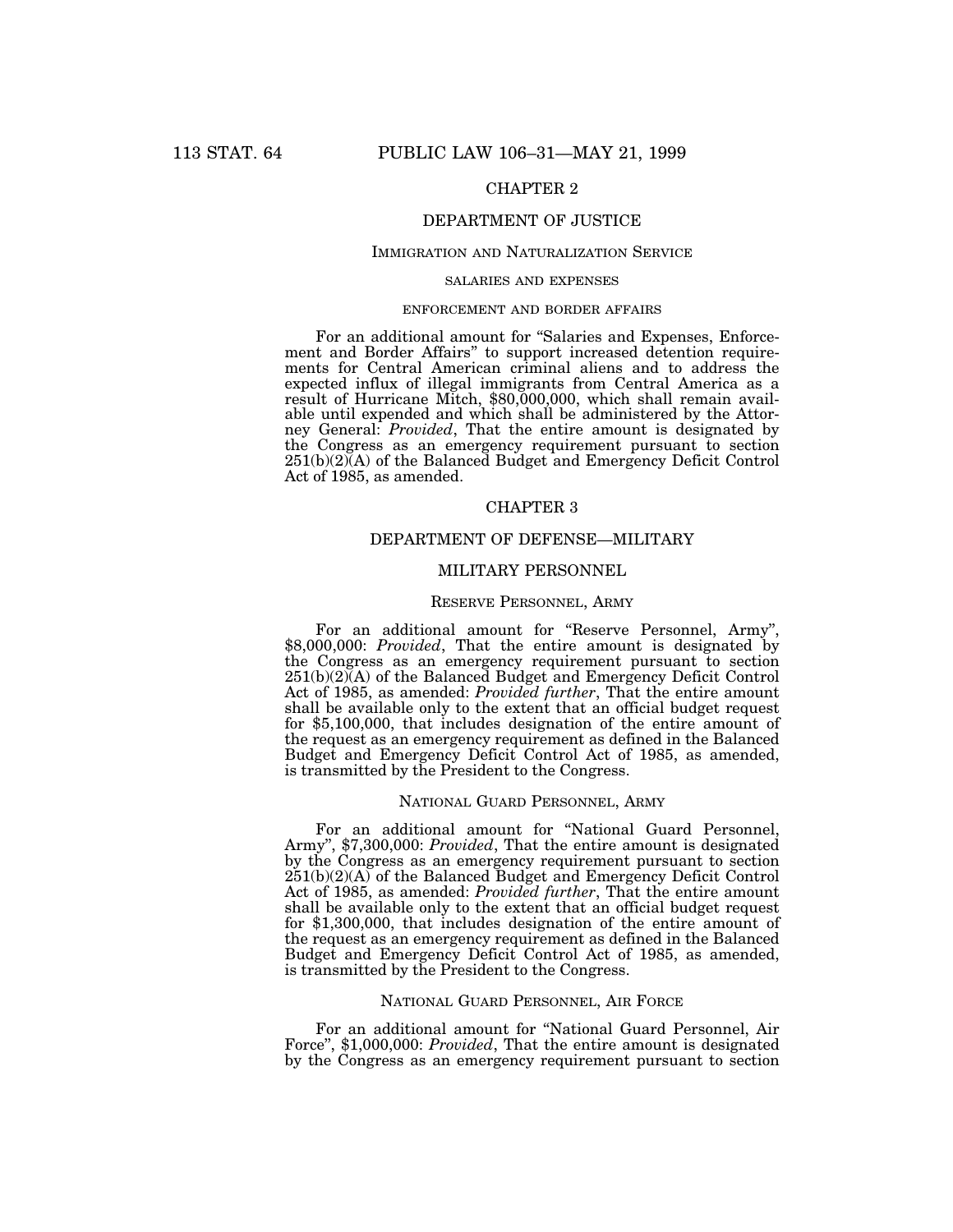251(b)(2)(A) of the Balanced Budget and Emergency Deficit Control Act of 1985, as amended.

## OPERATION AND MAINTENANCE

## OPERATION AND MAINTENANCE, ARMY

For an additional amount for ''Operation and Maintenance, Army'', \$50,000,000: *Provided*, That the entire amount is designated by the Congress as an emergency requirement pursuant to section 251(b)(2)(A) of the Balanced Budget and Emergency Deficit Control Act of 1985, as amended.

# OPERATION AND MAINTENANCE, NAVY

For an additional amount for "Operation and Maintenance, Navy", \$13,900,000: *Provided*, That the entire amount is designated by the Congress as an emergency requirement pursuant to section 251(b)(2)(A) of the Balanced Budget and Emergency Deficit Control Act of 1985, as amended.

# OPERATION AND MAINTENANCE, MARINE CORPS

For an additional amount for ''Operation and Maintenance, Marine Corps'', \$2,400,000: *Provided*, That the entire amount is designated by the Congress as an emergency requirement pursuant to section  $251(b)(2)(A)$  of the Balanced Budget and Emergency Deficit Control Act of 1985, as amended: *Provided further*, That the entire amount shall be available only to the extent that an official budget request for \$2,100,000, that includes designation of the entire amount of the request as an emergency requirement as defined in the Balanced Budget and Emergency Deficit Control Act of 1985, as amended, is transmitted by the President to the Congress.

## OPERATION AND MAINTENANCE, AIR FORCE

For an additional amount for "Operation and Maintenance, Air Force", \$8,800,000: *Provided*, That the entire amount is designated by the Congress as an emergency requirement pursuant to section 251(b)(2)(A) of the Balanced Budget and Emergency Deficit Control Act of 1985, as amended.

#### OPERATION AND MAINTENANCE, DEFENSE-WIDE

For an additional amount for ''Operation and Maintenance, Defense-Wide'', \$21,000,000, of which \$20,000,000 is available only for the CINC initiative fund: *Provided*, That the entire amount is designated by the Congress as an emergency requirement pursuant to section  $251(b)(2)(\overrightarrow{A})$  of the Balanced Budget and Emergency Deficit Control Act of 1985, as amended.

## OPERATION AND MAINTENANCE, ARMY NATIONAL GUARD

For an additional amount for "Operation and Maintenance, Army National Guard", \$20,000,000: *Provided*, That the entire amount is designated by the Congress as an emergency requirement pursuant to section  $251(b)(2)(A)$  of the Balanced Budget and Emergency Deficit Control Act of 1985, as amended: *Provided further*,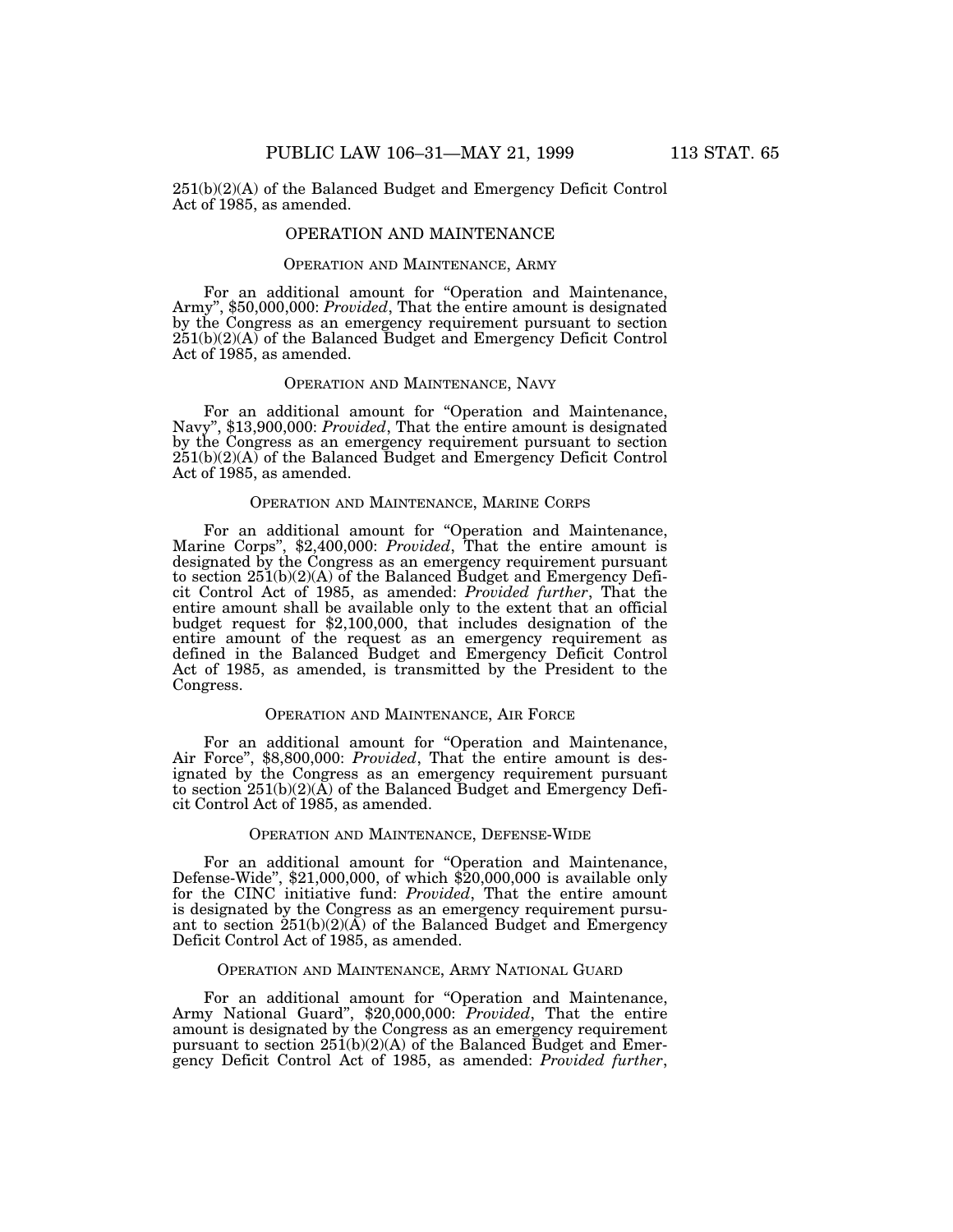That the entire amount shall be available only to the extent that an official budget request for \$20,000,000, that includes designation of the entire amount of the request as an emergency requirement as defined in the Balanced Budget and Emergency Deficit Control Act of 1985, as amended, is transmitted by the President to the Congress.

# OVERSEAS HUMANITARIAN, DISASTER, AND CIVIC AID

For an additional amount for "Overseas Humanitarian, Disaster, and Civic Aid'', \$37,500,000: *Provided*, That the entire amount is designated by the Congress as an emergency requirement pursuant to section  $251(b)(2)(\overline{A})$  of the Balanced Budget and Emergency Deficit Control Act of 1985, as amended.

### NEW HORIZONS EXERCISE TRANSFER FUND

# (INCLUDING TRANSFER OF FUNDS)

For emergency expenses incurred by United States military forces to participate in the New Horizons Exercise programs to undertake relief, rehabilitation, and restoration operations and training activities in response to disasters within the United States Southern Command area of responsibility, \$46,000,000, to remain available for transfer until September 30, 1999: *Provided*, That the Secretary of Defense may transfer these funds to operation and maintenance accounts: *Provided further*, That the funds transferred shall be merged with and shall be available for the same purposes and for the same time period, as the appropriation to which transferred: *Provided further*, That the transfer authority provided in this paragraph is in addition to any other transfer authority contained in Public Law 105–262: *Provided further*, That the entire amount made available under this heading is designated by the Congress as an emergency requirement pursuant to section 251(b)(2)(A) of the Balanced Budget and Emergency Deficit Control Act of 1985, as amended: *Provided further*, That the entire amount shall be available only to the extent that an official budget request for \$46,000,000, that includes designation of the entire amount of the request as an emergency requirement as defined in the Balanced Budget and Emergency Deficit Control Act of 1985, as amended, is transmitted by the President to the Congress.

# GENERAL PROVISIONS, THIS CHAPTER

SEC. 301. (a) The Secretary of each military department may designate not to exceed five eligible academy students from foreign countries for the purposes of this section. Each student so designated shall be considered, for purposes of a waiver of the foreign student reimbursement requirement, to be in addition to the number of persons for whom an unlimited waiver may otherwise be in effect at any one time.

(b) A person is an eligible academy student from a foreign country if the person is admitted from a foreign country during the period beginning on May 1, 1999, and ending on September 30, 1999, for instruction at a service academy under section 4344, 6957, or 9344 of title 10, United States Code (relating to selection of persons from foreign countries).

(c) For purposes of this section—

Effective date. Termination date.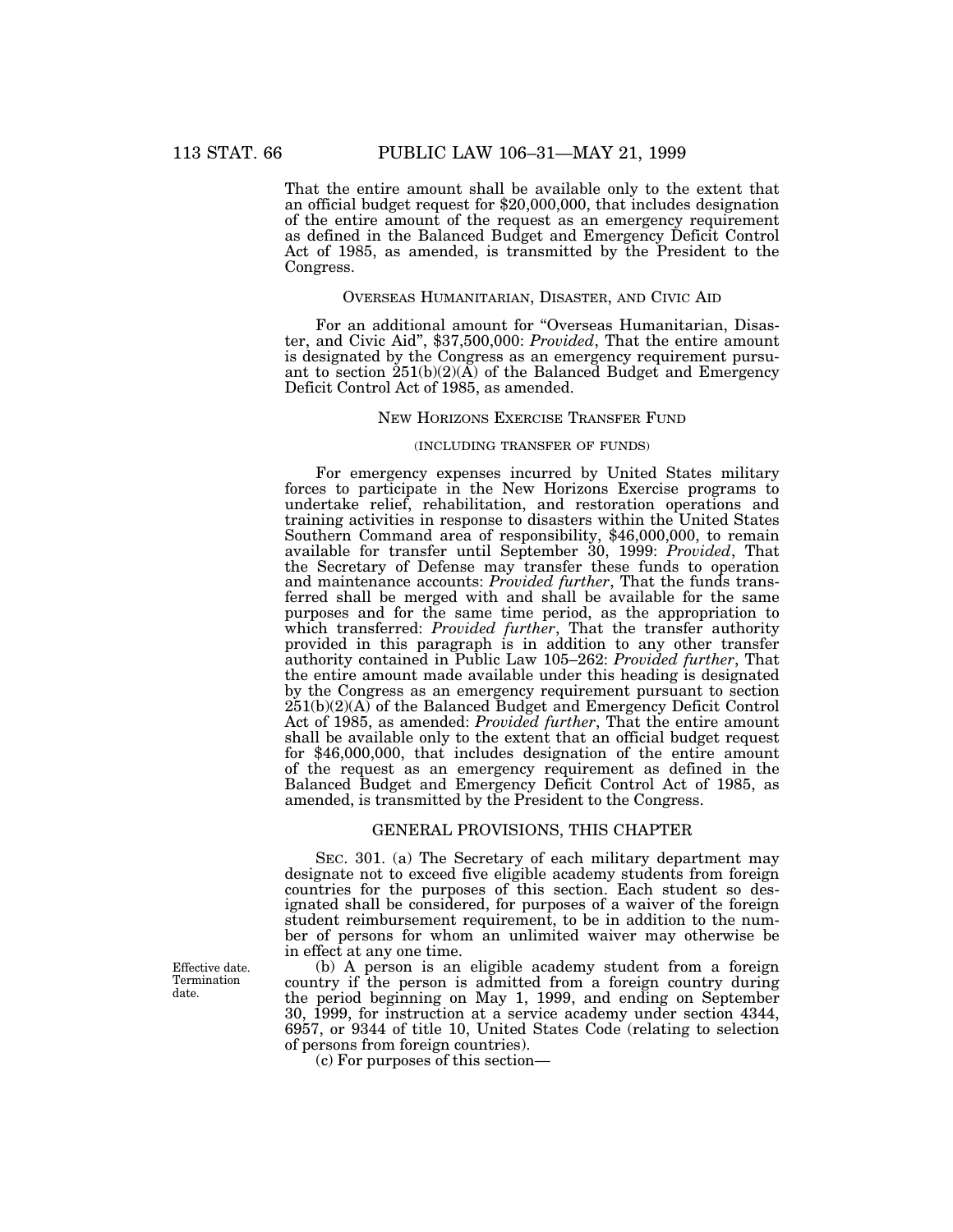(1) The foreign student reimbursement requirement is the requirement under paragraph (2) of the applicable foreign student reimbursement statute that a foreign country from which a person is permitted to enroll for instruction under section 4434, 6957, or 9344 of title 10, United States Code, reimburse the United States for the cost of providing such instruction.

(2) An unlimited waiver is a waiver of the foreign student reimbursement requirement by the Secretary of Defense (as authorized by such paragraph (2)) without regard to the percentage limitation on such a waiver specified in paragraph (3) of the applicable foreign student reimbursement statute, and the number of persons for whom such a waiver may otherwise be in effect at any one time is the number of persons specified in such paragraph (3).

(3) The foreign student reimbursement statute is—

(A) section 4434(b) of title 10, United States Code, in the case of the United States Military Academy;

(B) section 6957(b) of such title, in the case of the United States Naval Academy; and

(C) section 9344(b) of such title, in the case of the United States Air Force Academy.

(4) The service academies are the United States Military Academy, the United States Naval Academy, and the United States Air Force Academy.

SEC. 302. Notwithstanding any other provision of law, a military technician (dual status) (as defined in section 10216 of title 10, United States Code) performing active duty without pay while on leave from technician employment under section 6323(d) of title 5, United States Code, may, in the discretion of the Secretary concerned, be authorized a per diem allowance under this title, in lieu of commutation for subsistence and quarters as described in section 1002(b) of title 37, United States Code.

50 USC 98d note.

SEC. 303. (a) DISPOSAL AUTHORIZED.—Subject to subsection (c), the President may dispose of the material in the National Defense Stockpile specified in the table in subsection (b).

(b) TABLE.—The total quantity of the material authorized for disposal by the President under subsection (a) is as follows:

## **Authorized Stockpile Disposal**

| <b>Material for disposal</b> | Quantity              |
|------------------------------|-----------------------|
|                              | 17,383 short dry tons |

(c) MINIMIZATION OF DISRUPTION AND LOSS.—The President may not dispose of material under subsection (a) to the extent that the disposal will result in—

(1) undue disruption of the usual markets of producers, processors, and consumers of the material proposed for disposal; or

(2) avoidable loss to the United States.

(d) RELATIONSHIP TO OTHER DISPOSAL AUTHORITY.—The disposal authority provided in subsection (a) is new disposal authority and is in addition to, and shall not affect, any other disposal authority provided by law regarding the material specified in such subsection.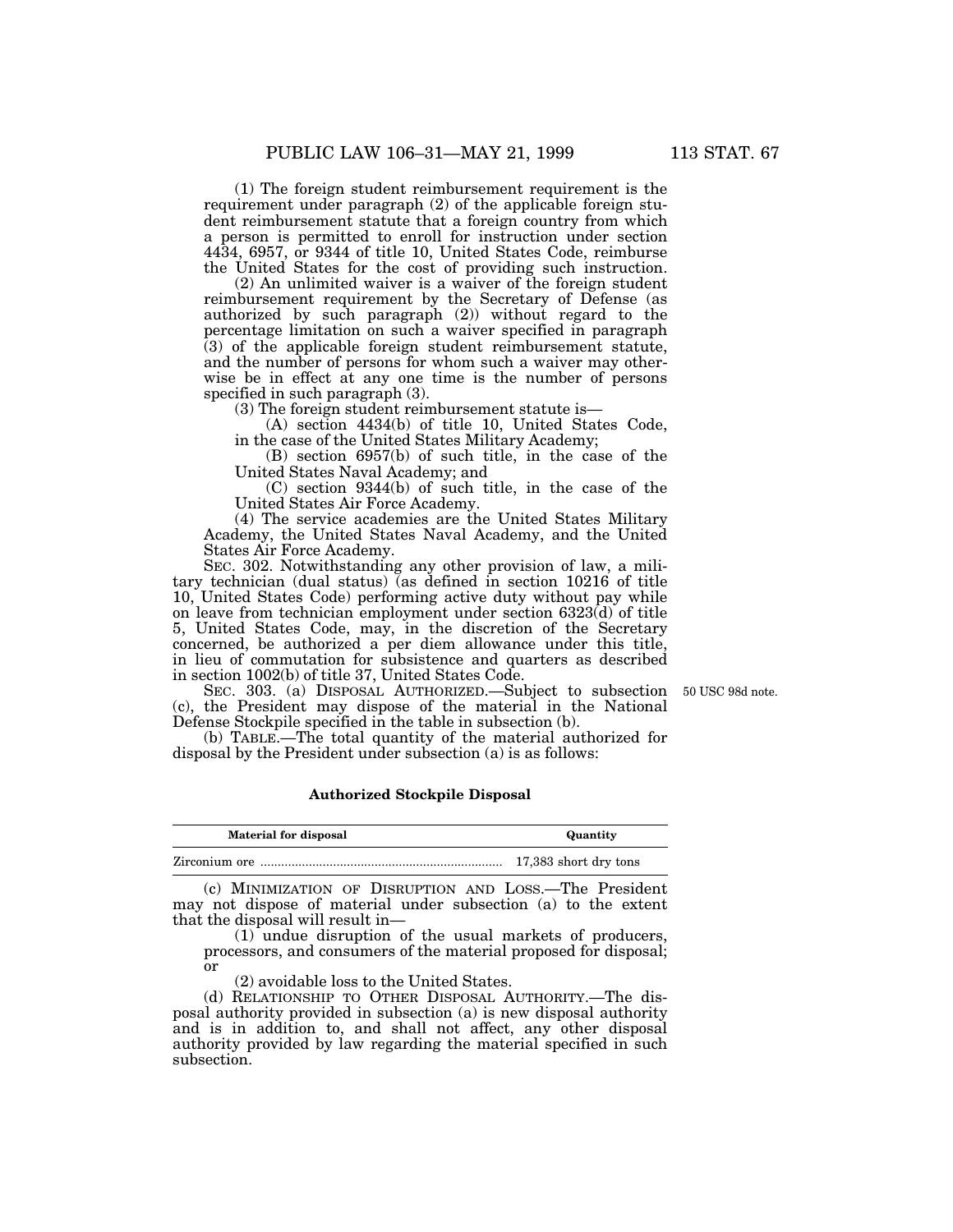(e) NATIONAL DEFENSE STOCKPILE DEFINED.—In this section, the term ''National Defense Stockpile Transaction Fund'' means the fund in the Treasury of the United States established under section 9(a) of the Strategic and Critical Materials Stock Piling Act (50 U.S.C. 98h(a)).

SEC. 304. Notwithstanding any other provision of law, from funds appropriated by Public Law 105–262, Public Law 105–56, and Public Law 104–208, under the heading ''Aircraft Procurement, Air Force'', \$50,700,000 is available for recording, adjusting, and liquidating obligations incurred as of the date of this Act for the fiscal years 1995 and 1996 production quantities of Joint Surveillance Target Attack Radar System (JSTARS) aircraft: *Provided*, That the Secretary of the Air Force shall notify the congressional defense committees of all of the specific sources of funds to be used for the JSTARS obligations and follow normal reprogramming procedures.

# CHAPTER 4

## BILATERAL ECONOMIC ASSISTANCE

# FUNDS APPROPRIATED TO THE PRESIDENT

## AGENCY FOR INTERNATIONAL DEVELOPMENT

# INTERNATIONAL DISASTER ASSISTANCE

For an additional amount for ''International Disaster Assistance'', \$25,000,000, to remain available until expended.

# OTHER BILATERAL ECONOMIC ASSISTANCE

### ECONOMIC SUPPORT FUND

For an additional amount for "Economic Support Fund", in addition to amounts otherwise available for such purposes, to provide assistance to Jordan, \$50,000,000, to remain available until September 30, 2001.

## CENTRAL AMERICA AND THE CARIBBEAN EMERGENCY

#### DISASTER RECOVERY FUND

Notwithstanding section 10 of Public Law 91–672, for necessary expenses to address the effects of hurricanes in Central America and the Caribbean and the earthquake in Colombia, \$621,000,000, to remain available until September 30, 2000: *Provided*, That the funds appropriated under this heading shall be subject to the provisions of chapter 4 of part II of the Foreign Assistance Act of 1961, as amended, and, except for section 558, the provisions of title V of the Foreign Operations, Export Financing, and Related Programs Appropriations Act, 1999 (as contained in division A, section 101(d) of the Omnibus Consolidated and Emergency Supplemental Appropriations Act, 1999 (Public Law 105–277)): *Provided further*, That, notwithstanding any other proviso under this heading, up to \$10,000,000 may be transferred to ''Export-Import Bank of the United States, Subsidy Appropriation'' for the cost of direct loans, loan guarantees, and insurance, subject to the terms and conditions applicable to funds made available under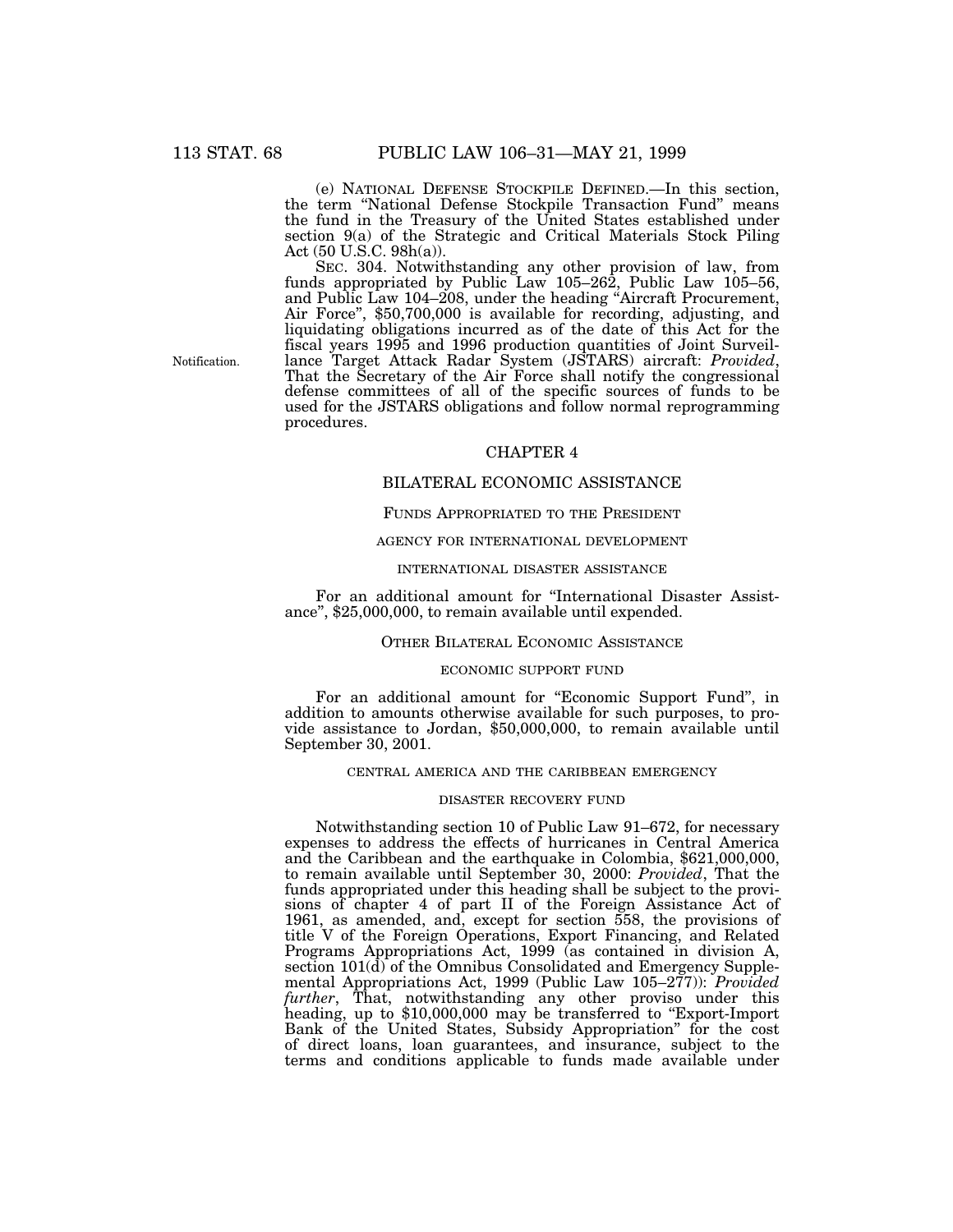that heading in the Foreign Operations, Export Financing, and Related Programs Appropriations Act, 1999 (as contained in division A, section 101(d) of the Omnibus Consolidated and Emergency Supplemental Appropriations Act, 1999 (Public Law 105–277)): *Provided further*, That up to \$5,500,000 of the funds appropriated by this paragraph may be transferred to ''Operating Expenses of the Agency for International Development'', to remain available until September 30, 2000, to be used for administrative costs of USAID in addressing the effects of those hurricanes, of which up to \$1,000,000 may be used to contract directly for the personal services of individuals in the United States: *Provided further*, That up to \$1,500,000 of the funds appropriated by this paragraph may be transferred to "Operating Expenses of the Agency for International Development Office of Inspector General'', to remain available until expended, to be used for costs of audits, inspections, and other activities associated with the expenditure of the funds appropriated by this paragraph: *Provided further*, That up to \$500,000 of the funds appropriated by this paragraph shall be made available to the Comptroller General for purposes of monitoring the provision of assistance using funds appropriated by this paragraph: *Provided further*, That funds appropriated under this heading shall be obligated and expended subject to the regular notification procedures of the Committees on Appropriations: *Provided further*, That of the funds made available under this heading, not less than \$2,000,000 should be made available to support the clearance of landmines and other unexploded ordnance in Nicaragua and Honduras: *Provided further*, That the funds appropriated under this heading, and the supplemental funds appropriated in this Act that are in addition to the funds made available under title II of the Foreign Operations, Export Financing, and Related Programs Appropriations Act, 1999 (as contained in division A, section 101(d) of the Omnibus Consolidated and Emergency Supplemental Appropriations Act, 1999 (Public Law 105–277)), shall be subject to the funding ceiling contained in section 580 of that Act, notwithstanding section 545 of that Act: *Provided further*, That funds appropriated under this heading may be charged to finance obligations for which appropriations available for other accounts under part I of the Foreign Assistance Act of 1961, as amended, were charged after April 30, 1999, to finance obligations to address the effects of the hurricanes in Central America and the Caribbean and the earthquake in Colombia: *Provided further*, That the provisions of section 110 of the Foreign Assistance Act of 1961, as amended, shall not be applicable to any assistance furnished to address the effects of the hurricanes in Central America and the Caribbean and the earthquake in Colombia: *Provided further*, That none of the funds appropriated under this heading may be made available for nonproject assistance: *Provided further*, That the entire amount shall be available only to the extent an official budget request for a specific dollar amount that includes designation of the entire amount of the request as an emergency requirement as defined in the Balanced Budget and Emergency Deficit Control Act of 1985, as amended, is transmitted by the President to the Congress.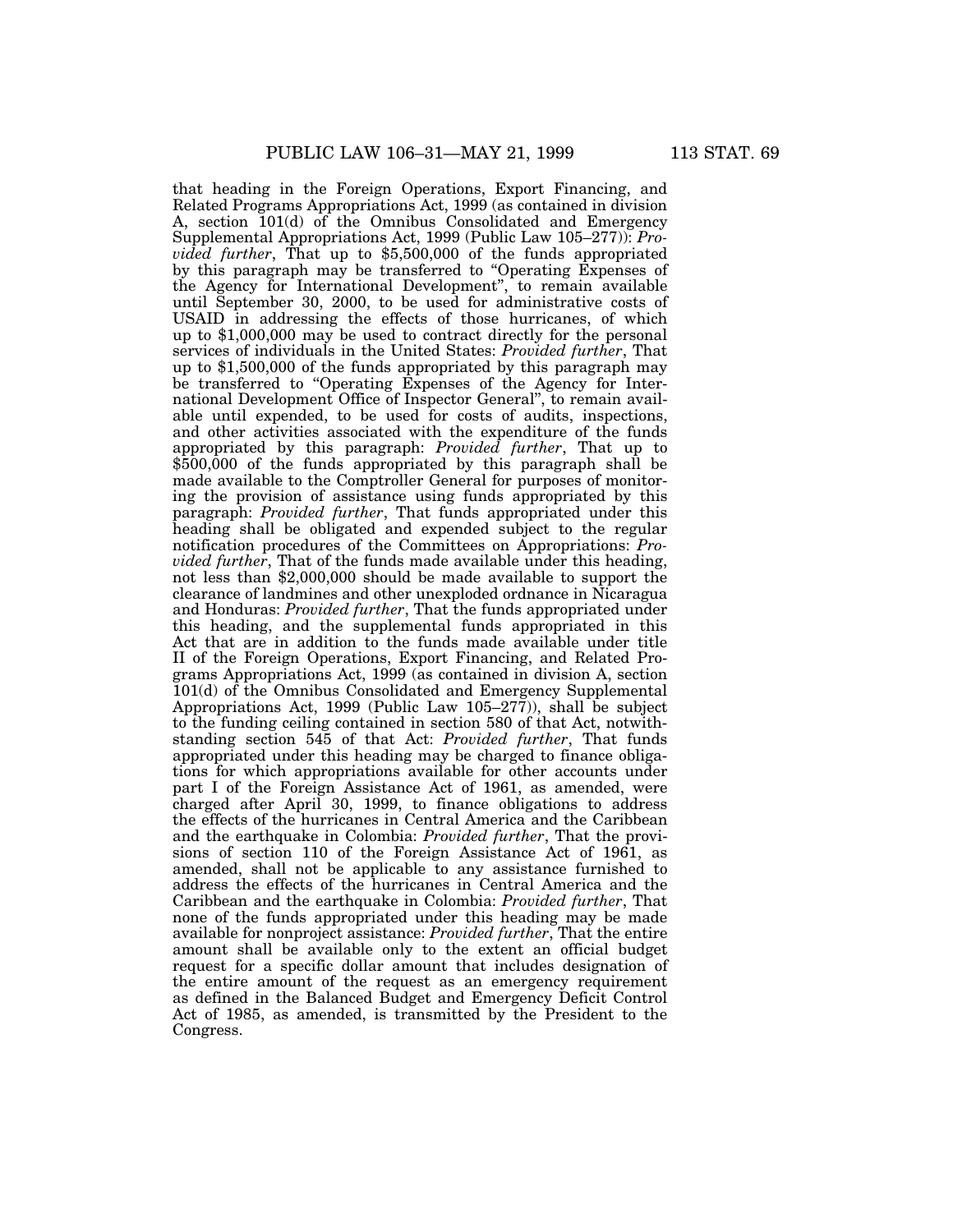# DEPARTMENT OF STATE

## INTERNATIONAL NARCOTICS CONTROL AND LAW ENFORCEMENT

For an additional amount for ''International Narcotics Control and Law Enforcement'', \$23,000,000, for additional counterdrug research and development activities: *Provided*, That such amount shall be available only to the extent an official budget request that includes designation of the entire amount of the request as an emergency requirement as defined in the Balanced Budget and Emergency Deficit Control Act of 1985, as amended, is transmitted by the President to the Congress.

# DEPARTMENT OF THE TREASURY

## DEBT RESTRUCTURING

For an additional amount for "Debt Restructuring", \$41,000,000, to remain available until expended: *Provided*, That up to \$25,000,000 may be used for a contribution to the Central America Emergency Trust Fund, administered by the International Bank for Reconstruction and Development, subject to the regular notification procedures of the Committees on Appropriations.

## MILITARY ASSISTANCE

## FUNDS APPROPRIATED TO THE PRESIDENT

#### FOREIGN MILITARY FINANCING PROGRAM

For an additional amount for "Foreign Military Financing Program'', for grants to enable the President to carry out section 23 of the Arms Export Control Act, in addition to amounts otherwise available for such purposes, for grants only for Jordan, \$50,000,000, to remain available until September 30, 2001: *Provided*, That funds appropriated under this heading shall be nonrepayable, notwithstanding section 23(b) and section 23(c) of the Arms Export Control Act.

# GENERAL PROVISIONS, THIS CHAPTER

SEC. 401. The funds appropriated in this chapter are designated by the Congress as an emergency requirement pursuant to section  $251(b)(2)(A)$  of the Balanced Budget and Emergency Deficit Control Act of 1985, as amended.

SEC. 402. The value of articles, services, and military education and training authorized as of November 15, 1998, to be drawn down by the President under the authority of section  $506(a)(2)$ of the Foreign Assistance Act of 1961, as amended, shall not be counted against the ceiling limitation of that section.

SEC. 403. For an additional amount for ''Economic Support Fund'', \$6,500,000, to remain available until September 30, 2000, for assistance for election monitoring and related activities for East Timor: *Provided*, That the entire amount shall be available only to the extent that an official budget request for a specific dollar amount, that includes designation of the entire amount of the request as an emergency requirement as defined in the Balanced Budget and Emergency Deficit Control Act of 1985, as amended, is transmitted by the President to the Congress.

Termination date. East Timor.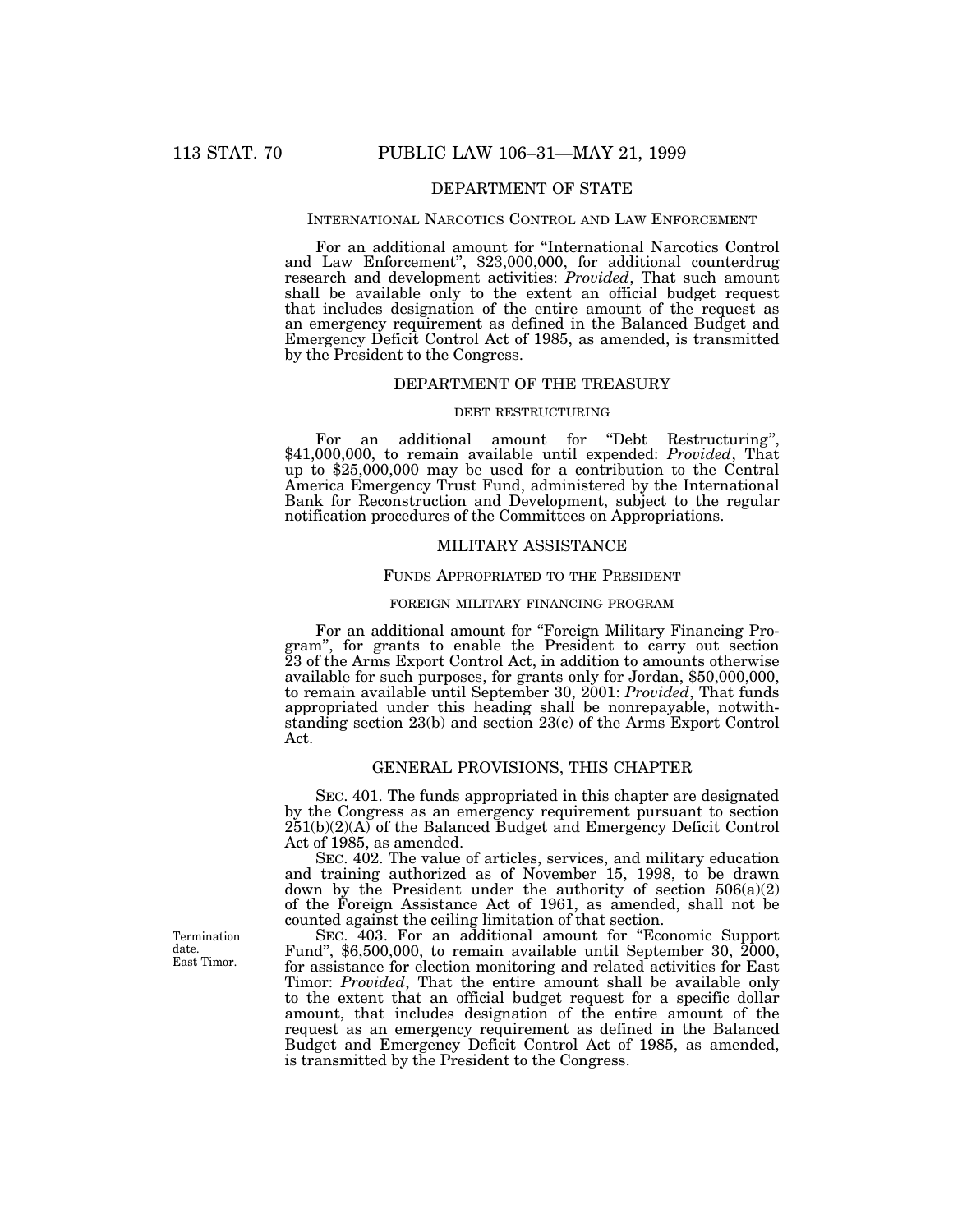SEC. 404. Section 832(a) of the Western Hemisphere Drug Elimination Act (Public Law 105–277) is amended—

(1) in the first sentence—

(A) by striking ''Secretary of Agriculture'' and inserting ''Secretary of State''; and

(B) by striking ''the Agricultural Research Service of the Department of Agriculture'' and inserting ''the Department of State''; and

(2) by adding at the end the following:

"Any record related to a contract entered into, or to an activity Records. funded, under this subsection shall be exempted from disclosure as described in section 552(b)(3) of title 5, United States Code.''.

# CHAPTER 5

# DEPARTMENT OF THE INTERIOR

## UNITED STATES FISH AND WILDLIFE SERVICE

# **CONSTRUCTION**

For an additional amount for "Construction", \$12,612,000, to remain available until expended, to repair damage due to rain, winds, ice, snow, and other acts of nature, and to replace and repair power generation equipment: *Provided*, That the entire amount is designated by the Congress as an emergency requirement pursuant to section  $251(b)(2)(A)$  of the Balanced Budget and Emergency Deficit Control Act of 1985, as amended: *Provided further*, That the amount provided shall be available only to the extent that an official budget request that includes designation of the entire amount as an emergency requirement pursuant to section 251(b)(2)(A) of the Balanced Budget and Emergency Deficit Control Act of 1985, as amended, is transmitted by the President to the Congress.

# DEPARTMENT OF AGRICULTURE

## FOREST SERVICE

#### RECONSTRUCTION AND CONSTRUCTION

For an additional amount for ''Reconstruction and Construction'', \$5,611,000, to remain available until expended, to address damages from Hurricane Georges and other natural disasters in Puerto Rico: *Provided*, That the entire amount is designated by the Congress as an emergency requirement pursuant to section 251(b)(2)(A) of the Balanced Budget and Emergency Deficit Control Act of 1985, as amended: *Provided further*, That the amount provided shall be available only to the extent that an official budget request that includes designation of the entire amount as an emergency requirement pursuant to section 251(b)(2)(A) of the Balanced Budget and Emergency Deficit Control Act of 1985, as amended, is transmitted by the President to the Congress: *Provided further*, That funds in this account may be transferred to and merged with the ''Forest and Rangeland Research'' account and the "National Forest System" account as needed to address emergency requirements in Puerto Rico.

112 Stat. 2681–701.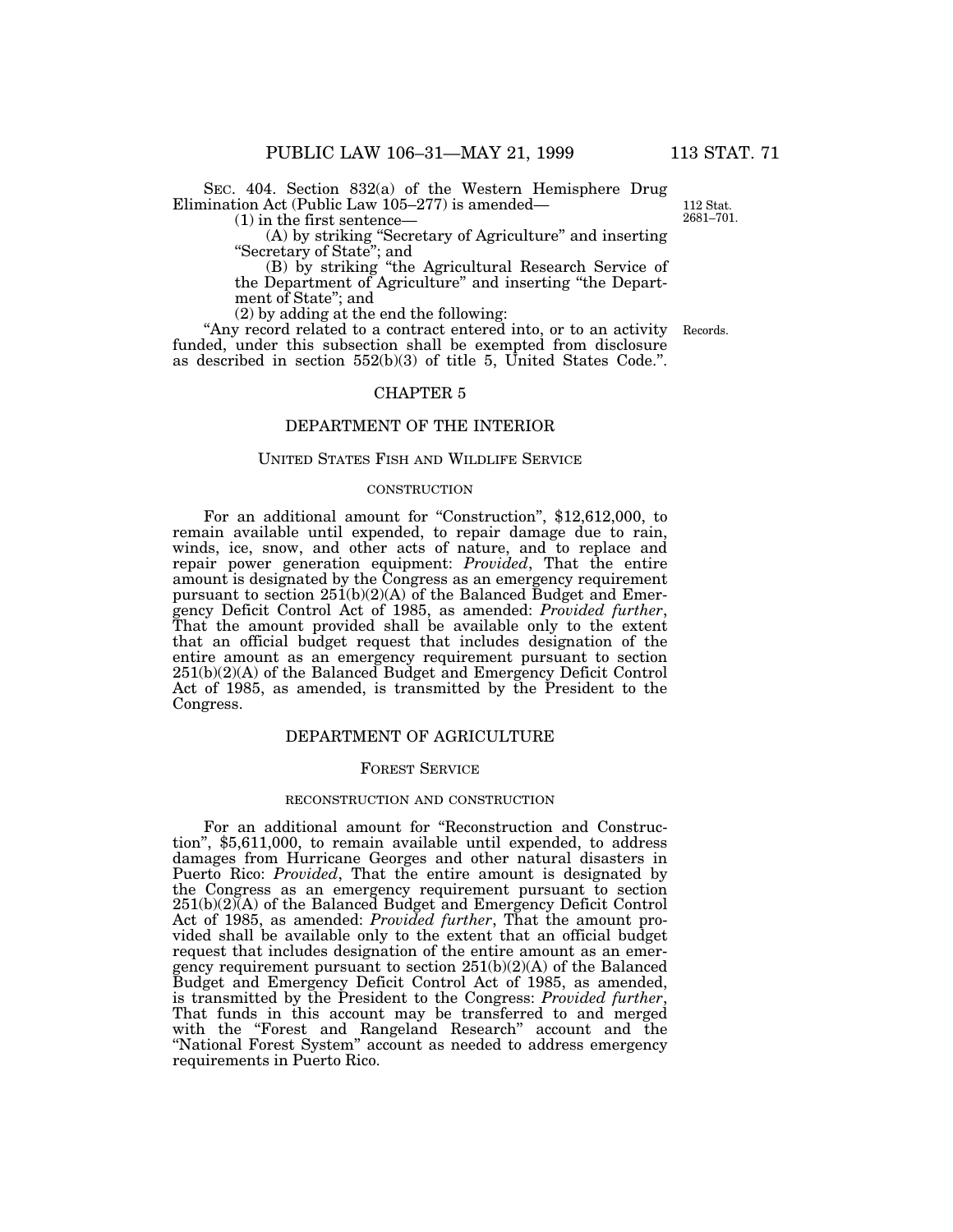# OTHER RELATED AGENCY

## UNITED STATES HOLOCAUST MEMORIAL COUNCIL

## HOLOCAUST MEMORIAL COUNCIL

For an additional amount for ''Holocaust Memorial Council'', \$2,000,000, to remain available until expended, for the Holocaust Museum to address security needs: *Provided*, That the entire amount is designated by the Congress as an emergency requirement pursuant to section 251(b)(2)(A) of the Balanced Budget and Emergency Deficit Control Act of 1985, as amended: *Provided further*, That the amount provided shall be available only to the extent that an official budget request that includes designation of the entire amount as an emergency requirement pursuant to section 251(b)(2)(A) of the Balanced Budget and Emergency Deficit Control Act of 1985, as amended, is transmitted by the President to the Congress.

## GENERAL PROVISION, THIS CHAPTER

Alaska.

16 USC 410hh–4 note.

SEC. 501. GLACIER BAY. (a) DUNGENESS CRAB FISHERMEN.—<br>Section 123(b) of the Department of the Interior and Related Agencies Appropriations Act, 1999 (section 101(e) of division A of Public Law  $105-277$ ) is amended—

 $(1)$  in paragraph  $(1)$ —

 $(A)$  by striking "February 1, 1999" and inserting ''August 1, 1999''; and

 $\left( \mathrm{B}\right)$  by striking "1996" and inserting "1998"; and

(2)(A) by striking ''of any Dungeness crab pots or other Dungeness crab gear, and of not more than one Dungeness crab fishing vessel,''; and

(B) by striking ''the period January 1, 1999, through December 31, 2004, based on the individual's net earnings from the Dungeness crab fishery during the period January 1, 1991, through December 31, 1996.'' and inserting ''for the period beginning January 1, 1999 that is equivalent in length to the period established by such individual under paragraph (1), based on the individual's net earnings from the Dungeness crab fishery during such established period. In addition, such individual shall be eligible to receive from the United States fair market value for any Dungeness crab pots, related gear, and not more than one Dungeness crab fishing vessel if such individual chooses to relinquish to the United States such pots, related gear, or vessel.''.

(b) OTHERS AFFECTED BY FISHERY CLOSURES AND RESTRIC-TIONS.—Section 123 of the Department of the Interior and Related Agencies Appropriations Act, 1999 (section 101(e) of division A of Public Law 105–277), as amended, is amended further by redesignating subsection (c) as subsection (d) and inserting immediately after subsection (b) the following new subsection:

''(c) OTHERS AFFECTED BY FISHERY CLOSURES AND RESTRIC-TIONS.—The Secretary of the Interior is authorized to provide \$23,000,000 for a program developed with the concurrence of the State of Alaska to fairly compensate United States fish processors, fishing vessel crew members, communities, and others negatively affected by restrictions on fishing in Glacier Bay National Park. For the purpose of receiving compensation under the program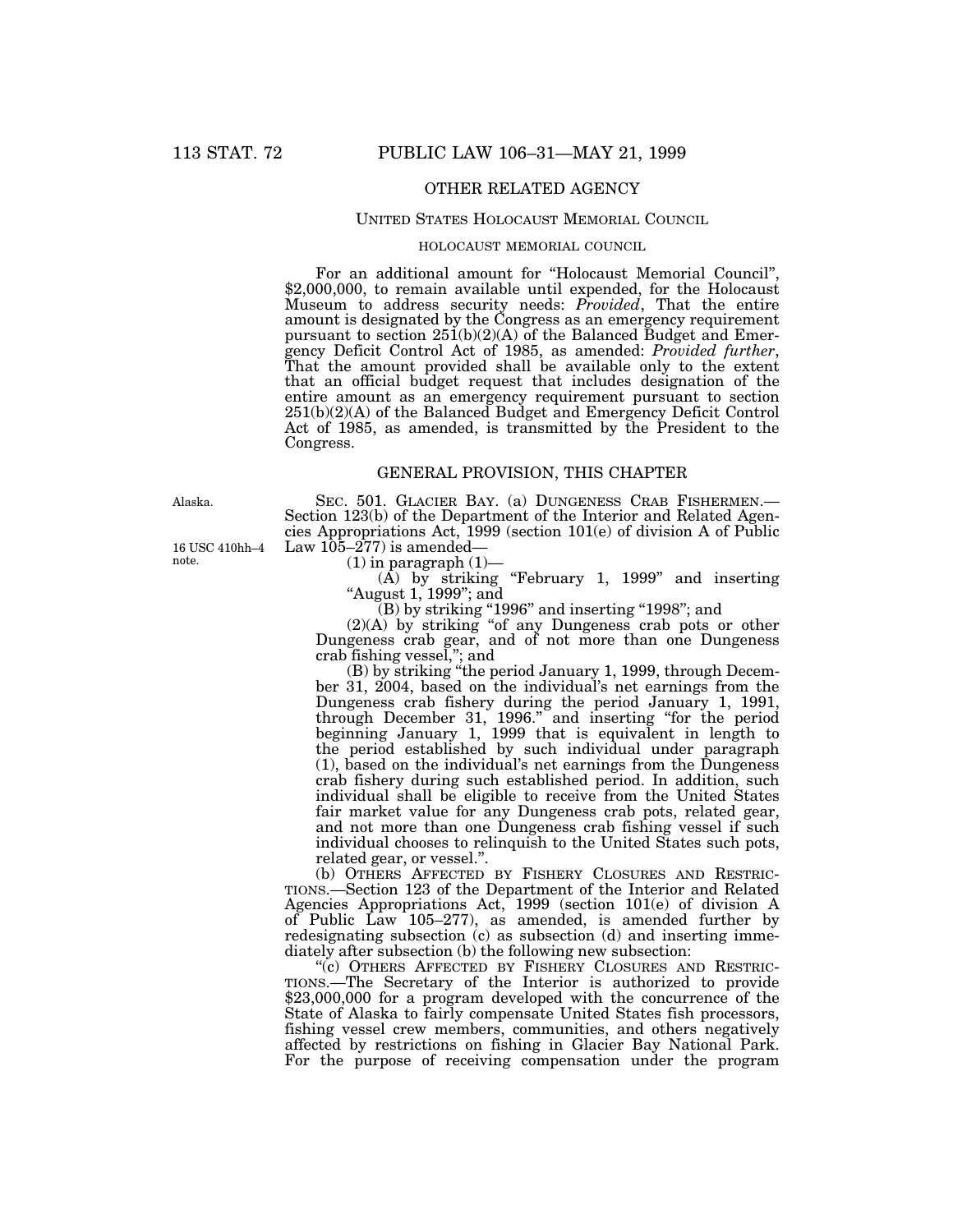required by this subsection, a potential recipient shall provide a sworn and notarized affidavit to establish the extent of such negative effect."

(c) IMPLEMENTATION.—Section 123 of the Department of the Interior and Related Agencies Appropriations Act, 1999 (section 101(e) of division A of Public Law  $105-277$ , as amended, is amended further by inserting at the end the following new subsection:

''(e) IMPLEMENTATION AND EFFECTIVE DATE.—The Secretary of the Interior shall publish an interim final rule for the Federal implementation of paragraphs (2) through (5) of subsection (a) and shall provide an opportunity for public comment of no less than 45 days on such interim final rule. The final rule for the Federal implementation of paragraphs (2) through (5) of subsection (a) shall be published in the Federal Register no later than September 30, 1999 and shall take effect on September 30, 1999, except that the limitations in paragraphs (3) through (5) of such subsection shall not apply with respect to halibut fishing until November 15, 1999 or salmon troll fishing until December 31, 1999. In the event that any individual eligible for compensation under subsection (b) has not received full compensation by June 15, 1999, the Secretary shall provide partial compensation on such date to such individual and shall expeditiously provide full compensation thereafter."

(d) For the purposes of making the payments authorized in section 123 of the Department of the Interior and Related Agencies Appropriations Act, 1999, as amended by this section, an additional \$26,000,000 is hereby appropriated to "Departmental Management, Department of the Interior", to remain available until expended, of which \$3,000,000 shall be an additional amount for compensation authorized by section 123(b) of such Act, as amended, and of which  $$23,000,000$  shall be for compensation authorized by section  $123(c)$ of such Act, as amended. The entire amount made available in this subsection is designated by the Congress as an emergency requirement pursuant to section  $251(b)(2)(A)$  of the Balanced Budget and Emergency Deficit Control Act of 1985, as amended (2 U.S.C.  $901(b)(2)(\overline{A})$ , and shall be available only if the President transmits to the Congress an official budget request that includes designation of the entire amount as an emergency requirement as defined in such Act.

#### CHAPTER 6

## INDEPENDENT AGENCY

#### FEDERAL EMERGENCY MANAGEMENT AGENCY

## DISASTER RELIEF

For an additional amount for "Disaster relief" for tornadorelated damage in Oklahoma, Kansas, Texas and Tennessee, and for other disasters, \$900,000,000 to remain available until expended, which shall be available only to the extent that the President designates an amount as an emergency requirement as defined in section  $251(b)(2)(A)$  of the Balanced Budget and Emergency Deficit Control Act of 1985, as amended: *Provided*, That the entire amount is designated by the Congress as an emergency requirement pursuant to such Act.

Publication. 16 USC 410hh–4 note.

Federal Register,

publication.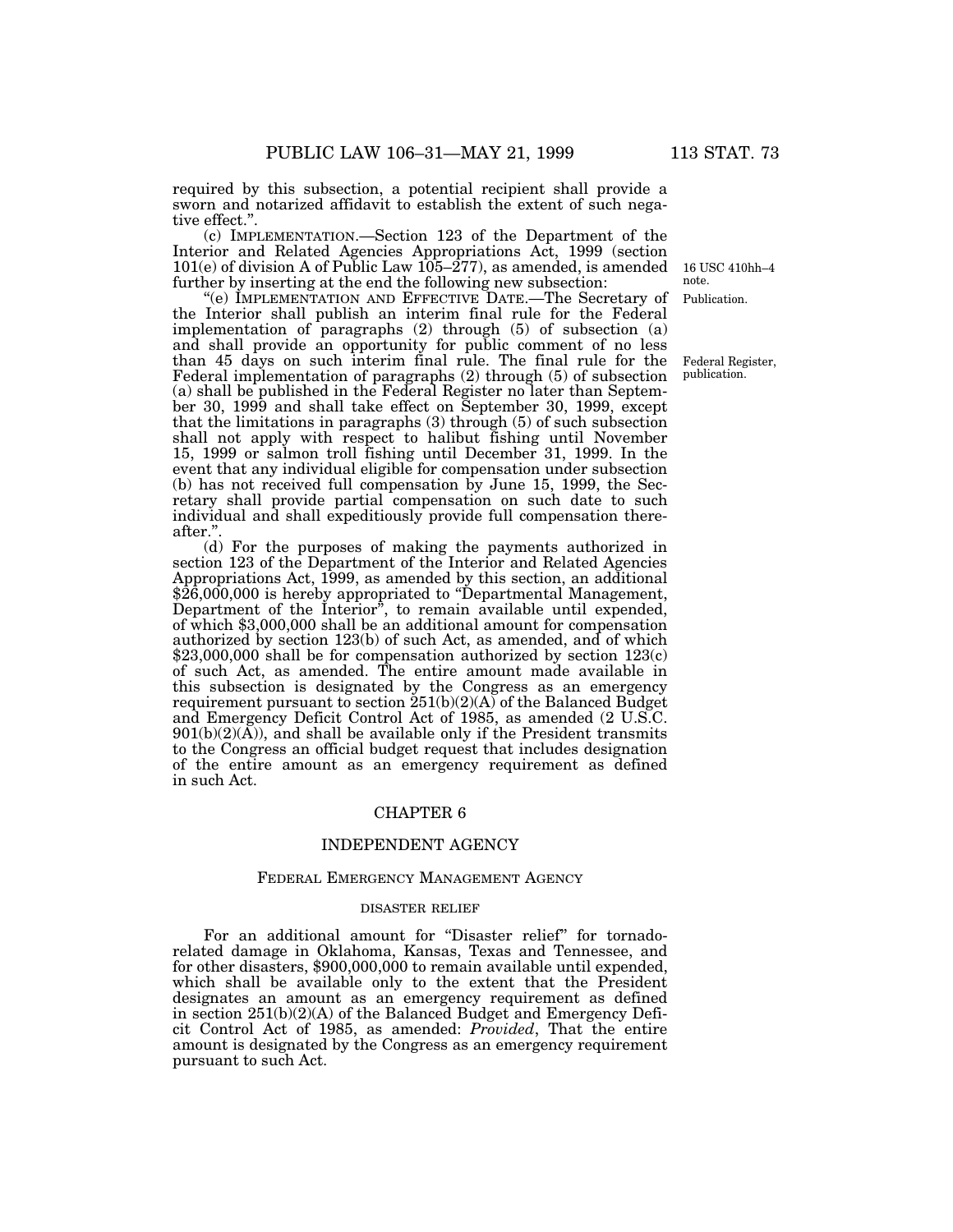## DISASTER ASSISTANCE FOR UNMET NEEDS

For "Disaster assistance for unmet needs", \$230,000,000, which shall remain available until September 30, 2001, for use by the Director of the Federal Emergency Management Agency (Director) only for disaster relief, buyout assistance, long-term recovery, and mitigation in communities affected by Presidentially-declared natural disasters designated during fiscal years 1998 and 1999, only to the extent funds are not made available for those activities by the Federal Emergency Management Agency (under its ''Disaster relief'' program), the Small Business Administration, or the Army Corps of Engineers: *Provided*, That in administering these funds the Director shall allocate these funds to States to be administered by each State in conjunction with its Federal Emergency Management Agency Disaster Relief program: *Provided further*, That each State shall provide not less than 25 percent in non-Federal public matching funds or its equivalent value (other than administrative costs) for any funds allocated to the State under this heading: *Provided further*, That the Director shall allocate these funds based on the unmet needs arising from a Presidentially-declared disaster as identified by the Director as those which have not or will not be addressed by other Federal disaster assistance programs and for which it is deemed appropriate to supplement the efforts and available resources of States, local governments and disaster relief organizations: *Provided further*, That the Director shall establish review groups within FEMA to review each request by a State of its unmet needs and certify as to the actual costs associated with the unmet needs as well as the commitment and ability of each State to provide its match requirement: *Provided further*, That the Director shall implement all mitigation and buyout efforts in a manner consistent with the intent of the hazard mitigation grant program as authorized by section 404 of the Robert T. Stafford Disaster Relief and Emergency Assistance Act, as amended: *Provided further*, That the Director shall publish a notice in the Federal Register governing the allocation and use of the funds under this heading, including provisions for ensuring the compliance of the States with the requirements of this program: *Provided further*, That 10 days prior to distribution of funds, the Director shall submit a list to the House and Senate Committees on Appropriations, setting forth the proposed uses of funds and the most recent estimates of unmet needs: *Provided further*, That the Director shall submit quarterly reports to said Committees regarding the actual projects and needs for which funds have been provided under this heading: *Provided further*, That to the extent any funds under this heading are used in a manner inconsistent with the requirements of the program established under this heading and any rules issued pursuant thereto, the Director shall recapture an equivalent amount of funds from the State from any existing funds or future funds awarded to the State under this heading or any other program administered by the Federal Emergency Management Agency: *Provided further*, That the entire amount shall be available only to the extent an official budget request, that includes designation of the entire amount of the request as an emergency requirement as defined by the Balanced Budget and Emergency Deficit Control Act of 1985, as amended, is transmitted by the President to the Congress: *Provided further*, That the entire amount

Establishment.

Records.

Federal Register, publication.

Reports.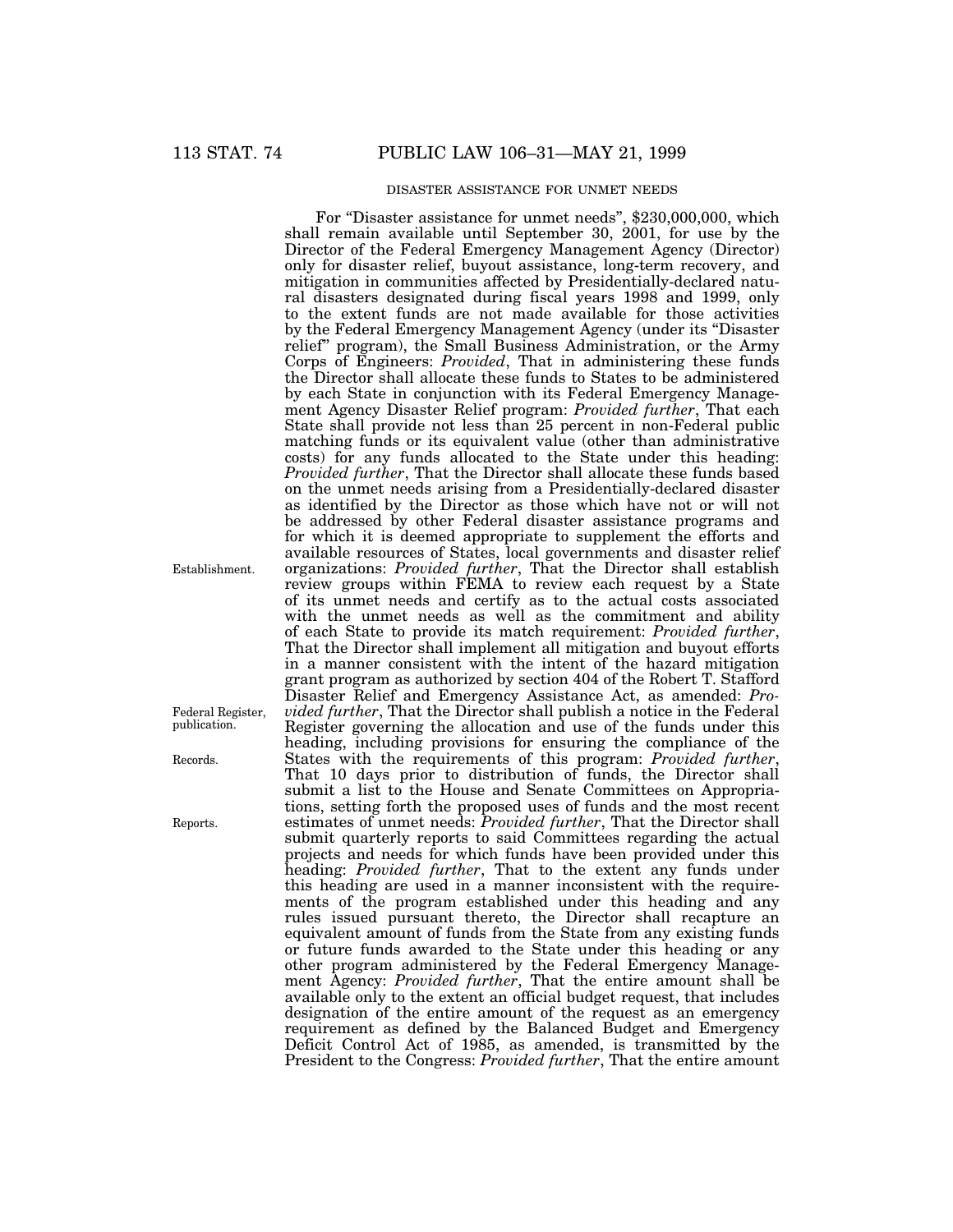is designated by the Congress as an emergency requirement pursuant to section  $251(b)(2)(\overrightarrow{A})$  of the Balanced Budget and Emergency Deficit Control Act of 1985, as amended.

# TITLE II—EMERGENCY NATIONAL SECURITY SUPPLEMENTAL APPROPRIATIONS

# CHAPTER 1

# DEPARTMENT OF AGRICULTURE

## PUBLIC LAW 480 PROGRAM AND GRANT ACCOUNTS

For an additional amount for ''Public Law 480 Program and Grant Accounts'' for assistance under title II of Public Law 480, \$149,200,000, to remain available until expended: *Provided*, That the entire amount shall be available only to the extent an official budget request for \$149,200,000, that includes designation of the entire amount of the request as an emergency requirement as defined in the Balanced Budget and Emergency Deficit Control Act of 1985, as amended, is transmitted by the President to the Congress: *Provided further*, That the entire amount is designated by Congress as an emergency requirement pursuant to section  $251(b)(2)(A)$  of such Act.

# CHAPTER 2

# DEPARTMENT OF STATE

## ADMINISTRATION OF FOREIGN AFFAIRS

#### DIPLOMATIC AND CONSULAR PROGRAMS

Notwithstanding section 15 of the State Department Basic Authorities Act of 1956, an additional amount for ''Diplomatic and Consular Programs'', \$17,071,000, to remain available until expended: *Provided*, That the entire amount is designated by the Congress as an emergency requirement pursuant to section 251(b)(2)(A) of the Balanced Budget and Emergency Deficit Control Act of 1985, as amended.

### SECURITY AND MAINTENANCE OF UNITED STATES MISSIONS

Notwithstanding section 15 of the State Department Basic Authorities Act of 1956, an additional amount for ''Security and Maintenance of United States Missions'', \$50,500,000, to remain available until expended, of which \$45,500,000 shall be available only to the extent that an official budget request for a specific dollar amount that includes the designation of the entire amount of the request as an emergency requirement as defined in the Balanced Budget and Emergency Deficit Control Act of 1985, as amended, is transmitted by the President to the Congress: *Provided*, That the entire amount is designated by the Congress as an emergency requirement pursuant to section  $251(b)(2)(\overrightarrow{A})$  of the Balanced Budget and Emergency Deficit Control Act of 1985, as amended.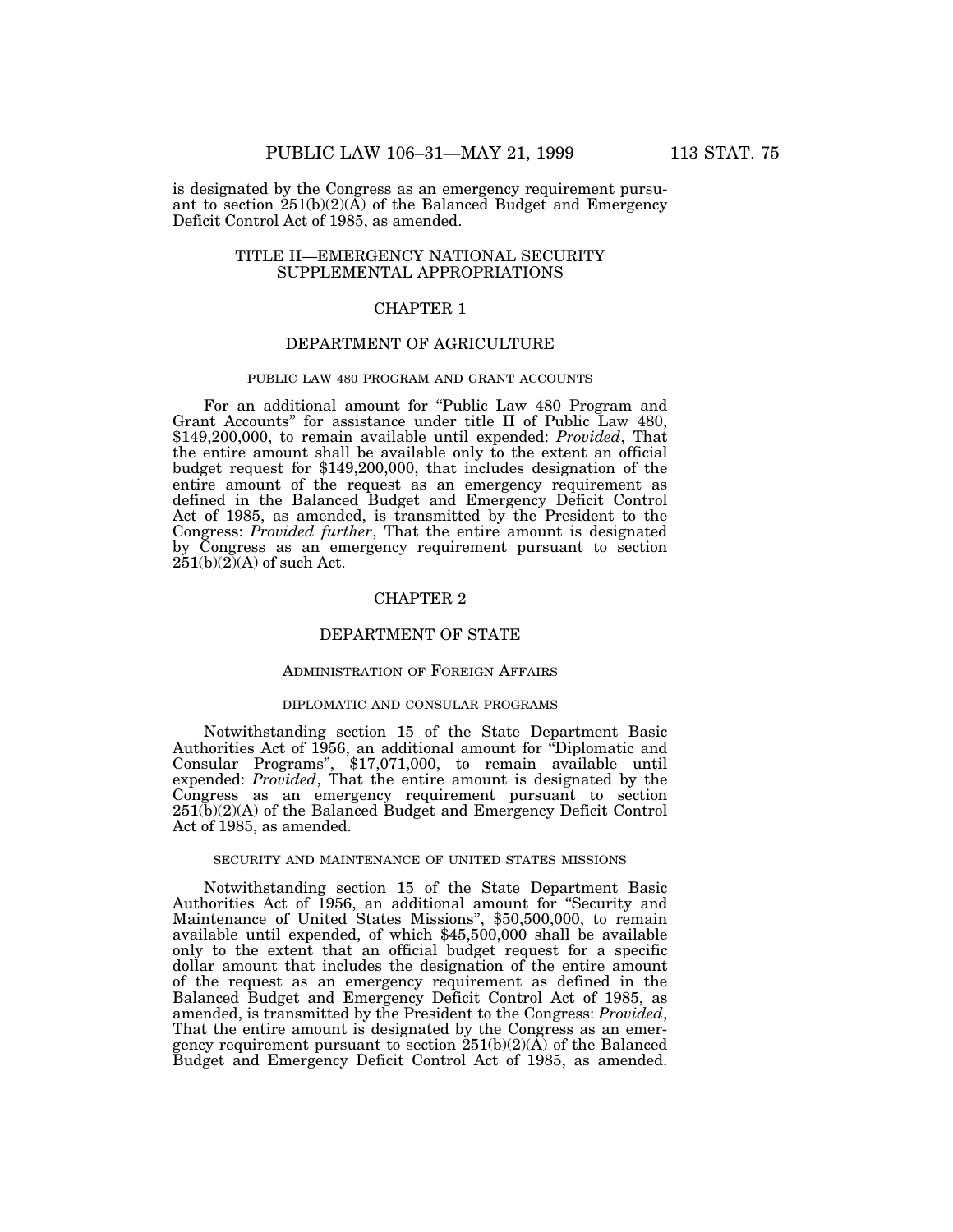# EMERGENCIES IN THE DIPLOMATIC AND CONSULAR SERVICE

Notwithstanding section 15 of the State Department Basic Authorities Act of 1956, an additional amount for ''Emergencies in the Diplomatic and Consular Service'', \$2,929,000, to remain available until expended, of which \$500,000 shall be transferred to the Peace Corps and \$450,000 shall be transferred to the United States Information Agency, for evacuation and related costs: *Provided*, That the entire amount is designated by the Congress as an emergency requirement pursuant to section  $251(b)(2)(A)$  of the Balanced Budget and Emergency Deficit Control Act of 1985, as amended.

# CHAPTER 3

## DEPARTMENT OF DEFENSE—MILITARY

# MILITARY PERSONNEL

# MILITARY PERSONNEL, ARMY

For an additional amount for ''Military Personnel, Army'', \$2,920,000: *Provided*, That such amount is designated by the Congress as an emergency requirement pursuant to section  $251(b)(2)(A)$ of the Balanced Budget and Emergency Deficit Control Act of 1985, as amended.

## MILITARY PERSONNEL, NAVY

For an additional amount for ''Military Personnel, Navy'', \$7,660,000: *Provided*, That such amount is designated by the Congress as an emergency requirement pursuant to section 251(b)(2)(A) of the Balanced Budget and Emergency Deficit Control Act of 1985, as amended.

## MILITARY PERSONNEL, MARINE CORPS

For an additional amount for ''Military Personnel, Marine Corps'', \$1,586,000: *Provided*, That such amount is designated by the Congress as an emergency requirement pursuant to section 251(b)(2)(A) of the Balanced Budget and Emergency Deficit Control Act of 1985, as amended.

# MILITARY PERSONNEL, AIR FORCE

For an additional amount for ''Military Personnel, Air Force'', \$4,303,000: *Provided*, That such amount is designated by the Congress as an emergency requirement pursuant to section  $251(b)(2)(A)$ of the Balanced Budget and Emergency Deficit Control Act of 1985, as amended.

# OPERATION AND MAINTENANCE

### OVERSEAS CONTINGENCY OPERATIONS TRANSFER FUND

## (INCLUDING TRANSFER OF FUNDS)

For an additional amount for "Overseas Contingency Operations" Transfer Fund'', \$5,007,300,000, to remain available until expended: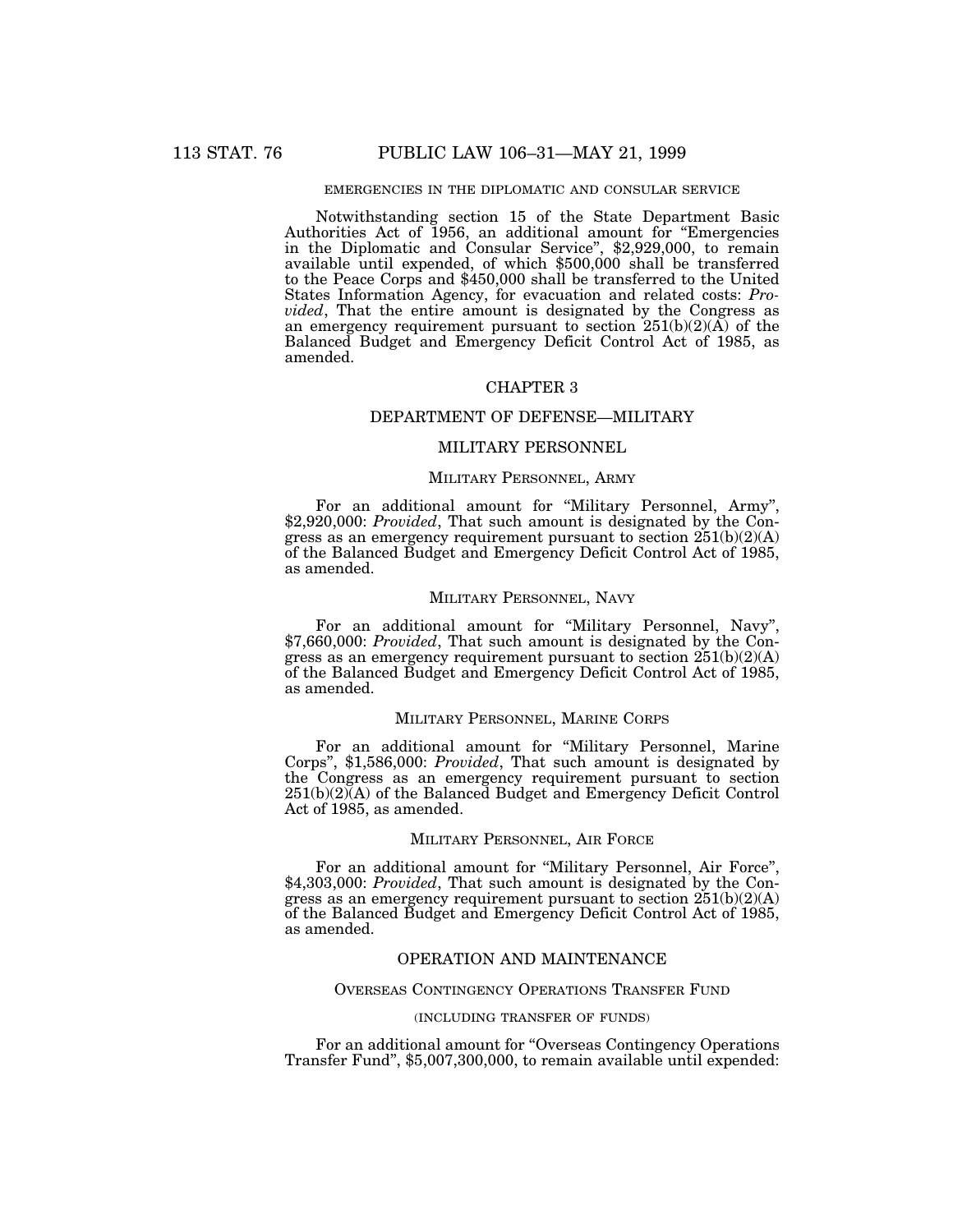*Provided*, That the entire amount made available under this heading is designated by the Congress as an emergency requirement pursuant to section  $25I(b)(2)(A)$  of the Balanced Budget and Emergency Deficit Control Act of 1985, as amended: *Provided further*, That of such amount, \$1,100,000,000 shall be available only to the extent that the President transmits to the Congress an official budget request for a specific dollar amount that:  $(1)$  specifies items which meet a critical readiness or sustainability need, to include replacement of expended munitions to maintain adequate inventories for future operations; and (2) includes designation of the entire amount of the request as an emergency requirement as defined in the Balanced Budget and Emergency Deficit Control Act of 1985, as amended: *Provided further*, That the Secretary of Defense may transfer these funds only to military personnel accounts; operation and maintenance accounts, including Overseas Humanitarian, Disaster, and Civic Aid; procurement accounts; research, development, test and evaluation accounts; the Defense Health Program appropriation; the National Defense Sealift Fund; and working capital fund accounts: *Provided further*, That the funds transferred shall be merged with and shall be available for the same purposes and for the same time period, as the appropriation to which transferred: *Provided further*, That the transfer authority provided under this heading is in addition to any other transfer authority available to the Department of Defense: *Provided further*, That such funds may be used to execute projects or programs that were deferred in order to carry out military operations in and around Kosovo and in Southwest Asia, including efforts associated with the displaced Kosovar population: *Provided further*, That upon a determination that all or part of the funds transferred from this appropriation are not necessary for the purposes provided herein, such amounts may be transferred back to this appropriation.

## PROCUREMENT

## WEAPONS PROCUREMENT, NAVY

For an additional amount for ''Weapons Procurement, Navy'', \$431,100,000, to remain available for obligation until September 30, 2000: *Provided*, That such amount is designated by the Congress as an emergency requirement pursuant to section  $251(b)(2)(\overline{A})$  of the Balanced Budget and Emergency Deficit Control Act of 1985, as amended: *Provided further*, That the entire amount shall be available only to the extent that an official budget request for \$431,100,000, that includes designation of the entire amount of the request as an emergency requirement as defined in the Balanced Budget and Emergency Deficit Control Act of 1985, as amended, is transmitted by the President to the Congress.

## AIRCRAFT PROCUREMENT, AIR FORCE

For an additional amount for "Aircraft Procurement, Air Force" \$40,000,000, to remain available for obligation until September 30, 2000: *Provided*, That such amount is designated by the Congress as an emergency requirement pursuant to section  $251(b)(2)(\overline{A})$  of the Balanced Budget and Emergency Deficit Control Act of 1985, as amended: *Provided further*, That the entire amount shall be available only to the extent that an official budget request for \$40,000,000, that includes designation of the entire amount of the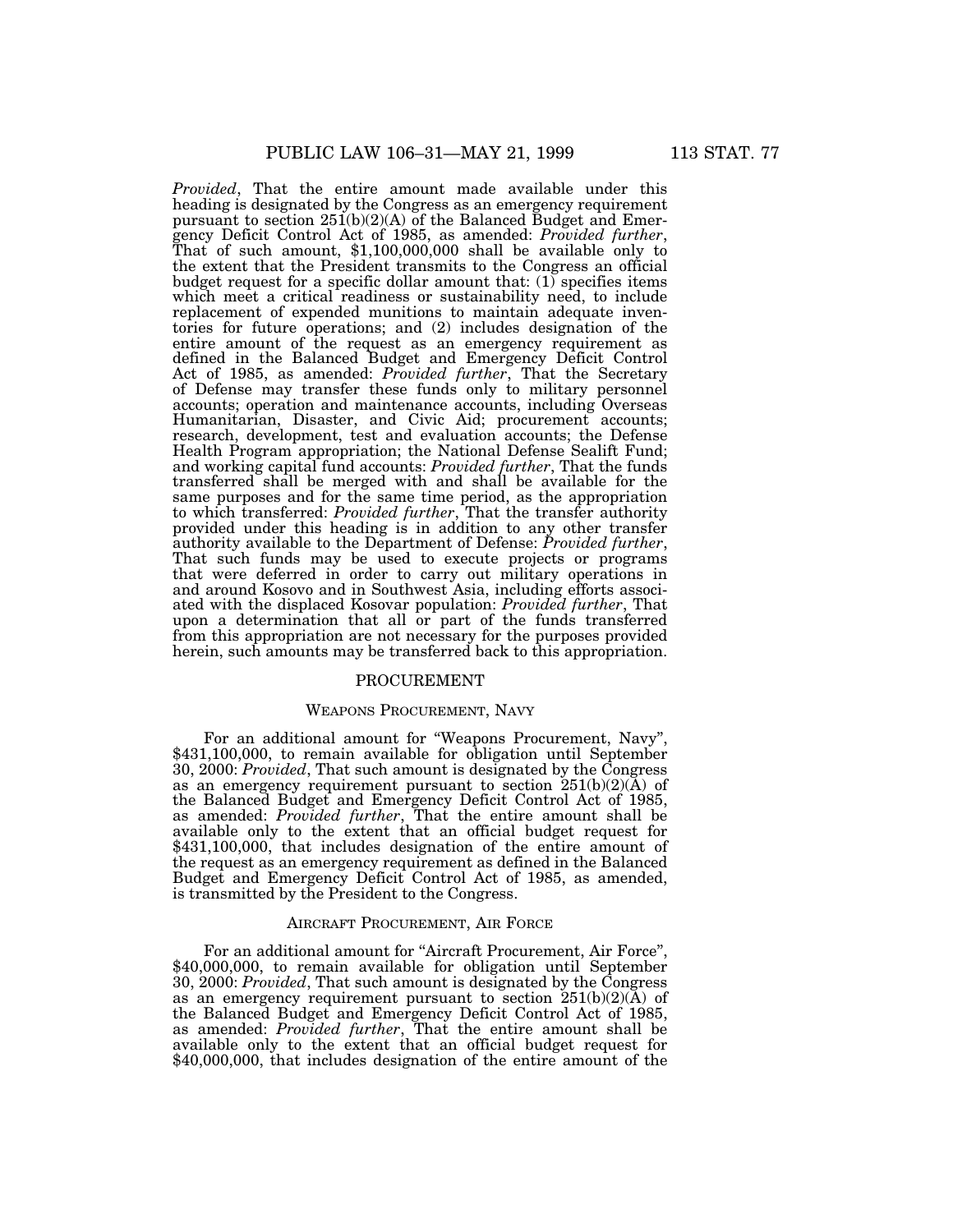request as an emergency requirement as defined in the Balanced Budget and Emergency Deficit Control Act of 1985, as amended, is transmitted by the President to the Congress.

## MISSILE PROCUREMENT, AIR FORCE

For an additional amount for ''Missile Procurement, Air Force'', \$178,200,000, to remain available for obligation until September 30, 2000: *Provided*, That such amount is designated by the Congress as an emergency requirement pursuant to section  $251(b)(2)(\overline{A})$  of the Balanced Budget and Emergency Deficit Control Act of 1985, as amended: *Provided further*, That the entire amount shall be available only to the extent that an official budget request for \$178,200,000, that includes designation of the entire amount of the request as an emergency requirement as defined in the Balanced Budget and Emergency Deficit Control Act of 1985, as amended, is transmitted by the President to the Congress.

## PROCUREMENT OF AMMUNITION, AIR FORCE

For an additional amount for ''Procurement of Ammunition, Air Force'', \$35,000,000, to remain available for obligation until September 30, 2000: *Provided*, That such amount is designated by the Congress as an emergency requirement pursuant to section 251(b)(2)(A) of the Balanced Budget and Emergency Deficit Control Act of 1985, as amended: *Provided further*, That the entire amount shall be available only to the extent that an official budget request for \$35,000,000, that includes designation of the entire amount of the request as an emergency requirement as defined in the Balanced Budget and Emergency Deficit Control Act of 1985, as amended, is transmitted by the President to the Congress.

#### OPERATIONAL RAPID RESPONSE TRANSFER FUND

### (INCLUDING TRANSFER OF FUNDS)

In addition to the amounts appropriated or otherwise made available in this Act and the Department of Defense Appropriations Act, 1999 (Public Law 105–262), \$300,000,000, to remain available for obligation until September 30, 2000, is hereby made available only for the accelerated acquisition and deployment of military technologies and systems needed for the conduct of Operation Allied Force, or to provide accelerated acquisition and deployment of military technologies and systems as substitute or replacement systems for other United States regional commands which have had assets diverted as a result of Operation Allied Force: *Provided*, That funds under this heading may only be obligated after recommendations are made by the Joint Requirements Oversight Council to the Secretary of Defense and after the approval of the Secretary of Defense, or his designee: *Provided further*, That the Secretary of Defense shall provide written notification to the congressional defense committees prior to the transfer of any amount in excess of \$10,000,000 to a specific program or project: *Provided further*, That the Secretary of Defense may transfer funds made available under this heading only to operation and maintenance accounts, procurement accounts, and research, development, test and evaluation accounts: *Provided further*, That the transfer authority provided under this section shall be in addition to the transfer authority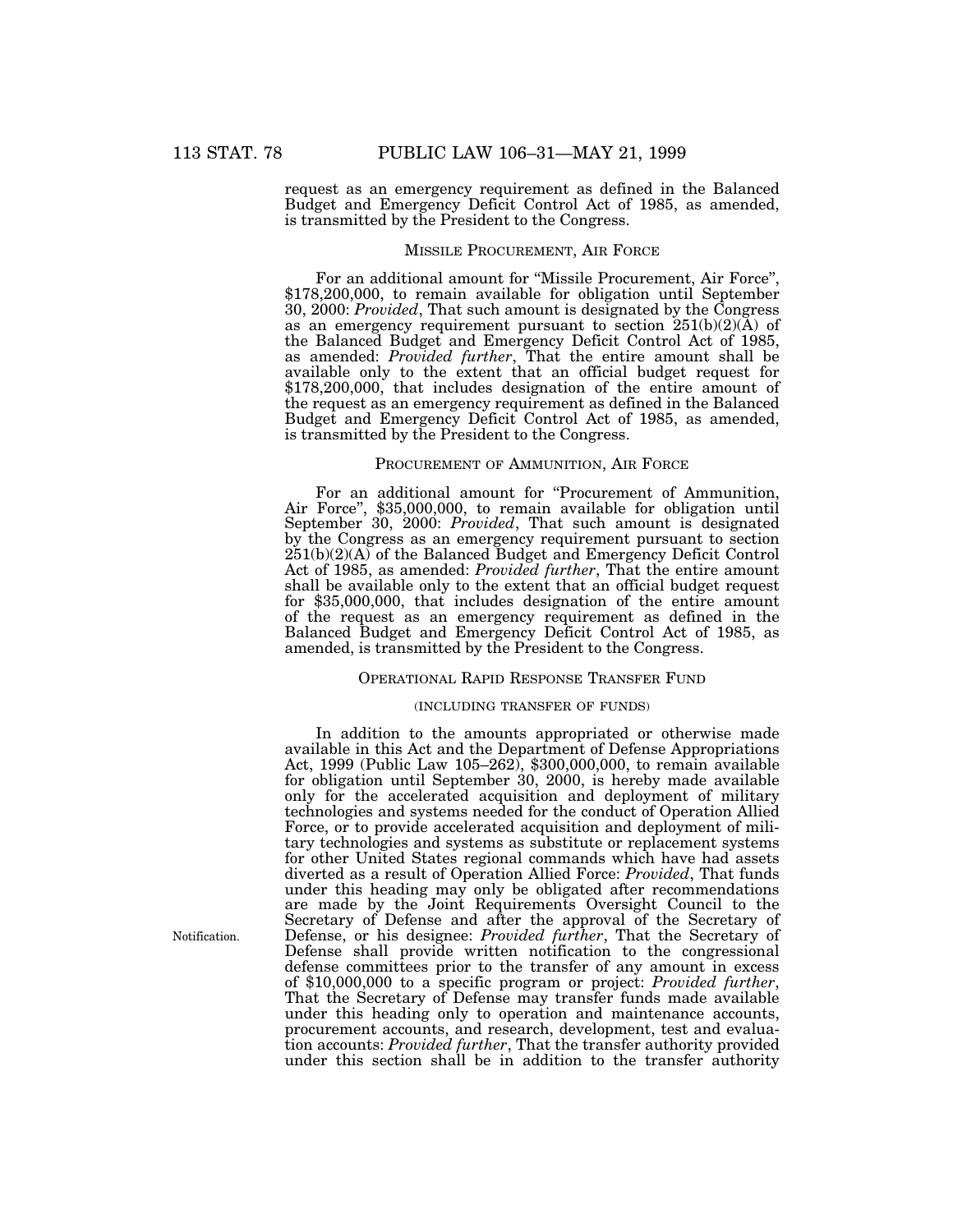provided to the Department of Defense in this Act or any other Act: *Provided further*, That the entire amount made available in this section is designated by the Congress as an emergency requirement pursuant to section 251(b)(2)(A) of the Balanced Budget and Emergency Deficit Control Act of 1985, as amended: *Provided fur*that an official budget request for \$300,000,000, that includes designation of the entire amount of the request as an emergency requirement as defined in the Balanced Budget and Emergency Deficit Control Act of 1985, as amended, is transmitted by the President to the Congress.

#### GENERAL PROVISIONS, THIS CHAPTER

## (TRANSFER OF FUNDS)

SEC. 2001. Section 8005 of the Department of Defense Appropriations Act, 1999 (Public Law 105–262), is amended by striking ''\$1,650,000,000'' and inserting ''\$2,000,000,000''.

SEC. 2002. Notwithstanding the limitations set forth in section 1006 of Public Law 105–261, not to exceed \$10,000,000 of funds appropriated by this Act may be available for contributions to the common funded budgets of NATO (as defined in section  $1006(c)(1)$  of Public Law  $105-261$  for costs related to NATO operations in and around Kosovo.

SEC. 2003. Funds appropriated by this Act and in Public Law 105–277, or made available by the transfer of funds in this Act and in Public Law 105–277, for intelligence activities are deemed to be specifically authorized by the Congress for purposes of section 504 of the National Security Act of 1947 (50 U.S.C. 414).

SEC. 2004. Notwithstanding section 5064(d) of the Federal Acquisition Streamlining Act of 1994 (Public Law 103–355), the special authorities provided under section 5064(c) of such Act shall apply with respect to all contracts awarded or modifications executed for the Joint Direct Attack Munition (JDAM) program from October 1, 1998 through September 30, 2000: *Provided*, That the Secretary of Defense may award JDAM contracts and modifications on the same terms and conditions as contained in the JDAM contract F08626–94–C–0003.

SEC. 2005. (a) EFFORTS TO INCREASE BURDENSHARING.—The President shall seek equitable reimbursement from the North Atlantic Treaty Organization (NATO), member nations of NATO, and other appropriate organizations and nations for the costs incurred by the United States Government in connection with Operation Allied Force.

(b) REPORT.—Not later than September 30, 1999, the President shall prepare and submit to the Congress a report on—

 $(1)$  all measures taken by the President pursuant to subsection (a);

(2) the amount of reimbursement received to date from each organization and nation pursuant to subsection (a), including a description of any commitments made by such organization or nation to provide reimbursement; and

(3) in the case of an organization or nation that has refused to provide, or to commit to provide, reimbursement pursuant to subsection (a), an explanation of the reasons therefor.

(c) OPERATION ALLIED FORCE.—In this section, the term ''Operation Allied Force'' means operations of the North Atlantic Treaty

President. NATO.

112 Stat. 2297.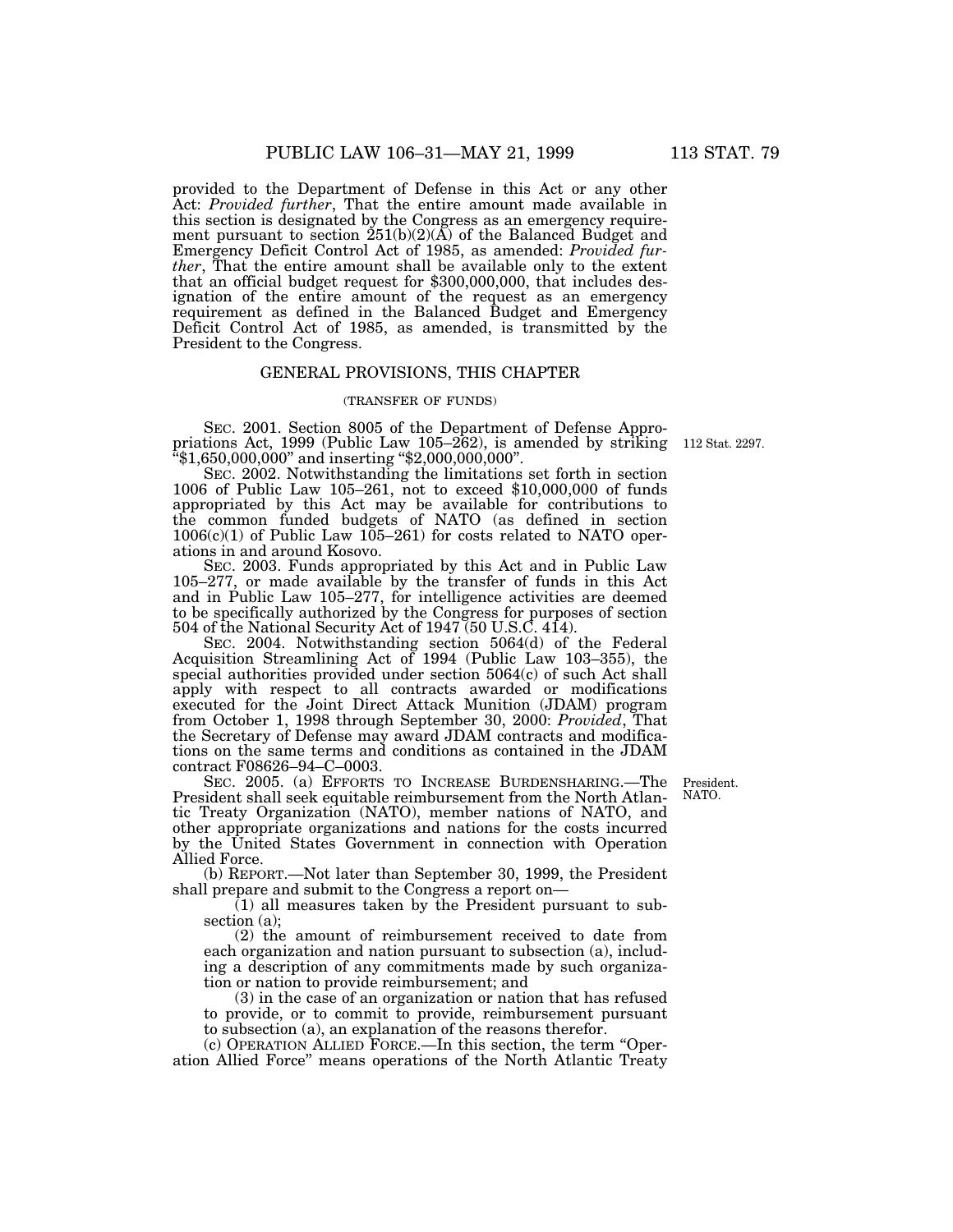Organization (NATO) conducted against the Federal Republic of Yugoslavia (Serbia and Montenegro) during the period beginning on March 24, 1999, and ending on such date as NATO may designate, to resolve the conflict with respect to Kosovo.

SEC. 2006. (a) Not more than 30 days after the date of the enactment of this Act, the President shall transmit to Congress a report, in both classified and unclassified form, on current United States participation in Operation Allied Force. The report should include information on the following matters:

(1) a statement of the national security objectives involved in United States participation in Operation Allied Force;

(2) an accounting of all current active duty personnel assigned to support Operation Allied Force and related humanitarian operations around Kosovo to include total number, service component and area of deployment (such accounting should also include total numbers of personnel from other NATO countries participating in the action);

(3) additional planned deployment of active duty units in the European Command area of operations to support Operation Allied Force, between the date of the enactment of this Act and the end of fiscal year 1999;

(4) additional planned Reserve component mobilization, including specific units to be called up between the date of the enactment of this Act and the end of fiscal year 1999, to support Operation Allied Force;

(5) an accounting by the Joint Chiefs of Staff on the transfer of personnel and materiel from other regional commands to the United States European Command to support Operation Allied Force and related humanitarian operations around Kosovo, and an assessment by the Joint Chiefs of Staff of the impact any such loss of assets has had on the war-fighting capabilities and deterrence value of these other commands;

(6) levels of humanitarian aid provided to the displaced Kosovar community from the United States, NATO member nations, and other nations (figures should be provided by country and the type of assistance provided whether financial or in-kind); and

(7) any significant revisions to the total cost estimate for the deployment of United States forces involved in Operation Allied Force through the end of fiscal year 1999.

(b) OPERATION ALLIED FORCE.—In this section, the term ''Operation Allied Force'' means operations of the North Atlantic Treaty Organization (NATO) conducted against the Federal Republic of Yugoslavia (Serbia and Montenegro) during the period beginning on March 24, 1999, and ending on such date as NATO may designate, to resolve the conflict with respect to Kosovo.

#### (INCLUDING TRANSFER OF FUNDS)

SEC. 2007. In addition to amounts appropriated or otherwise made available elsewhere in this Act for the Department of Defense or in the Department of Defense Appropriations Act, 1999, \$1,124,900,000, to remain available for obligation until September 30, 2000, is hereby appropriated to the Department of Defense only for spare and repair parts and associated logistical support necessary for the maintenance of weapons systems and equipment: *Provided*, That the Secretary of Defense shall provide written notification to the congressional defense committees prior to the

President. Reports.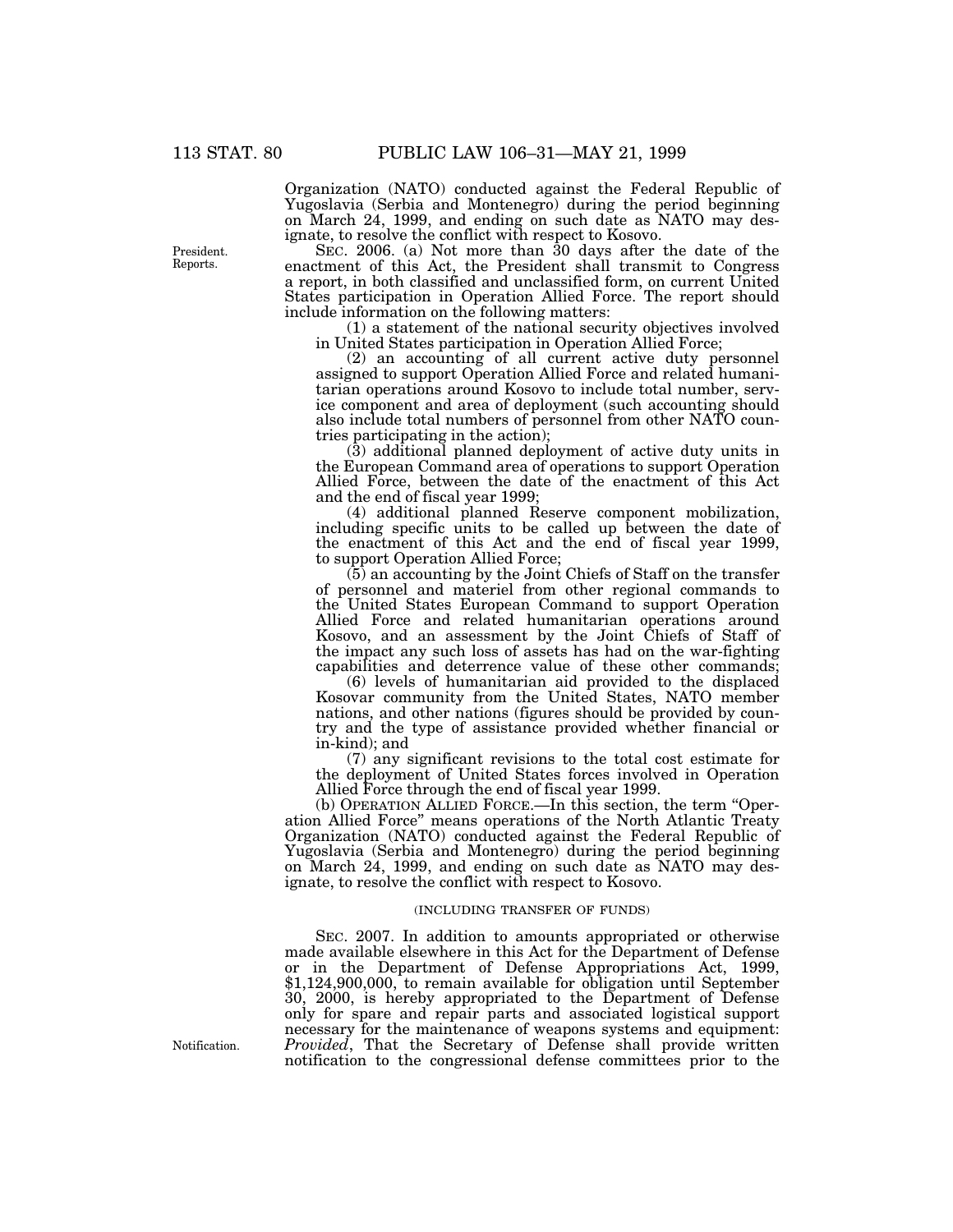transfer of any funds: *Provided further*, That the Secretary of Defense may transfer funds made available in this section only to operation and maintenance accounts and procurement accounts: *Provided further*, That the transfer authority provided in this section shall be in addition to the transfer authority provided to the Department of Defense in this Act or any other Act: *Provided further*, That the entire amount made available in this section is designated by the Congress as an emergency requirement pursuant to section  $251(b)(2)(\overrightarrow{A})$  of the Balanced Budget and Emergency Deficit Control Act of 1985, as amended: *Provided further*, That the entire amount shall be available only to the extent that an official budget request for \$1,124,900,000, that includes designation of the entire amount of the request as an emergency requirement as defined in the Balanced Budget and Emergency Deficit Control Act of 1985, as amended, is transmitted by the President to the Congress.

#### (INCLUDING TRANSFER OF FUNDS)

SEC. 2008. In addition to amounts appropriated or otherwise made available elsewhere in this Act for the Department of Defense or in the Department of Defense Appropriations Act, 1999, \$742,500,000, to remain available for obligation until September 30, 2000, is hereby appropriated to the Department of Defense only for depot level maintenance and repair: *Provided*, That the Secretary of Defense shall provide written notification to the congressional defense committees prior to the transfer of any funds: *Provided further*, That the Secretary of Defense may transfer funds made available in this section only to operation and maintenance accounts: *Provided further*, That the transfer authority provided in this section shall be in addition to the transfer authority provided to the Department of Defense in this Act or any other Act: *Provided further*, That the entire amount made available in this section is designated by the Congress as an emergency requirement pursuant to section  $251(b)(2)(\overline{A})$  of the Balanced Budget and Emergency Deficit Control Act of 1985, as amended: *Provided further*, That the entire amount shall be available only to the extent that an official budget request for \$742,500,000, that includes designation of the entire amount of the request as an emergency requirement as defined in the Balanced Budget and Emergency Deficit Control Act of 1985, as amended, is transmitted by the President to the Congress.

SEC. 2009. In addition to amounts appropriated or otherwise made available elsewhere in this Act for the Department of Defense or in the Department of Defense Appropriations Act, 1999, \$100,000,000, to remain available for obligation until September 30, 2000, is hereby appropriated to the Department of Defense only for military recruiting and advertising initiatives, as follows:

''Operation and Maintenance, Army'', \$31,000,000;

''Operation and Maintenance, Navy'', \$12,700,000;

''Operation and Maintenance, Air Force'', \$23,600,000;

''Operation and Maintenance, Army Reserve'', \$19,000,000; ''Operation and Maintenance, Navy Reserve'', \$1,000,000;

and

''Operation and Maintenance, Army National Guard'', \$12,700,000: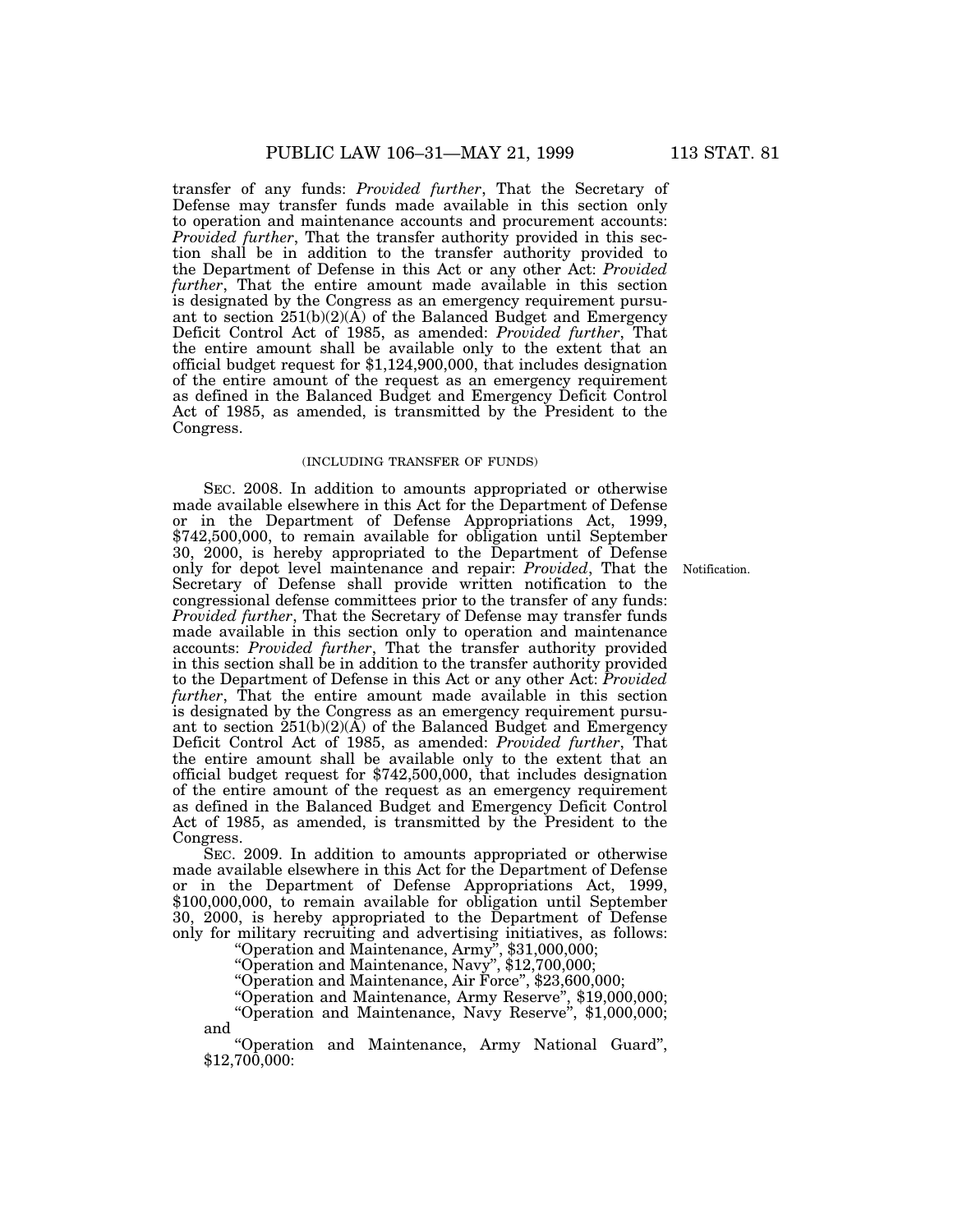*Provided*, That the entire amount made available in this section is designated by the Congress as an emergency requirement pursuant to section 251(b)(2)(A) of the Balanced Budget and Emergency Deficit Control Act of 1985, as amended: *Provided further*, That the entire amount shall be available only to the extent that an official budget request for \$100,000,000, that includes designation of the entire amount of the request as an emergency requirement as defined in the Balanced Budget and Emergency Deficit Control Act of 1985, as amended, is transmitted by the President to the Congress.

## (INCLUDING TRANSFER OF FUNDS)

SEC. 2010. In addition to amounts appropriated or otherwise made available elsewhere in this Act for the Department of Defense or in the Department of Defense Appropriations Act, 1999, \$200,200,000, to remain available for obligation until September 30, 2000, is hereby appropriated to the Department of Defense only for military training, equipment maintenance, and associated support costs required to meet assigned readiness levels of United States military forces: *Provided*, That the Secretary of Defense shall provide written notification to the congressional defense committees prior to the transfer of any funds: *Provided further*, That the Secretary of Defense may transfer funds made available in this section only to operation and maintenance accounts: *Provided further*, That the transfer authority provided in this section shall be in addition to the transfer authority provided to the Department of Defense in this Act or any other Act: *Provided further*, That the entire amount made available in this section is designated by the Congress as an emergency requirement pursuant to section 251(b)(2)(A) of the Balanced Budget and Emergency Deficit Control Act of 1985, as amended: *Provided further*, That the entire amount shall be available only to the extent that an official budget request for \$200,200,000, that includes designation of the entire amount of the request as an emergency requirement as defined in the Balanced Budget and Emergency Deficit Control Act of 1985, as amended, is transmitted by the President to the Congress.

SEC. 2011. In addition to amounts appropriated or otherwise made available elsewhere in this Act for the Department of Defense or in the Department of Defense Appropriations Act, 1999, \$182,400,000, to remain available for obligation until September 30, 2000, is hereby appropriated to the Department of Defense only for base operations support costs at Department of Defense facilities, as follows: ''Operation and Maintenance, Army'', \$60,300,000;

''Operation and Maintenance, Navy'', \$23,800,000;

''Operation and Maintenance, Marine Corps'', \$27,500,000;

''Operation and Maintenance, Air Force'', \$47,700,000;

''Operation and Maintenance, Army Reserve'', \$9,700,000;

''Operation and Maintenance, Navy Reserve'', \$7,200,000;

''Operation and Maintenance, Marine Corps Reserve'', \$100,000; and

''Operation and Maintenance, Army National Guard'', \$6,100,000:

*Provided*, That the entire amount made available in this section is designated by the Congress as an emergency requirement pursuant to section  $251(b)(2)(\overline{A})$  of the Balanced Budget and Emergency Deficit Control Act of 1985, as amended: *Provided further*, That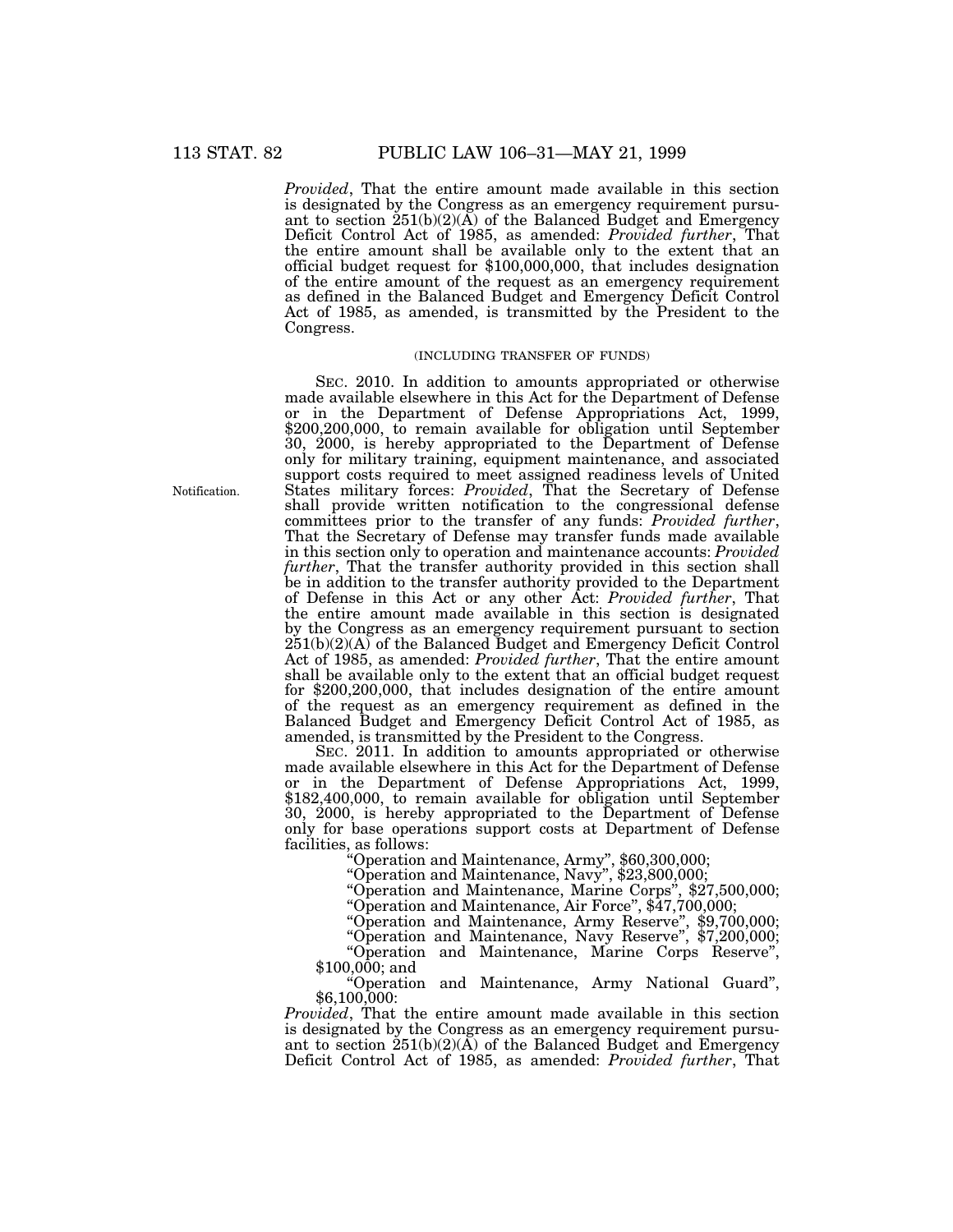the entire amount shall be available only to the extent that an official budget request for \$182,400,000, that includes designation of the entire amount of the request as an emergency requirement as defined in the Balanced Budget and Emergency Deficit Control Act of 1985, as amended, is transmitted by the President to the Congress.

SEC. 2012. (a) In addition to amounts appropriated or otherwise made available to the Department of Defense in other provisions of this Act, there is appropriated to the Department of Defense, to remain available for obligation until September 30, 2000, and to be used only for increases during fiscal year 2000 in rates of military basic pay and for increased payments during fiscal year 2000 to the Department of Defense Military Retirement Fund, \$1,838,426,000, to be available as follows:

''Military Personnel, Army'', \$559,533,000;

''Military Personnel, Navy'', \$436,773,000;

''Military Personnel, Marine Corps'', \$177,980,000;

''Military Personnel, Air Force'', \$471,892,000;

''Reserve Personnel, Army'', \$40,574,000;

''Reserve Personnel, Navy'', \$29,833,000;

''Reserve Personnel, Marine Corps'', \$7,820,000;

''Reserve Personnel, Air Force'', \$13,143,000;

''National Guard Personnel, Army'', \$70,416,000; and

''National Guard Personnel, Air Force'', \$30,462,000.

(b) The entire amount made available in this section—

(1) is designated by the Congress as an emergency requirement pursuant to section  $251(b)(2)(A)$  of the Balanced Budget and Emergency Deficit Control Act of 1985, as amended (2) U.S.C.  $901(b)(2)(A)$ ; and

(2) shall be available only if the President transmits to the Congress an official budget request for \$1,838,426,000, that includes designation of the entire amount of the request as an emergency requirement as defined in the Balanced Budget and Emergency Deficit Control Act of 1985, as amended.

(c) The amounts provided in this section may be obligated only to the extent required for increases in rates of military basic pay, and for increased payments to the Department of Defense Military Retirement Fund, that become effective during fiscal year 2000 pursuant to provisions of law subsequently enacted in authorizing legislation.

## CHAPTER 4

# BILATERAL ECONOMIC ASSISTANCE

## FUNDS APPROPRIATED TO THE PRESIDENT

## AGENCY FOR INTERNATIONAL DEVELOPMENT

#### INTERNATIONAL DISASTER ASSISTANCE

For an additional amount for ''International Disaster Assistance'', \$163,000,000, to remain available until expended: *Provided*, That the entire amount shall be available only to the extent that an official budget request for a specific dollar amount, that includes designation of the entire amount of the request as an emergency requirement as defined in the Balanced Budget and Emergency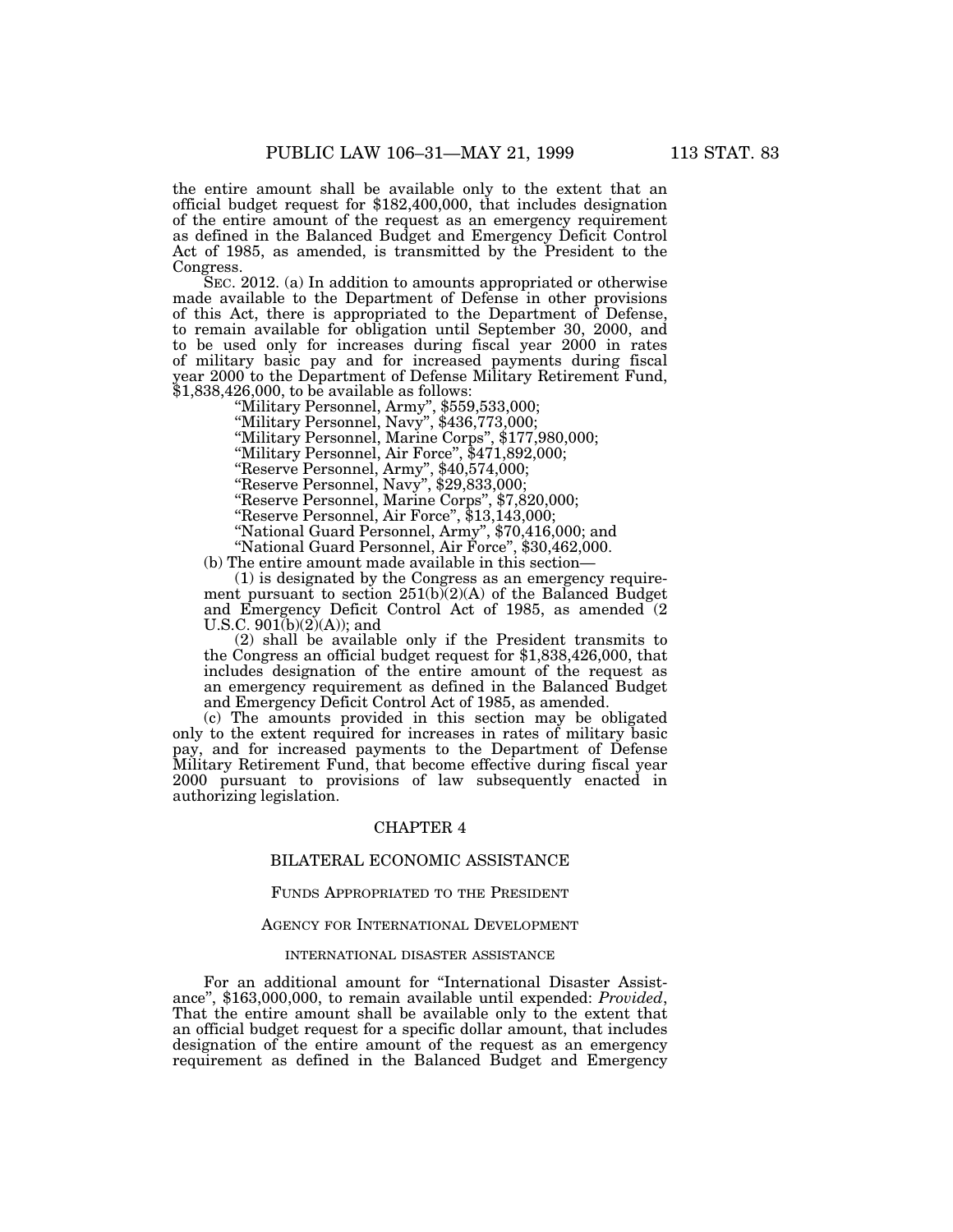Deficit Control Act of 1985, as amended, is transmitted by the President to the Congress.

## OTHER BILATERAL ECONOMIC ASSISTANCE

## ECONOMIC SUPPORT FUND

For an additional amount for "Economic Support Fund", \$105,000,000, to remain available until September 30, 2000, for assistance for Albania, Macedonia, Bosnia-Herzegovina, Bulgaria, Montenegro, and Romania, and for investigations and related activities in Kosovo and in adjacent entities and countries regarding war crimes: *Provided*, That these funds shall be available notwithstanding any other provision of law except section 533 of the Foreign Operations, Export Financing, and Related Programs Appropriations Act, 1999 (as contained in division A, section 101(d) of the Omnibus Consolidated and Emergency Supplemental Appropriations Act, 1999 (Public Law 105–277)): *Provided further*, That the requirement for a notification through the regular notification procedures of the Committees on Appropriations contained in subsection  $(b)(3)$  of section 533 shall be deemed to be satisfied if the Committees on Appropriations are notified at least 10 days prior to the obligation of such funds.

#### ASSISTANCE FOR EASTERN EUROPE AND THE BALTIC STATES

For an additional amount for ''Assistance for Eastern Europe and the Baltic States'', \$120,000,000, to remain available until September 30, 2000, of which up to \$1,000,000 may be used for administrative costs of the United States Agency for International Development: *Provided*, That funds appropriated under this heading shall be obligated and expended subject to the regular notification procedures of the Committees on Appropriations.

#### DEPARTMENT OF STATE

#### MIGRATION AND REFUGEE ASSISTANCE

For an additional amount for ''Migration and Refugee Assistance'', \$266,000,000, to remain available until September 30, 2000, of which not more than \$500,000 is for administrative expenses: *Provided*, That funds appropriated under this heading that are made available for the Office of the United Nations High Commissioner for Refugees shall be obligated and expended subject to the regular notification procedures of the Committees on Appropriations: *Provided further*, That the requirement for a notification through the regular notification procedures of the Committees on Appropriations contained in the preceding proviso shall be deemed to be satisfied if the Committees are notified at least 10 days prior to the obligation of such funds: *Provided further*, That the entire amount shall be available only to the extent an official budget request for a specific dollar amount that includes designation of the entire amount of the request as an emergency requirement as defined in the Balanced Budget and Emergency Deficit Control Act of 1985, as amended, is transmitted by the President to the Congress.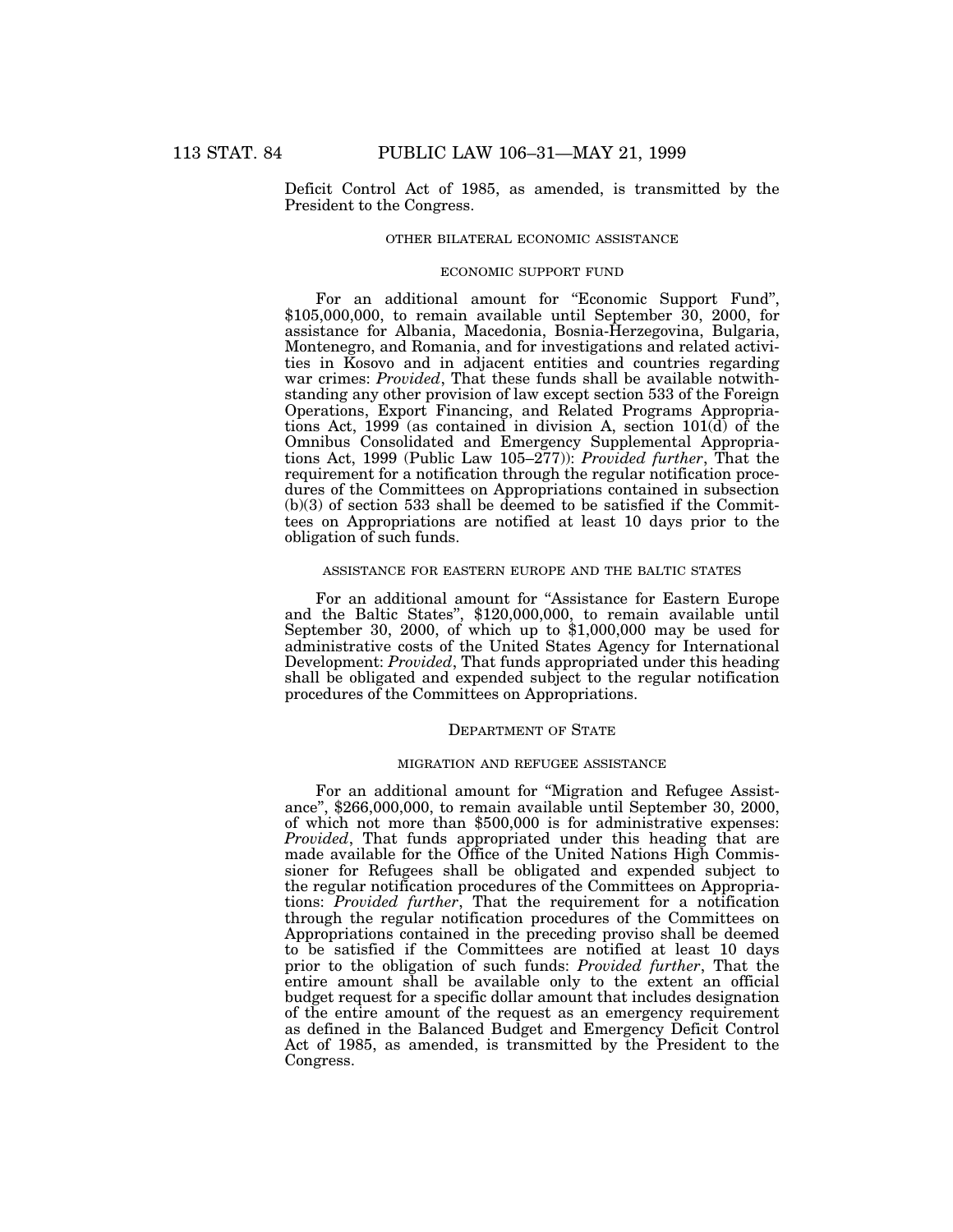#### UNITED STATES EMERGENCY REFUGEE AND MIGRATION ASSISTANCE **FUND**

For an additional amount for the ''United States Emergency Refugee and Migration Assistance Fund'', and subject to the terms and conditions under that heading, \$165,000,000, to remain available until expended: *Provided*, That the entire amount shall be available only to the extent that an official budget request for a specific dollar amount, that includes designation of the entire amount of the request as an emergency requirement as defined in the Balanced Budget and Emergency Deficit Control Act of 1985, as amended, is transmitted by the President to the Congress.

## GENERAL PROVISIONS, THIS CHAPTER

SEC. 2013. The funds appropriated in this chapter are designated by the Congress as an emergency requirement pursuant to section 251(b)(2)(A) of the Balanced Budget and Emergency Deficit Control Act of 1985, as amended.

SEC. 2014. The value of commodities and services authorized by the President through March 31, 1999, to be drawn down under the authority of section  $552(c)(2)$  of the Foreign Assistance Act of 1961, as amended, to support international relief efforts relating to the Kosovo conflict shall not be counted against the ceiling limitation of that section: *Provided*, That such assistance relating to the Kosovo conflict provided pursuant to section  $552(a)(2)$  may be made available notwithstanding any other provision of law.

## CHAPTER 5

## DEPARTMENT OF HEALTH AND HUMAN SERVICES

## ADMINISTRATION FOR CHILDREN AND FAMILIES

#### REFUGEE AND ENTRANT ASSISTANCE

For an additional amount for "Refugee and Entrant Assistance" such sums as necessary to assist in the temporary resettlement of displaced Kosovar Albanians, not to exceed \$100,000,000, which shall remain available through September 30, 2001: *Provided*, That the entire amount shall be available only to the extent an official budget request for a specific dollar amount that includes designation of the entire amount of the request as an emergency requirement as defined by the Balanced Budget and Emergency Deficit Control Act of 1985, as amended, is transmitted by the President to the Congress: *Provided further*, That Congress designates the entire amount as an emergency requirement pursuant to section  $251(b)(2)(A)$  of such Act.

## CHAPTER 6

# MILITARY CONSTRUCTION TRANSFER FUND

## (INCLUDING TRANSFER OF FUNDS)

For emergency expenses incurred by United States military forces in support of overseas operations; \$475,000,000, to remain available for transfer until September 30, 2003: *Provided*, That the Secretary of Defense may transfer these funds only to military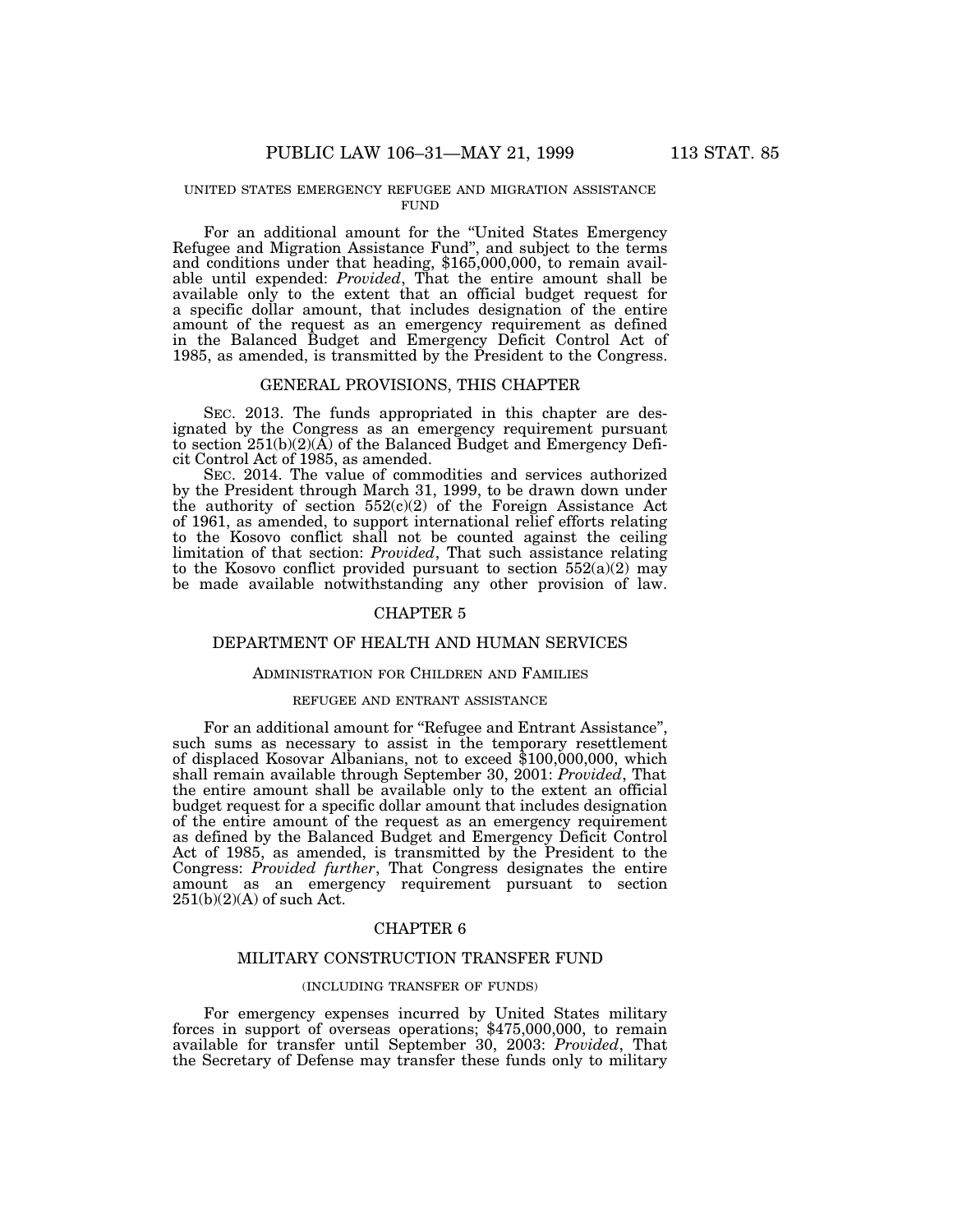construction accounts: *Provided further*, That the transfer authority provided in this paragraph is in addition to any other transfer authority contained in this or any other Act: *Provided further*, That notwithstanding any other provision of law, such funds may be obligated or expended to carry out military construction projects not otherwise authorized by law: *Provided further*, That the entire amount made available under this heading is designated by the Congress as an emergency requirement pursuant to section 251(b)(2)(A) of the Balanced Budget and Emergency Deficit Control Act of 1985, as amended: *Provided further*, That this amount shall be available only to the extent that the President transmits to the Congress an official budget request that includes designation of the entire amount of the request as an emergency requirement as defined in the Balanced Budget and Emergency Deficit Control Act of 1985, as amended.

# CHAPTER 7

# DEPARTMENT OF TRANSPORTATION

# COAST GUARD

### OPERATING EXPENSES

For an additional amount for "Operating expenses", \$200,000,000, to remain available until September 30, 2000: *Provided*, That the entire amount is designated by the Congress as an emergency requirement pursuant to section  $251(b)(2)(\overline{A})$  of the Balanced Budget and Emergency Deficit Control Act of 1985, as amended: *Provided further*, That the entire amount shall be available only to the extent that an official budget request for \$200,000,000, that includes designation of the entire amount of the request as an emergency requirement as defined in the Balanced Budget and Emergency Deficit Control Act of 1985, as amended, is transmitted by the President to the Congress.

# TITLE III—SUPPLEMENTAL APPROPRIATIONS

## CHAPTER 1

# DEPARTMENT OF COMMERCE AND RELATED AGENCIES

## RELATED AGENCIES

# OFFICE OF THE UNITED STATES TRADE REPRESENTATIVE

#### SALARIES AND EXPENSES

For an additional amount for "Salaries and Expenses", \$1,300,000.

# DEPARTMENT OF COMMERCE

## BUREAU OF THE CENSUS

#### PERIODIC CENSUSES AND PROGRAMS

For an additional amount for expenses necessary to conduct the decennial census, \$44,900,000, to remain available until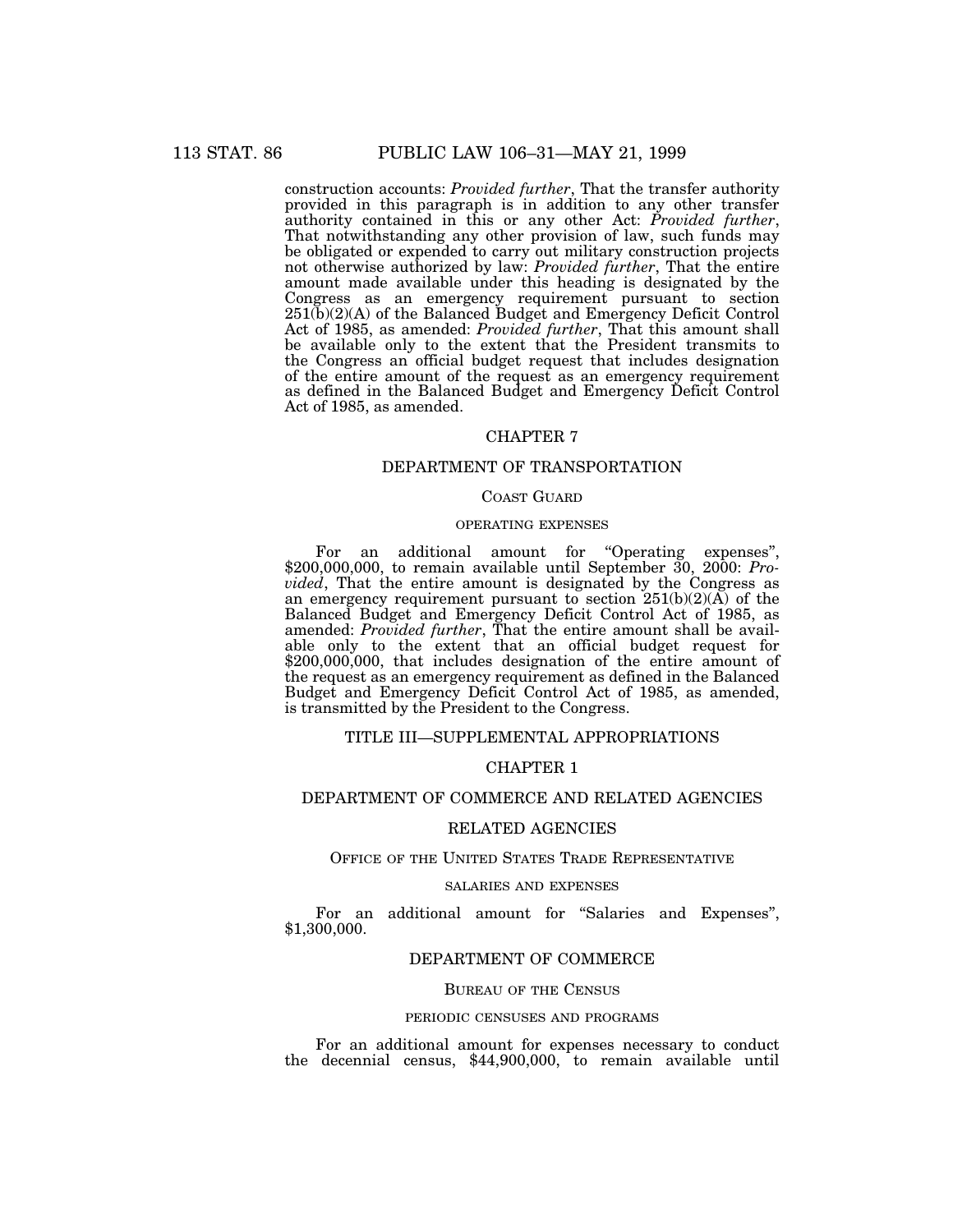expended: *Provided*, That of this amount \$10,900,000 is for costs associated with establishing 520 Local Census Offices; \$4,200,000 is for preparation of training and field deployment kits for census enumerators; \$2,000,000 is for costs associated with the Telephone Questionnaire Assistance program infrastructure; \$9,100,000 is for automated data processing and telecommunications to support increased field enumeration activities; \$3,700,000 is for administrative systems to support increased field enumeration activities; and \$15,000,000 is for advertising and promotion programs: *Provided further*, That not later than June 1, 1999, the President shall submit to the Congress a revised budget request for fiscal year 2000 for the decennial census.

Deadline. President. Budget.

#### NATIONAL OCEANIC AND ATMOSPHERIC ADMINISTRATION

## OPERATIONS, RESEARCH, AND FACILITIES

For the necessary expenses of additional research, management, and enforcement activities in the Northeast Multispecies fishery, \$1,880,000, to remain available until expended.

## THE JUDICIARY

### SUPREME COURT OF THE UNITED STATES

## SALARIES AND EXPENSES

For an additional amount for "Salaries and Expenses", \$921,000, to remain available until expended.

## CHAPTER 2

# DEPARTMENT OF THE INTERIOR

## BUREAU OF RECLAMATION

#### WATER AND RELATED RESOURCES

For an additional amount for ''Water and Related Resources'', \$1,500,000, to remain available until expended, under authority of the Reclamation States Emergency Drought Relief Act of 1991 (43 U.S.C. 2201 et seq.) to purchase water in accordance with such Act from the Central Arizona Project (or if no water is available for purchase from the Central Arizona Project from any other appropriate source) to maintain an appropriate pool of stored water for fish and wildlife purposes at the San Carlos Lake in Arizona.

## CHAPTER 3

### DEPARTMENT OF STATE

## NATIONAL COMMISSION ON TERRORISM

For necessary expenses for the National Commission on Terrorism, as authorized by section 591 of the Foreign Operations, Export Financing, and Related Programs Appropriations Act, 1999 (as contained in division A, section 101(d) of the Omnibus Consolidated and Emergency Supplemental Appropriations Act, 1999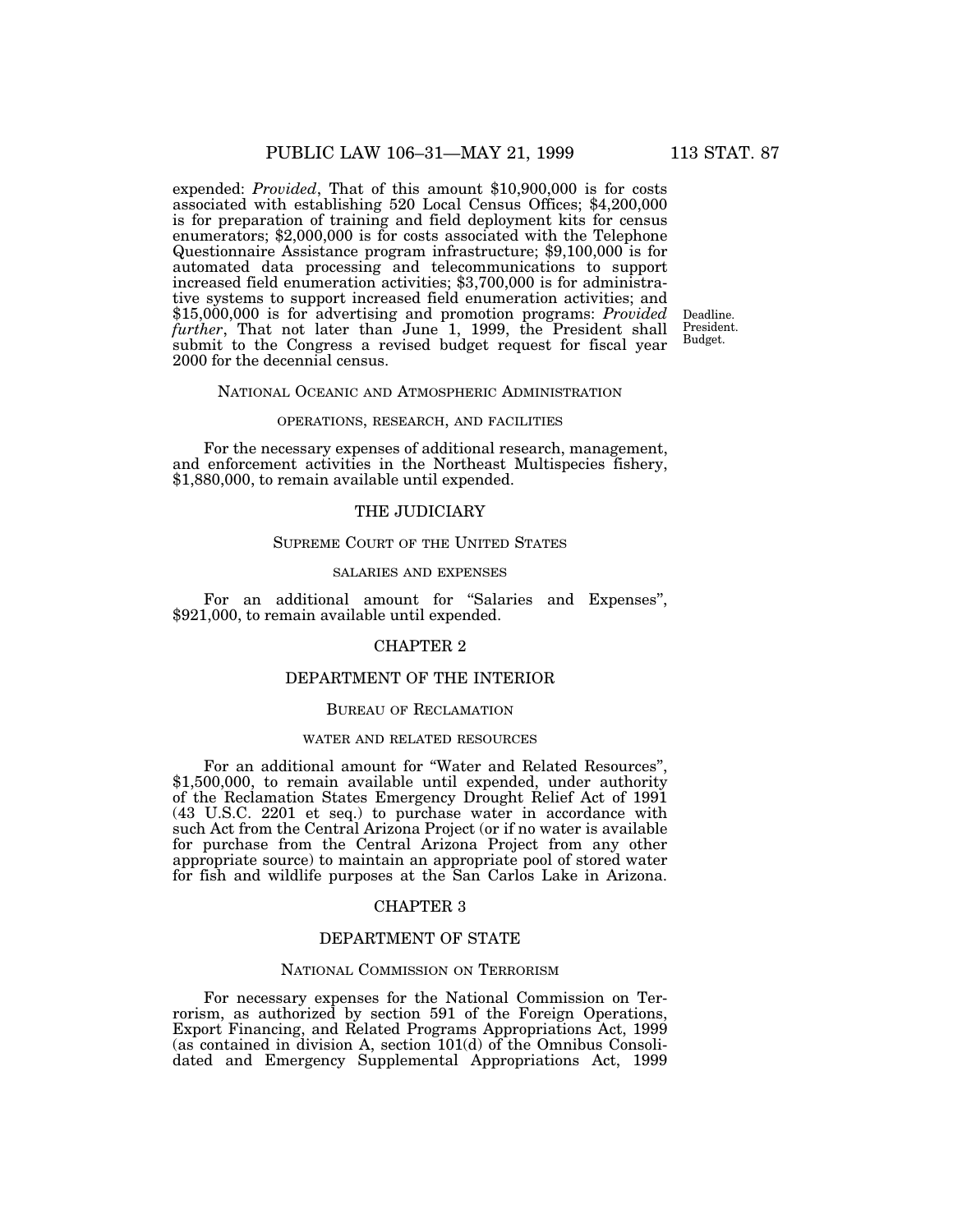(Public Law 105–277)), \$839,500, to remain available until expended.

## UNITED STATES COMMISSION ON INTERNATIONAL RELIGIOUS FREEDOM

For necessary expenses for the United States Commission on International Religious Freedom, as authorized by title II of the International Religious Freedom Act of 1998 (Public Law 105– 292), \$3,000,000, to remain available until expended.

# DEPARTMENT OF THE TREASURY

## INTERNATIONAL AFFAIRS TECHNICAL ASSISTANCE

For an additional amount for ''Department of the Treasury, International affairs technical assistance'', \$1,500,000, to remain available until September 30, 2000, for the operation and expenses of the International Financial Institution Advisory Commission and the International Monetary Fund Advisory Committee as authorized by sections 603 and 610(b) of the Foreign Operations, Export Financing, and Related Programs Appropriations Act, 1999 (as contained in division A, section 101(d) of the Omnibus Consolidated and Emergency Supplemental Appropriations Act, 1999 (Public Law  $105 - 277$ )).

## CHAPTER 4

## DEPARTMENT OF THE INTERIOR

#### BUREAU OF LAND MANAGEMENT

#### MANAGEMENT OF LANDS AND RESOURCES

Of the funds provided under this heading in prior appropriations Acts for the Automated Land and Mineral Record System, \$1,000,000 shall be available until expended to meet increased workload requirements stemming from the anticipated higher volume of coalbed methane Applications for Permits to Drill in the Powder River Basin: *Provided*, That unless there is a written agreement in place between the coal mining operator and the gas producer, the funds made available herein shall not be used to process or approve coalbed methane Applications for Permits to Drill for well sites that are located within an area, which as of the date of the coalbed methane Application for Permit to Drill, are covered by: (1) a coal lease; (2) a coal mining permit; or (3) an application for a coal mining lease. Nothing in this paragraph shall be construed or operate as a restriction on current resources appropriated to the Department of the Interior.

#### BUREAU OF INDIAN AFFAIRS

### OPERATION OF INDIAN PROGRAMS

## (TRANSFER OF FUNDS)

For an additional amount for "Operation of Indian Programs", \$1,136,000, to remain available until expended for suppression of western spruce budworm: *Provided*, That such funds shall be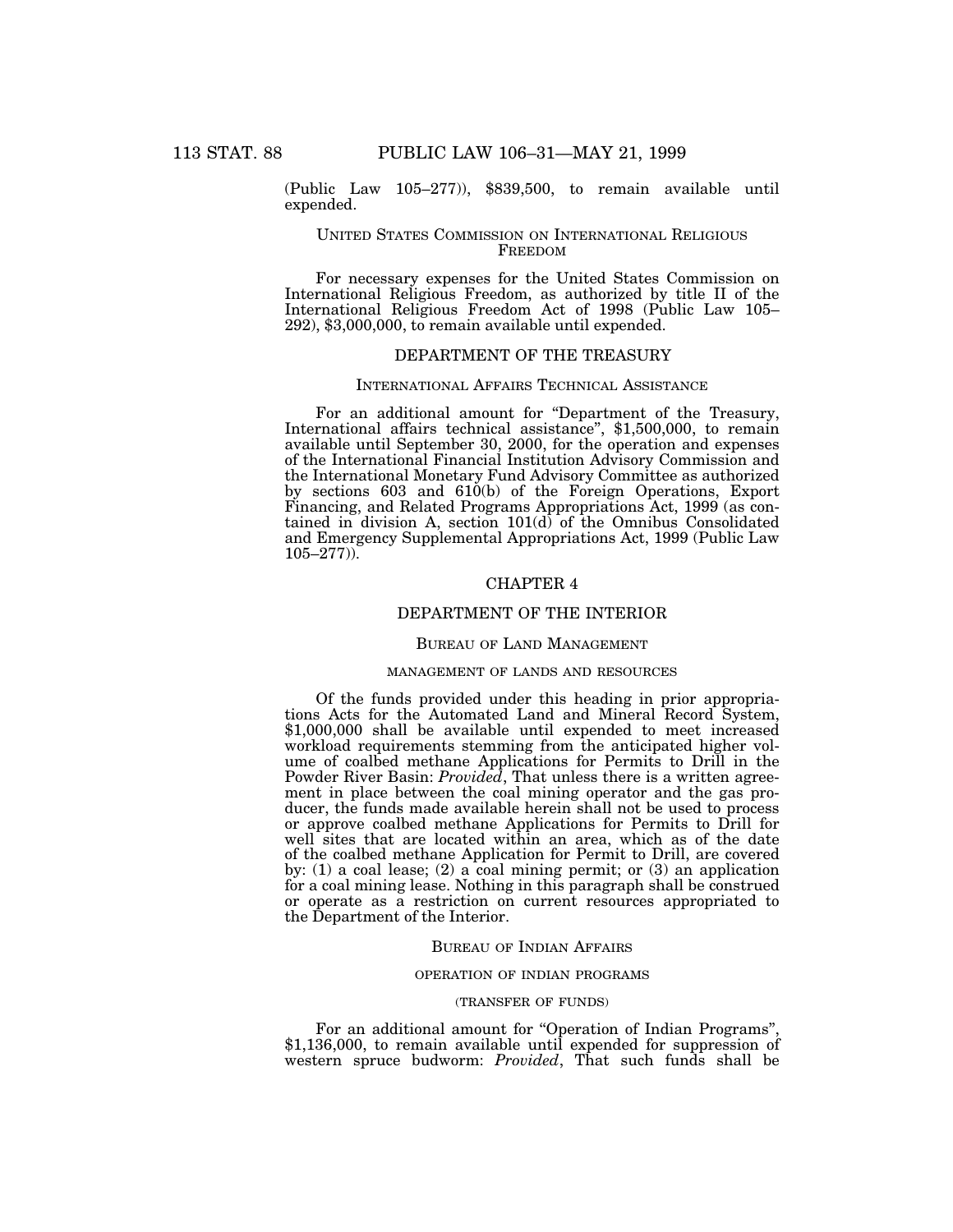derived by transfer of funds provided in previous appropriations Acts under the heading ''Forest Service, National Forest System''.

## OFFICE OF THE SPECIAL TRUSTEE FOR AMERICAN INDIANS

# FEDERAL TRUST PROGRAMS

For an additional amount for "Federal Trust Programs", \$21,800,000, to remain available until expended, of which \$6,800,000 is for activities pursuant to the Trust Management Improvement Project High Level Implementation Plan and \$15,000,000 is to support litigation involving individual Indian trust accounts: *Provided*, That litigation support funds may, as needed, be transferred to and merged with the ''Operation of Indian Programs'' account in the Bureau of Indian Affairs, the ''Salaries and Expenses'' account in the Office of the Solicitor, the ''Salaries and Expenses'' account in Departmental Management, the ''Royalty and Offshore Minerals Management'' account in the Minerals Management Service and the ''Management of Lands and Resources'' account in the Bureau of Land Management.

#### DEPARTMENT OF AGRICULTURE

## FOREST SERVICE

#### WILDLAND FIRE MANAGEMENT

Of the funds made available under this heading for fire operations in previous Acts of appropriation (exclusive of amounts for hazardous fuels reduction), \$100,000,000 shall be transferred to the Knutson-Vandenberg fund established pursuant to section 3 of Public Law 71–319 (16 U.S.C. 576 et seq.) within 10 days of the enactment of this Act.

## GENERAL PROVISIONS, THIS CHAPTER

SEC. 3001. The Department of the Interior and Related Agencies Appropriations Act, 1999 (as contained in division A, section 101(e) of the Omnibus Consolidated and Emergency Supplemental Appropriations Act, 1999 (Public Law 105–277)) is amended under the heading ''Forest Service, Reconstruction and Construction'' by inserting before the final period the following: '': *Provided further*, That notwithstanding any other provision of law, funds appropriated for Forest Service construction of a new forestry research facility at Auburn University, Auburn, Alabama, shall be available for a direct payment to Auburn University for this purpose: *Provided further*, That if within the life of the facility the USDA Forest Service needs additional space for collaborative laboratory activities on the Auburn University campus, Auburn University shall provide such laboratory space within the new facility constructed with these funds, free of any charge for rent''.

SEC. 3002. None of the funds made available under this or any other Act may be used by the Secretary of the Interior to issue and finalize the rule to revise 43 CFR Part 3809, published on February 9, 1999 at 64 Fed. Reg. 6421 or the Draft Environmental Impact Statement on Surface Management Regulations for Locatable Mineral Operations, published in February, 1999, unless the Secretary has provided a period of not less than 120 days

Auburn University. Alabama. 112 Stat. 2681–270.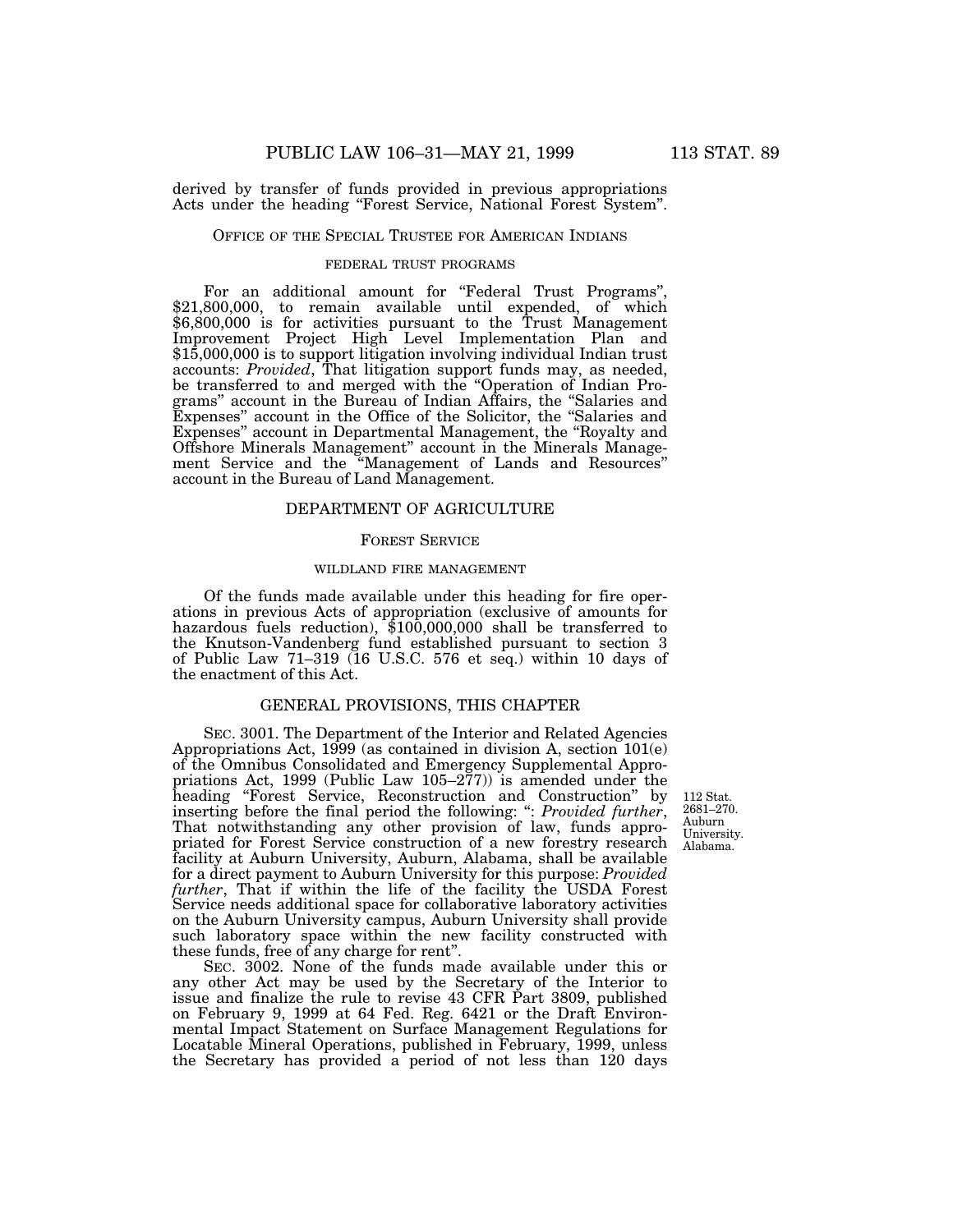for accepting public comment on the proposed rule after the report of the National Academy of Sciences' Committee on Hardrock Mining on Federal Lands, authorized and required by the Department of the Interior and Related Agencies Appropriations Act, 1999 (as contained in division A, section 101(e) of the Omnibus Consolidated and Emergency Supplemental Appropriations Act, 1999 (Public Law 105–277)) is submitted to the appropriate Federal agencies, the Congress, and the Governors of the affected States in accordance with the requirements of that Act.

SEC. 3003. None of the funds in this or any other Act shall be used to issue a notice of final rulemaking with respect to the valuation of crude oil for royalty purposes, including a rulemaking derived from proposed rules published in 63 Federal Register 6113 (1998), 62 Federal Register 36030, and 62 Federal Register 3742  $(1997)$  until October 1, 1999, or until there is a negotiated agreement on the rule.

SEC. 3004. Section 328 of the Department of the Interior and Related Agencies Appropriations Act, 1999 (Public Law 105–277, division A, section 1(e), title III) is amended by striking ''none of the funds in this Act'' and inserting ''none of the funds provided in this Act to the Indian Health Service or Bureau of Indian Affairs''.

SEC. 3005. A payment of \$800,000 from the total amount of \$1,000,000 for construction of the Pike's Peak Summit House, as specified in Conference Report 105–337, accompanying the Department of the Interior and Related Agencies Appropriations Act for fiscal year 1998, Public Law 105–83, and payments of \$2,000,000 for the Borough of Ketchikan to participate in a study of the feasibility and dynamics of manufacturing veneer products in Southeast Alaska and \$200,000 for construction of the Pike's Peak Summit House, as specified in Conference Report 105–825 accompanying the Department of the Interior and Related Agencies Appropriations Act for fiscal year 1999 (as contained in division A, section 101(e) of the Omnibus Consolidated and Emergency Supplemental Appropriations Act, 1999 (Public Law  $105-277$ )), shall be paid in lump sum and shall be considered direct payments, for the purposes of all applicable law except that these direct grants may not be used for lobbying activities.

SEC. 3006. MILLSITES OPINION. (a) PROHIBITION ON MILLSITE LIMITATIONS.—Notwithstanding the opinion dated November 7, 1997, by the Solicitor of the Department of the Interior concerning millsites under the general mining law (referred to in this section as the "opinion"), in accordance with the millsite provisions of the Bureau of Land Management Handbook for Mineral Examiners H–3890–1, page III–8 (dated 1989), and section 2811.33 of the Forest Service Manual (dated 1990), the Department of the Interior and the Department of Agriculture shall not limit the number or acreage of millsites based on the ratio between the number or acreage of millsites and the number or acreage of associated lode or placer claims with respect to the Crown Jewel project, Okanogan County, Washington for any fiscal year.

(b) EFFECT ON PRIOR APPROVALS AND RECORDS OF DECISION.— As soon as practicable after the date of the enactment of this Act, the Departments of the Interior and Agriculture shall approve the plan of operations and reinstate the record of decision for the Crown Jewel project.

112 Stat. 2681–291.

Alaska.

Washington.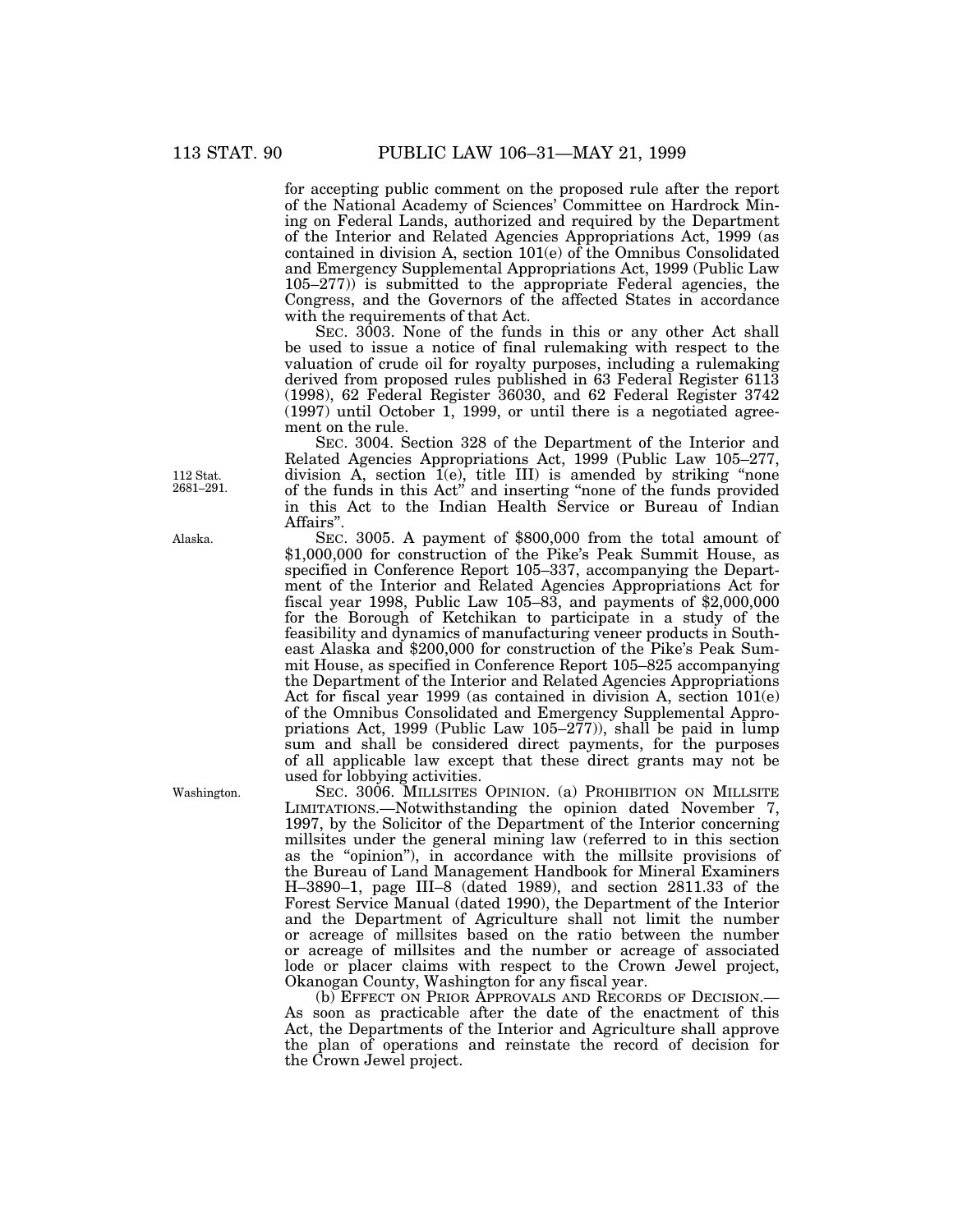(c) No patent application or plan of operations submitted prior to the date of the enactment of this Act shall be denied pursuant to the opinion of the Solicitor of the Department of the Interior dated November 7, 1997.

# CHAPTER 5

## DEPARTMENT OF HEALTH AND HUMAN SERVICES

#### OFFICE OF THE SECRETARY

### GENERAL DEPARTMENTAL MANAGEMENT

For an additional amount for "General departmental management", \$1,000,000, to reduce the backlog of pending nursing home appeals before the Departmental Appeals Board.

# DEPARTMENT OF EDUCATION

# EDUCATION FOR THE DISADVANTAGED

For additional amounts to carry out subpart 2 of part A of title I of the Elementary and Secondary Education Act of 1965, \$56,377,000, which shall be allocated, notwithstanding any other provision of law, only to those local educational agencies that received a Concentration Grant under the Department of Education Appropriations Act, 1998, but are not eligible to receive such a grant for fiscal year 1999: *Provided*, That the Secretary of Education shall use the funds appropriated under this paragraph to provide each such local educational agency an amount equal to the Concentration Grant the agency received in fiscal year 1998, ratably reduced, if necessary, to ensure that local educational agencies receiving funds under this supplemental appropriation receive no greater share of their hold-harmless amounts than is received by other local educational agencies: *Provided further*, That the funds appropriated under this paragraph shall become available on October 1, 1999 and shall remain available through September 30, 2000, for the academic year 1999–2000: *Provided further*, That the Secretary shall not take into account the funds appropriated under this paragraph in determining State allocations under any other program administered by the Secretary in any fiscal year.

#### HIGHER EDUCATION

#### (TRANSFER OF FUNDS)

Of the funds made available for the Education Research, Statistics, and Improvement account in section  $101(f)$  of Public Law 105–277, \$1,500,000 are transferred to the Higher Education account to provide additional funds to carry out part B of title III of the Higher Education Act.

### RELATED AGENCY

#### CORPORATION FOR PUBLIC BROADCASTING

For an additional amount for the Corporation for Public Broadcasting, to remain available until expended, \$30,700,000 to be available for fiscal year 1999, and \$17,300,000 to be available for fiscal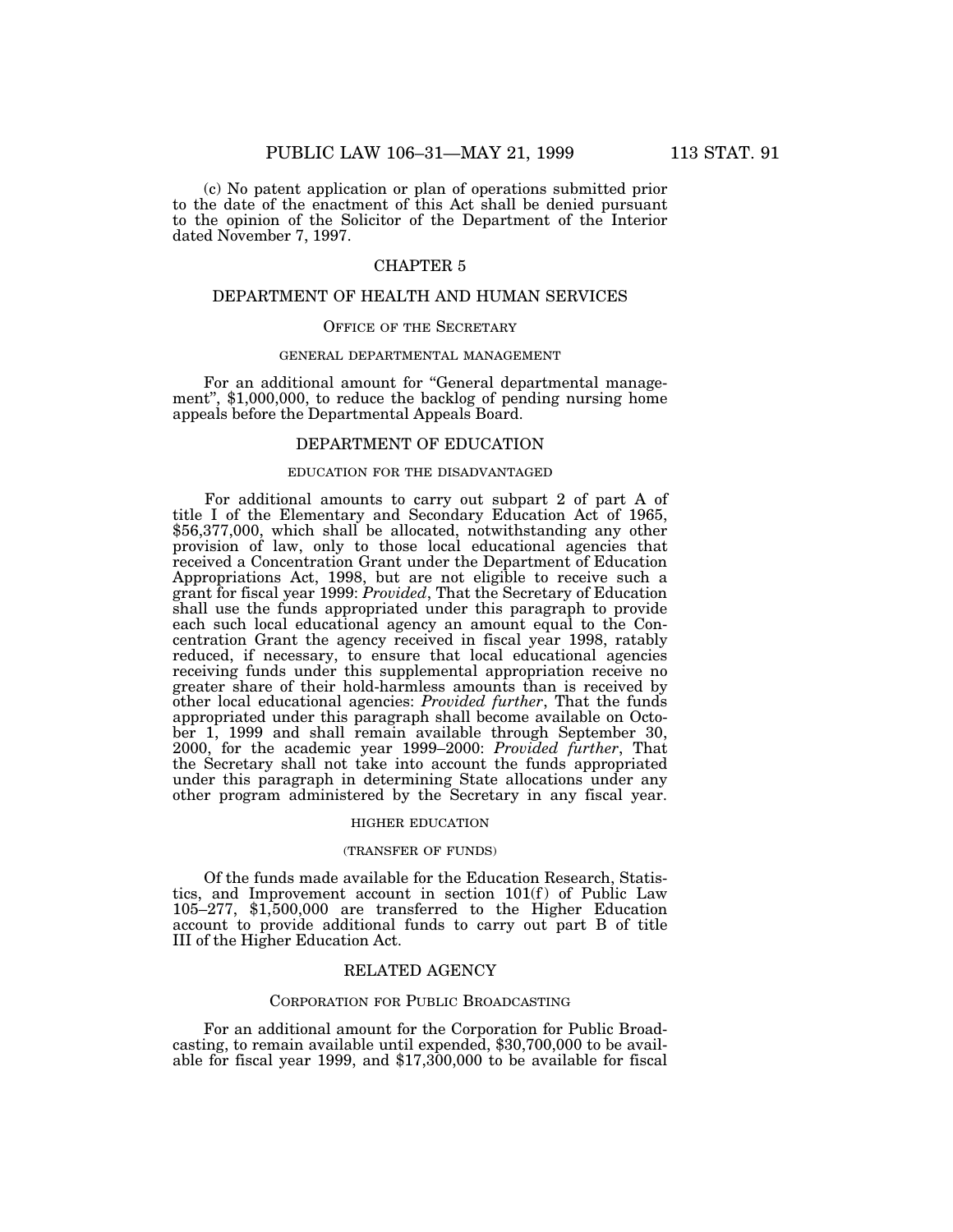year 2000: *Provided,* That such funds be made available to National Public Radio, as the designated manager of the Public Radio Satellite System, for acquisition of satellite capacity.

### GENERAL PROVISION, THIS CHAPTER

South Dakota.

SEC. 3007. WHITE RIVER SCHOOL DISTRICT #47–1. From any unobligated funds that are available to the Secretary of Education to carry out section 306(a)(1) of the Department of Education Appropriations Act, 1996, the Secretary shall provide not more than \$239,000, under such terms and conditions as the Secretary determines appropriate, to the White River School District #47–1, White River, South Dakota, to be used to repair damage caused by water infiltration at the White River High School, which shall remain available until expended.

#### CHAPTER 6

# CONGRESSIONAL OPERATIONS

# HOUSE OF REPRESENTATIVES

# SALARIES AND EXPENSES

## SALARIES, OFFICERS AND EMPLOYEES

#### (RESCISSION)

Immediately upon the enactment of this Act, \$3,521,000, appropriated under this heading in Public Law 105–275, are rescinded:<br>*Provided*, That for replacement of the existing House of Representa-*Provided*, That for replacement of the existing House of Representa- tives payroll system, \$3,521,000 for the Chief Administrative Officer, to remain available until expended.

## ARCHITECT OF THE CAPITOL

#### CAPITOL BUILDINGS AND GROUNDS

#### HOUSE OFFICE BUILDINGS

#### HOUSE PAGE DORMITORY

For necessary expenses for a House Page Dormitory, \$3,760,000, to remain available until expended: *Provided*, That the Architect of the Capitol shall transfer to the Chief Administrative Officer of the House of Representatives such portion of the funds made available under this paragraph as may be required for expenses incurred by the Chief Administrative Officer, subject to the approval of the Committee on Appropriations of the House of Representatives: *Provided further*, That section 3709 of the Revised Statutes of the United States (41 U.S.C. 5) shall not apply to the funds made available under this paragraph.

#### O'NEILL HOUSE OFFICE BUILDING

For necessary expenses for life safety renovations to the O'Neill House Office Building, \$1,800,000, to remain available until expended: *Provided*, That section 3709 of the Revised Statutes of the United States (41 U.S.C. 5) shall not apply to the funds made available under this paragraph.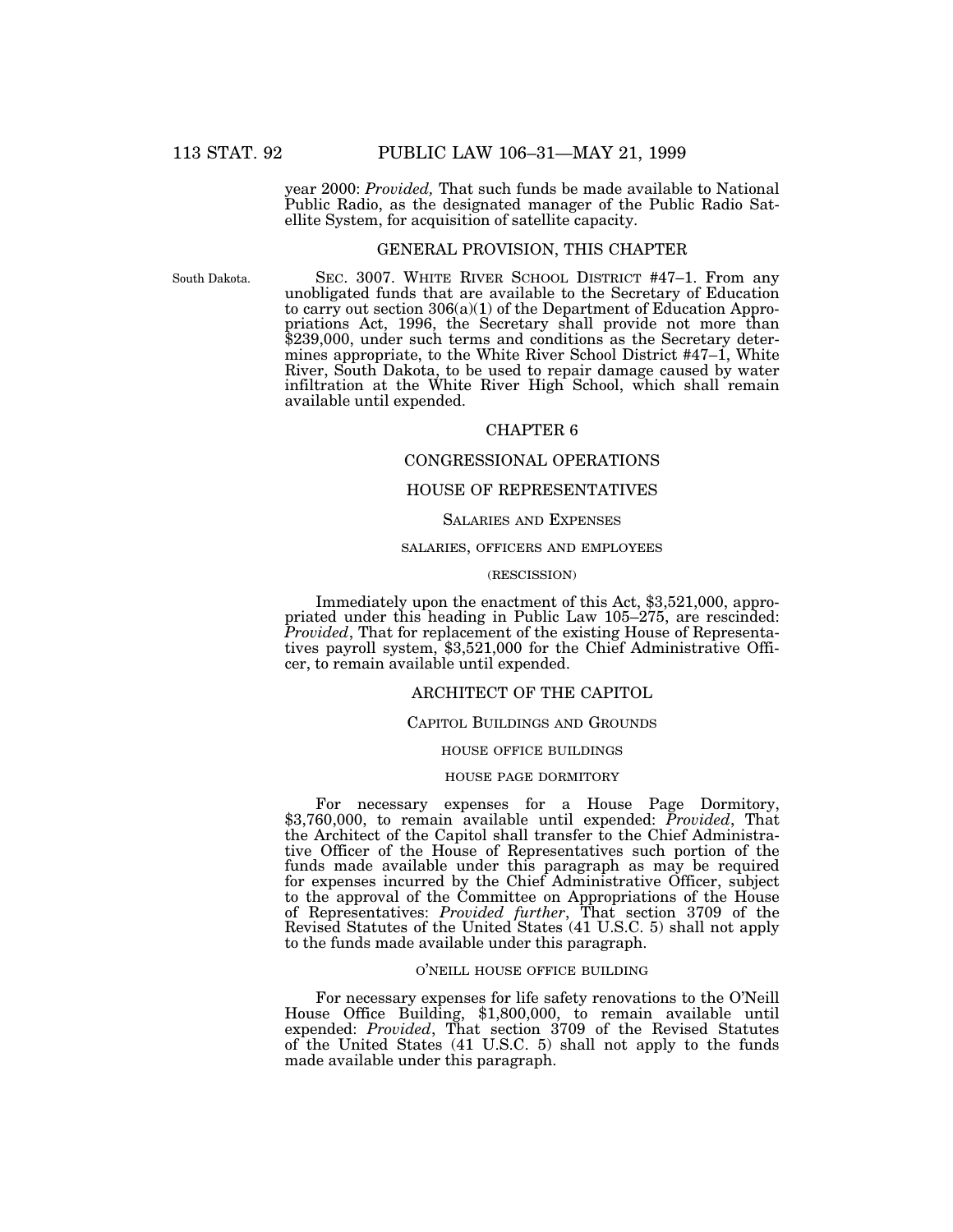# ADMINISTRATIVE PROVISIONS—THIS CHAPTER

SEC. 3008. (a) The aggregate amount otherwise authorized to be appropriated for a fiscal year for the lump-sum allowance for the Office of the Minority Leader of the House of Representatives and the aggregate amount otherwise authorized to be appropriated for a fiscal year for the lump-sum allowance for the Office of the Majority Whip of the House of Representatives shall each be increased by \$333,000.

(b) This section shall apply with respect to fiscal year 2000 and each succeeding fiscal year. Applicability.

SEC. 3009. (a) Each office described under the heading ''HOUSE LEADERSHIP OFFICES'' in the Act making appropriations for the legislative branch for a fiscal year may transfer any amounts appropriated for the office under such heading among the various categories of allowances and expenses for the office under such heading.

(b) Subsection (a) shall not apply with respect to any amounts appropriated for official expenses.

(c) This section shall apply with respect to fiscal year 1999 and each succeeding fiscal year. Applicability.

SEC. 3010. Effective on the date of the enactment of this Act, the lump sum allowance authorization amount for certain offices shall be adjusted as follows: Effective date.

(1) The allowance for the Chief Deputy Majority Whips is increased by \$25,000.

(2) The allowance for the Chief Deputy Minority Whips is increased by \$25,000.

SEC. 3011. RUSSIAN LEADERSHIP PROGRAM. (a) PURPOSE.—It is the purpose of this section to establish, in accordance with the provisions of this section—

(1) a pilot program within the Library of Congress for fiscal year 1999; and

(2) a permanent program within the Executive agency designated by the President of the United States for fiscal years 2000 and thereafter,

to enable emerging political leaders of Russia at all levels of government to gain significant, firsthand exposure to the American free market economic system and the operation of American democratic institutions through visits to governments and communities at comparable levels in the United States.

(b) GRANTS.—

(1) IN GENERAL.—The head of the administering agency shall annually award grants to government or community organizations in the United States that seek to establish programs under which those organizations will host eligible Russians for the purpose described in subsection (a).

(2) DURATION.—The period of stay in the United States for any eligible Russian supported with grant funds under this section shall not exceed 30 days.

(3) LIMITATION.—The number of eligible Russians supported with grant funds under this section shall not exceed 3,000 in any fiscal year.

(4) ADMINISTRATION.—

(A) IN GENERAL.—Subject to the availability of appropriations, the head of the administering agency—

22 USC 2452a note.

2 USC 74a–11.

2 USC 74a–10.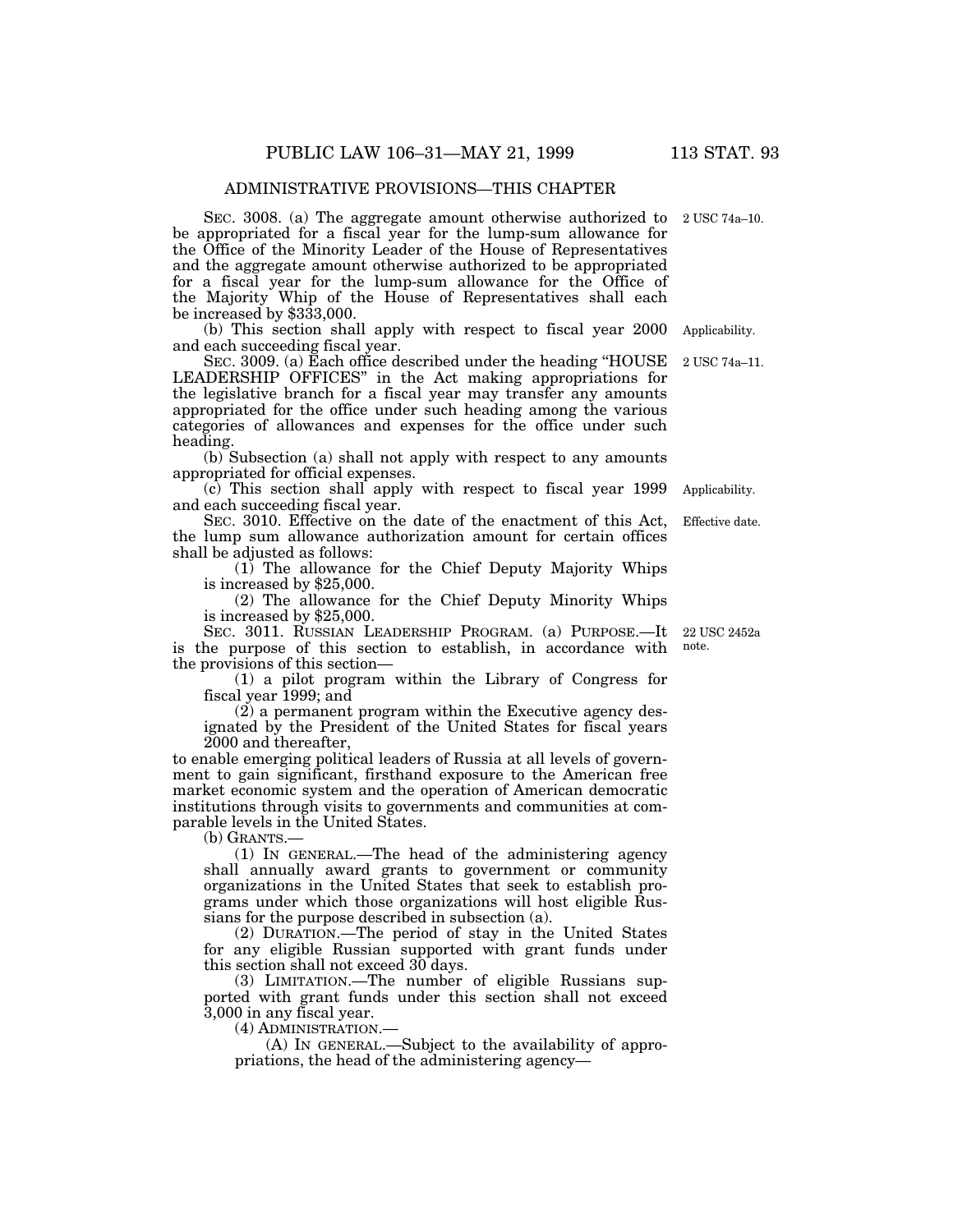(i) may contract with nongovernmental organizations having expertise in carrying out the activities described in subsection (a) for the purpose of carrying out the administrative functions of the program (other than the awarding of grants); and

(ii) may, without regard to the civil service laws and regulations (or, in the case of the Librarian of Congress, any requirement for competition in hiring), appoint and terminate an executive director and such other additional personnel as may be necessary to enable the administering agency to perform its duties under this section.

(B) WAIVER OF COMPETITIVE BIDDING.—The Librarian of Congress, after consultation with the Joint Committee on the Library of Congress, may enter into contracts under subparagraph  $(A)(i)$  to carry out the pilot program during fiscal year 1999 without regard to section 3709 of the Revised Statutes or any other requirement for competitive contracting or the providing of notice of contracting opportunities.

(c) USE OF FUNDS.—Grants awarded under subsection (b) shall be used to pay—

(1) the costs and expenses incurred by each program participant in traveling between Russia and the United States and in traveling within the United States;

(2) the costs of providing lodging in the United States to each program participant, whether in public accommodations or in private homes; and

(3) such additional administrative expenses incurred by organizations in carrying out the program as the head of the administering agency may prescribe.

(d) APPLICATION.—

(1) IN GENERAL.—Each organization in the United States desiring a grant under this section shall submit an application to the head of the administering agency at such time, in such manner, and accompanied by such information as such head may reasonably require.

(2) CONTENTS.—Each application submitted pursuant to paragraph (1) shall—

(A) describe the activities for which assistance under this section is sought;

(B) include the number of program participants to be supported;

(C) describe the qualifications of the individuals who will be participating in the program; and

(D) provide such additional assurances as the head of the administering agency determines to be essential to ensure compliance with the requirements of this section.

(3) WAIVER.—The Librarian of Congress may waive the requirement of this subsection in carrying out the pilot program during fiscal year 1999.

(e) ADVISORY BOARD.—

(1) IN GENERAL.—There is established a Russian Leadership Program Advisory Board which shall advise the head of the administering agency as to the carrying out of the permanent program during fiscal years 2000 and thereafter.

Establishment.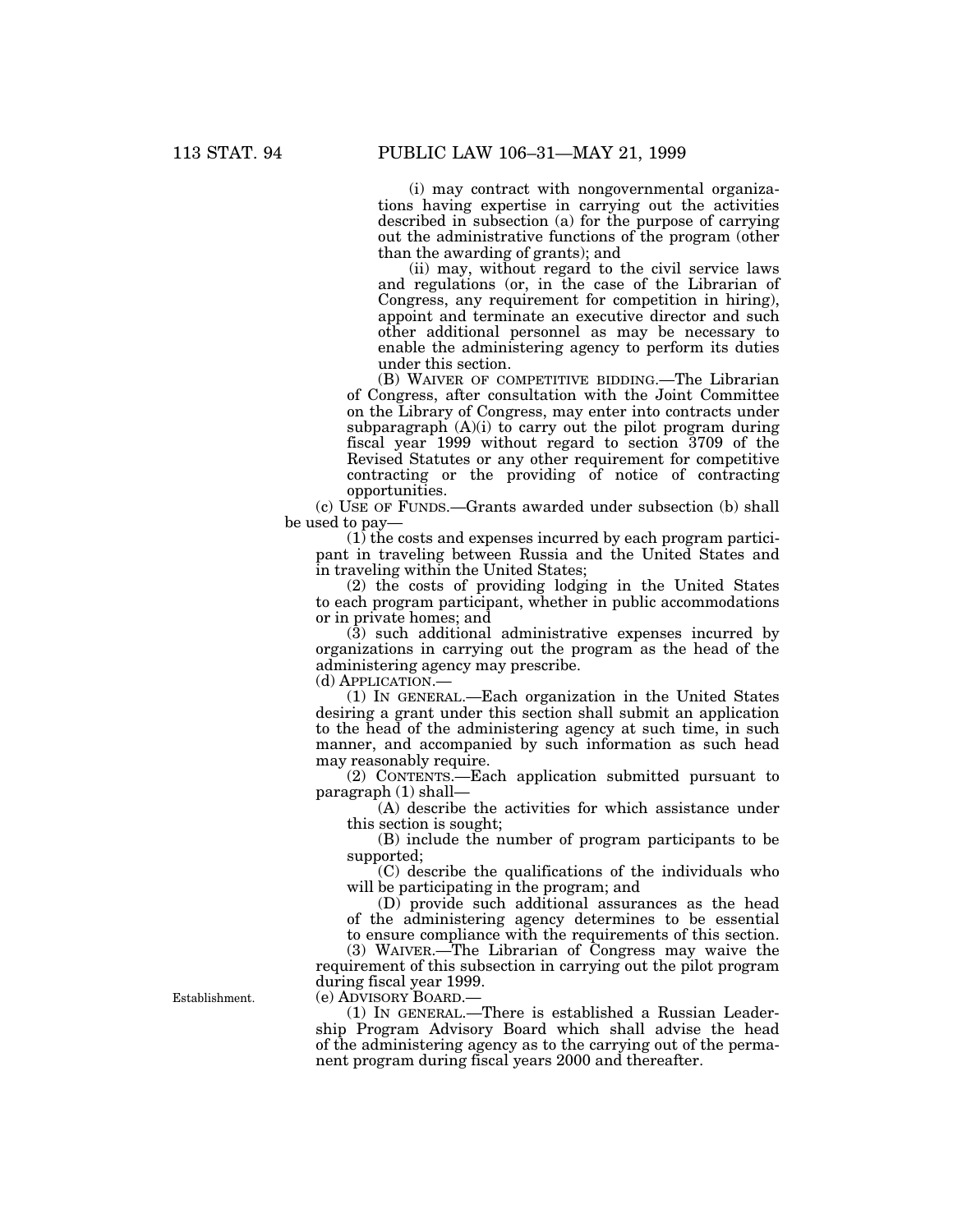(2) MEMBERSHIP.—The Advisory Board under paragraph (1) shall consist of—

(A) two members appointed by the Speaker of the House of Representatives, of whom one shall be designated by the Majority Leader of the House of Representatives and one shall be designated by the Minority Leader of the House of Representatives;

(B) two members appointed by the President pro tempore of the Senate, of whom one shall be designated by the Majority Leader of the Senate and one shall be designated by the Minority Leader of the Senate;

(C) the Librarian of Congress;

(D) a private individual with expertise in international exchange programs, designated by the Librarian of Congress; and

(E) an officer or employee of the administering agency, designated by the head of the administering agency.

(3) TERMS.—Each member appointed under paragraph (2) shall serve for a term of 3 years. Any vacancy shall be filled in the same manner as the original appointment and the individual so appointed shall serve for the remainder of the term.

(f) REPORTING.—The head of the administering agency shall, not later than 3 months following the close of each fiscal year for which such agency administered the program, report to Congress with respect to the conduct of such program during such fiscal year. Such report shall include information with respect to the number of participants in the program and the cost of the program, and any recommendations on improvements necessary to enable the program to carry out the purposes of this section.

 $(g)$  FUNDING.

(1) FISCAL YEAR 1999.—

(A) IN GENERAL.—Of funds made available under the heading ''SENATE'' under title I of the Legislative Appropriations Act, 1999 (Public Law 105–275; 112 Stat. 2430 et seq.), \$10,000,000 shall be made available, subject to the approval of the Committee on Appropriations of the Senate, to the administering agency to carry out the program.

(B) USE OF FUNDS AT CLOSE OF FISCAL YEAR.—Funds made available under this paragraph which are unexpended and unobligated as of the close of fiscal year 1999 shall no longer be available for such purpose and shall be available for the purpose originally appropriated.

(2) FISCAL YEAR 2000 AND SUBSEQUENT FISCAL YEARS.—

(A) AUTHORIZATION OF APPROPRIATIONS.—There are authorized to be appropriated to the administering agency for fiscal years 2000 and thereafter such sums as may be necessary to carry out the program.

(B) AVAILABILITY OF FUNDS.—Amounts appropriated pursuant to subparagraph (A) are authorized to remain available until expended.

(h) DEFINITIONS.—In this section:

(1) ADMINISTERING AGENCY.—The term ''administering agency'' means—

(A) for fiscal year 1999, the Library of Congress; and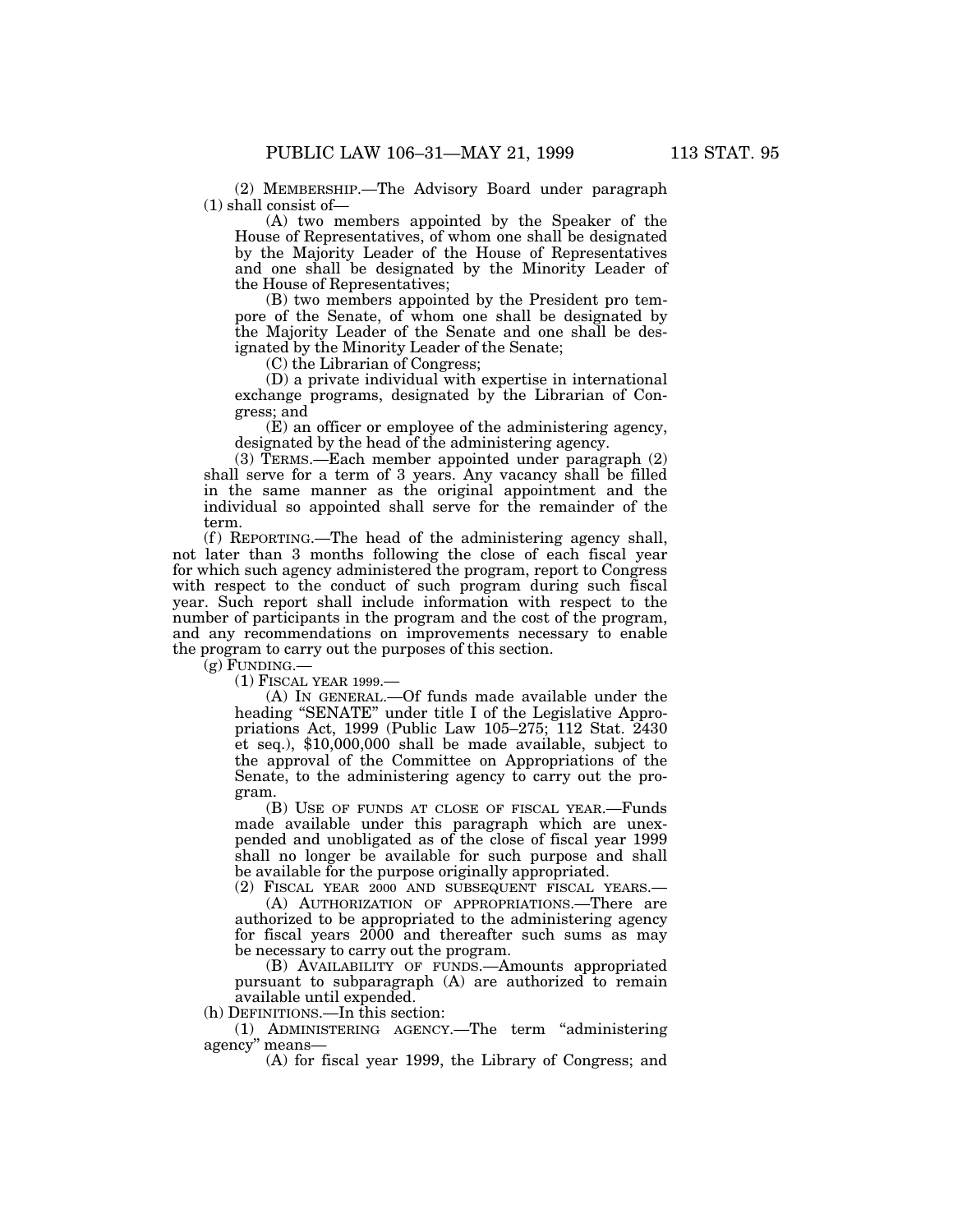(B) for fiscal year 2000, and subsequent fiscal years, the Executive agency designated by the President of the United States under subsection (a)(2).

(2) ELIGIBLE RUSSIAN.—The term ''eligible Russian'' means a Russian national who is an emerging political leader at any level of government.

(3) PROGRAM.—The term ''program'' means the grant program established under this section.

(4) PROGRAM PARTICIPANT.—The term ''program participant'' means an eligible Russian selected for participation in the program.

# CHAPTER 7

# DEPARTMENT OF DEFENSE

### MILITARY CONSTRUCTION, ARMY NATIONAL GUARD

For an additional amount for ''Military Construction, Army National Guard'' to cover the incremental costs arising from the consequences of Hurricane Georges, \$6,400,000, as authorized by 10 U.S.C. 2854, to remain available until September 30, 2003.

## FAMILY HOUSING, ARMY

Notwithstanding any other provision of law, for an additional amount for "Family Housing, Army", to provide for the construction and renovation of family housing units at Fort Buchanan, Puerto Rico, \$25,000,000, to remain available until September 30, 2003: *Provided*, That none of the funds appropriated in this or any other Act may be used for family housing initiatives at Fort Buchanan, Puerto Rico pursuant to 10 U.S.C. 2883.

# CHAPTER 8

# DEPARTMENT OF TRANSPORTATION AND RELATED AGENCIES

## NATIONAL TRANSPORTATION SAFETY BOARD

# SALARIES AND EXPENSES

For an additional amount for ''Salaries and expenses'' for necessary expenses resulting from the crash of TWA Flight 800, \$2,300,000: *Provided*, That the entire amount is available only for costs associated with rental of the facility in Calverton, New York.

# CHAPTER 9

#### DEPARTMENT OF THE TREASURY

#### BUREAU OF ALCOHOL, TOBACCO AND FIREARMS

## SALARIES AND EXPENSES

For necessary expenses of the Bureau of Alcohol, Tobacco and Firearms, \$4,500,000 is appropriated for the expansion of the National Tracing Center, to remain available until expended.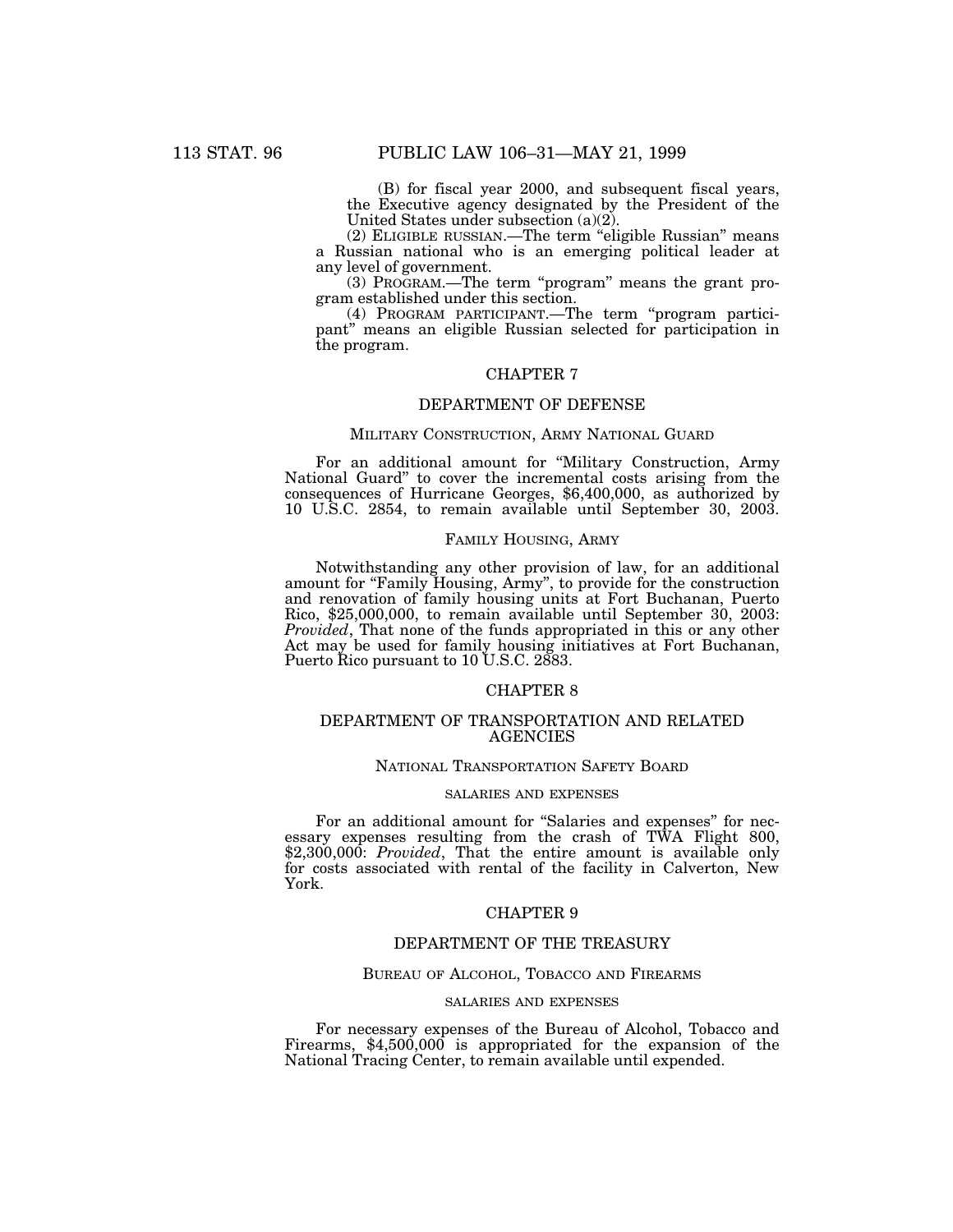# POSTAL SERVICE

### PAYMENTS TO THE POSTAL SERVICE FUND

For an additional amount for "Payments to the Postal Service Fund'' for revenue forgone reimbursement pursuant to 39 U.S.C. 2401(d), \$29,000,000.

# EXECUTIVE OFFICE OF THE PRESIDENT AND FUNDS APPROPRIATED TO THE PRESIDENT

#### FEDERAL DRUG CONTROL PROGRAMS

#### HIGH INTENSITY DRUG TRAFFICKING AREAS PROGRAM

## (INCLUDING TRANSFER OF FUNDS)

For necessary expenses of the Office of National Drug Control Policy's High Intensity Drug Trafficking Areas Program, an additional \$2,500,000 is appropriated for drug control activities: of which \$750,000 shall be used specifically to expand the Southwest Border High Intensity Drug Trafficking Area for the State of New Mexico to include Rio Arriba County, Santa Fe County, and San Juan County, New Mexico, which are hereby designated as part of the Southwest Border High Intensity Drug Trafficking Area for the State of New Mexico; of which \$500,000 shall be used for national efforts related to methamphetamine reduction efforts; of which \$750,000 shall be used for the Southwest Border High Intensity Drug Trafficking Area for the State of Arizona, specifically to fund United States Border Patrol anti-drug assistance to border communities in Cochise County, Arizona; and of which \$500,000 shall be for the Washington-Baltimore High Intensity Drug Trafficking Area for support of the Cross-Border Initiative: *Provided*, That no funds may be obligated or expended for the Southwest Border High Intensity Drug Trafficking Area for the State of Arizona without prior approval of the Committees on Appropriations of the House and the Senate.

# CHAPTER 10

#### DEPARTMENT OF HOUSING AND URBAN DEVELOPMENT

### COMMUNITY PLANNING AND DEVELOPMENT

#### COMMUNITY DEVELOPMENT BLOCK GRANTS

Of any excess amounts appropriated for any fiscal year under this heading, \$3,446,000 shall be made available for grants for service coordinators and congregate services for the elderly and disabled: *Provided*, That in distributing such amount, the Secretary of Housing and Urban Development shall give priority to public housing agencies that submitted eligible applications for renewal of fiscal year 1995 elderly service coordinator grants pursuant to the Notice of Funding Availability for Service Coordinator Funds for fiscal year 1998, as published in the Federal Register on June 1, 1998.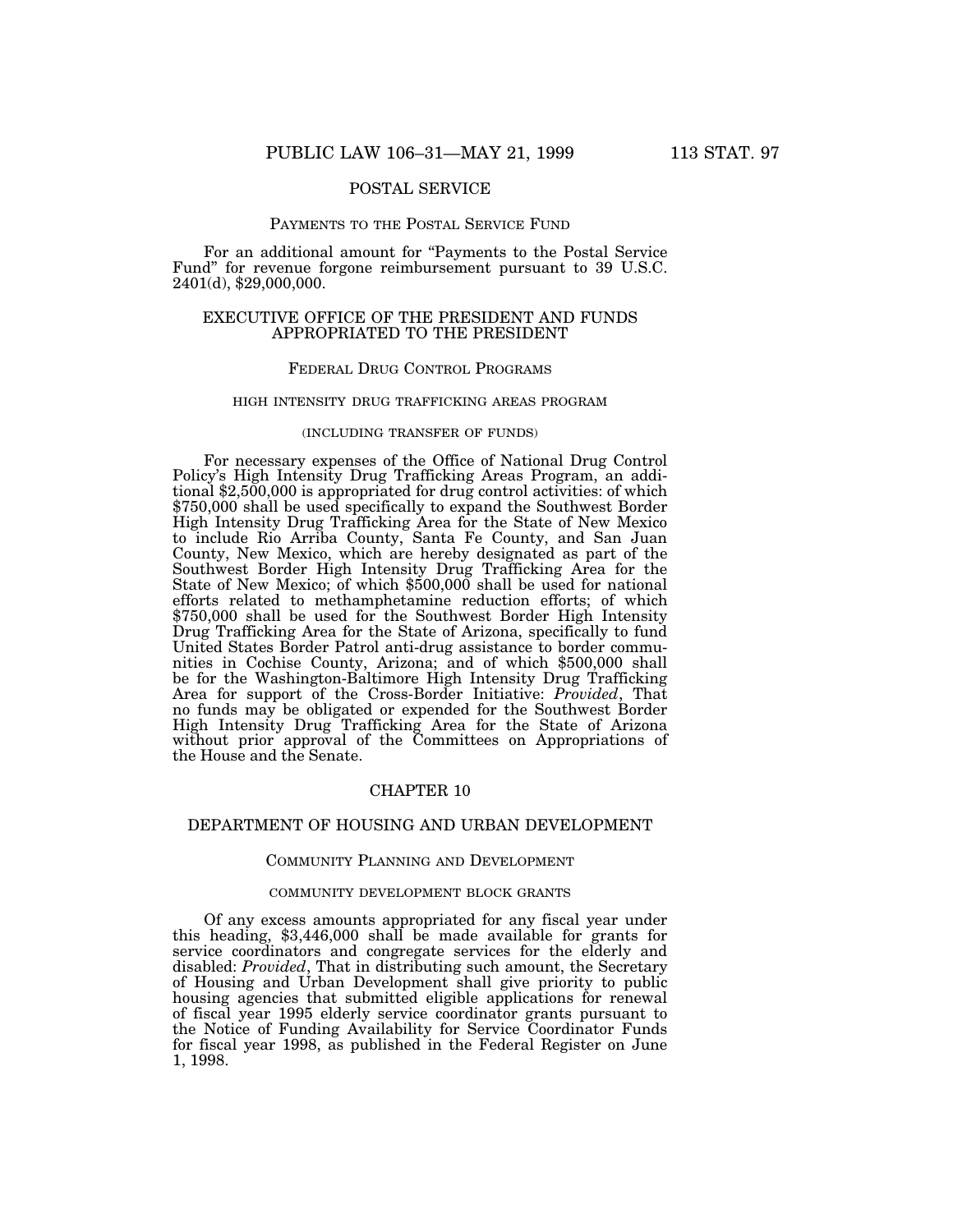## FEDERAL HOUSING ADMINISTRATION

#### FHA-MUTUAL MORTGAGE INSURANCE PROGRAM ACCOUNT

The limitation on commitments to guarantee loans to carry out the purposes of section 203(b) of the National Housing Act, as amended, is increased by an additional \$30,000,000,000.

## GOVERNMENT NATIONAL MORTGAGE ASSOCIATION

# GUARANTEES OF MORTGAGE-BACKED SECURITIES LOAN GUARANTEE PROGRAM ACCOUNT

The limitation on commitments to guarantee loans to carry out the purposes of section 306 of the National Housing Act, as amended, is increased by an additional \$50,000,000,000.

## MANAGEMENT AND ADMINISTRATION

#### OFFICE OF INSPECTOR GENERAL

Under this heading in Public Law 105–276, add the words, ''to remain available until September 30, 2000,'' after ''\$81,910,000,''.

### INDEPENDENT AGENCY

# NATIONAL CREDIT UNION ADMINISTRATION

## CENTRAL LIQUIDITY FACILITY

During fiscal year 2000, gross obligations of the Central Liquidity Facility for the principal amount of new direct loans to member credit unions shall not exceed the amount authorized by title III of the National Credit Union Central Liquidity Facility Act (12 U.S.C. 1795).

# GENERAL PROVISIONS, THIS CHAPTER

SEC. 3012. Notwithstanding the sixth undesignated paragraph under the heading ''Community planning and development— Community development block grants'' in title II of Public Law 105–276 and the related provisions of the joint explanatory statement of the committee of conference to accompany such Act (House Report 105–769) for the Economic Development Initiative (EDI) grants for targeted economic investments for Project Restore of Los Angeles, California and for the Southeast Rio Vista Family YMCA shall, notwithstanding such provision, be made available as follows:

(1) \$250,000 shall be for a grant to the Los Angeles Civic Center Public Partnership, to revitalize and redevelop the Civic Center neighborhood; and

(2) \$100,000 shall be for a grant to the Southeast Rio Vista Family YMCA, for development of a child care center in the City of Huntington Park, California.

SEC. 3013. Notwithstanding section 202 of the Housing Act of 1959, of the amounts appropriated for fiscal year 1999 under the Housing for Special Populations heading in title II of Public Law 105–276, \$1,000,000 shall be made available to the Maryland Department of Housing and Community Development for work

California.

Maryland.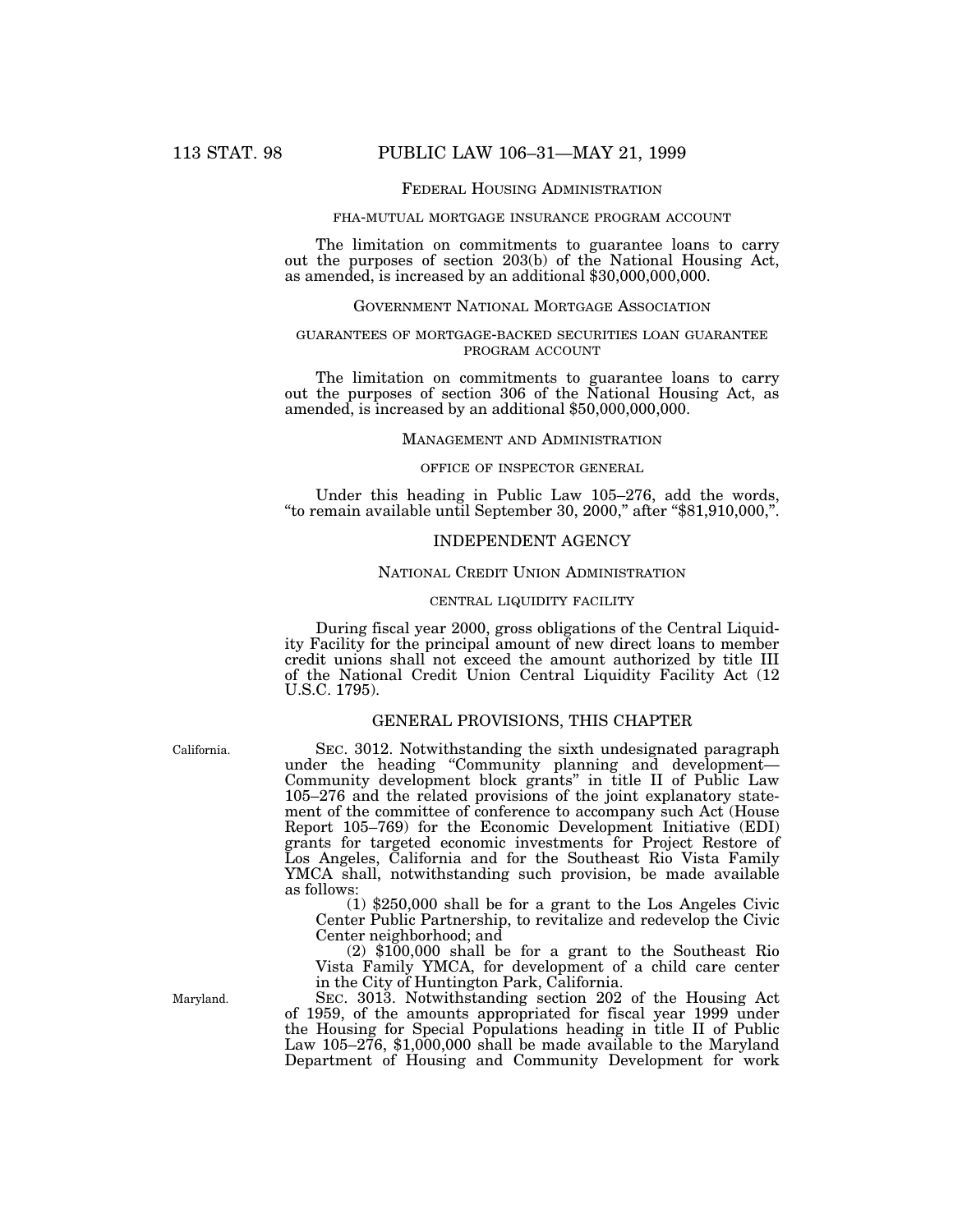associated with the building of Caritas House and for expansion of the St. Ann Adult Medical Day Care facility as directed by the Senate Report and Conference Report for such Act.

SEC. 3014. Notwithstanding any other provision of law or other Pennsylvania.requirement, the Township of North Union, Fayette County, Pennsylvania, is authorized to retain any land disposition proceeds or urban renewal grant funds remaining from the Industrial Park Number 1 Urban Renewal Project (PA–R–325 and B–78–UR–42– 0204) and to use such funds in accordance with the requirements of the community development block grant program as provided in title I of the Housing and Community Development Act of 1974, as amended, with respect to eligibility and national objectives of section 105 of such Act. The Township of North Union shall retain such funds in a lump sum and shall be entitled to retain and use past and future earnings from such funds, including any interest.

SEC. 3015. The \$2,200,000 appropriated in Public Law 105– 276 to meet sewer infrastructure needs associated with the 2002 Winter Olympic Games in accordance with House Report 105– 769 shall be awarded to Wasatch County, Utah, for both water and sewer. Utah.

SEC. 3016. Of the amount appropriated under the heading ''Environmental programs and management'' in Public Law 105– 276, \$1,300,000 shall be transferred to the "State and tribal assistance grants'' account for a grant for water and wastewater infrastructure projects in the State of Idaho. Idaho.

SEC. 3017. The \$3,045,000 appropriated in Public Law 105– Louisiana. 276 for wastewater infrastructure needs for Grand Isle, Louisiana, in accordance with House Report 105–769, may also be used for drinking water supply needs for Grand Isle, Louisiana.

# CHAPTER 11

# GENERAL PROVISIONS, THIS TITLE

SEC. 3018. Division A, section 101(a), title XI, section 1122(c) of Public Law 105–277 is amended by inserting after ''basis'' the 7 USC 1421 note. following: '': *Provided*, That no administrative costs shall be charged against this program which would have been incurred otherwise''.

SEC. 3019. (a) Section 339(b)(3) of the Consolidated Farm and Rural Development Act (7 U.S.C. 1989(b)(3)) is amended—

(1) by striking the comma and the remainder of paragraph (3) following the comma; and

(2) by inserting a period after " $(1)$ ".

(b) Section 353(c)(3)(C) of the Consolidated Farm and Rural Development Act (7 U.S.C. 2001(c)(3)(C)) is amended by striking ''100 percent'' and inserting ''110 percent''.

SEC. 3020. (a) LOAN DEFICIENCY PAYMENTS FOR CLUB WHEAT PRODUCERS.—In making loan deficiency payments available under section 135 of the Agricultural Market Transition Act (7 U.S.C. 7235) to producers of club wheat, the Secretary of Agriculture may not assess a premium adjustment on the amount that would otherwise be computed for club wheat under the section to reflect the premium that is paid for club wheat to ensure its availability to create a blended specialty product known as western white wheat.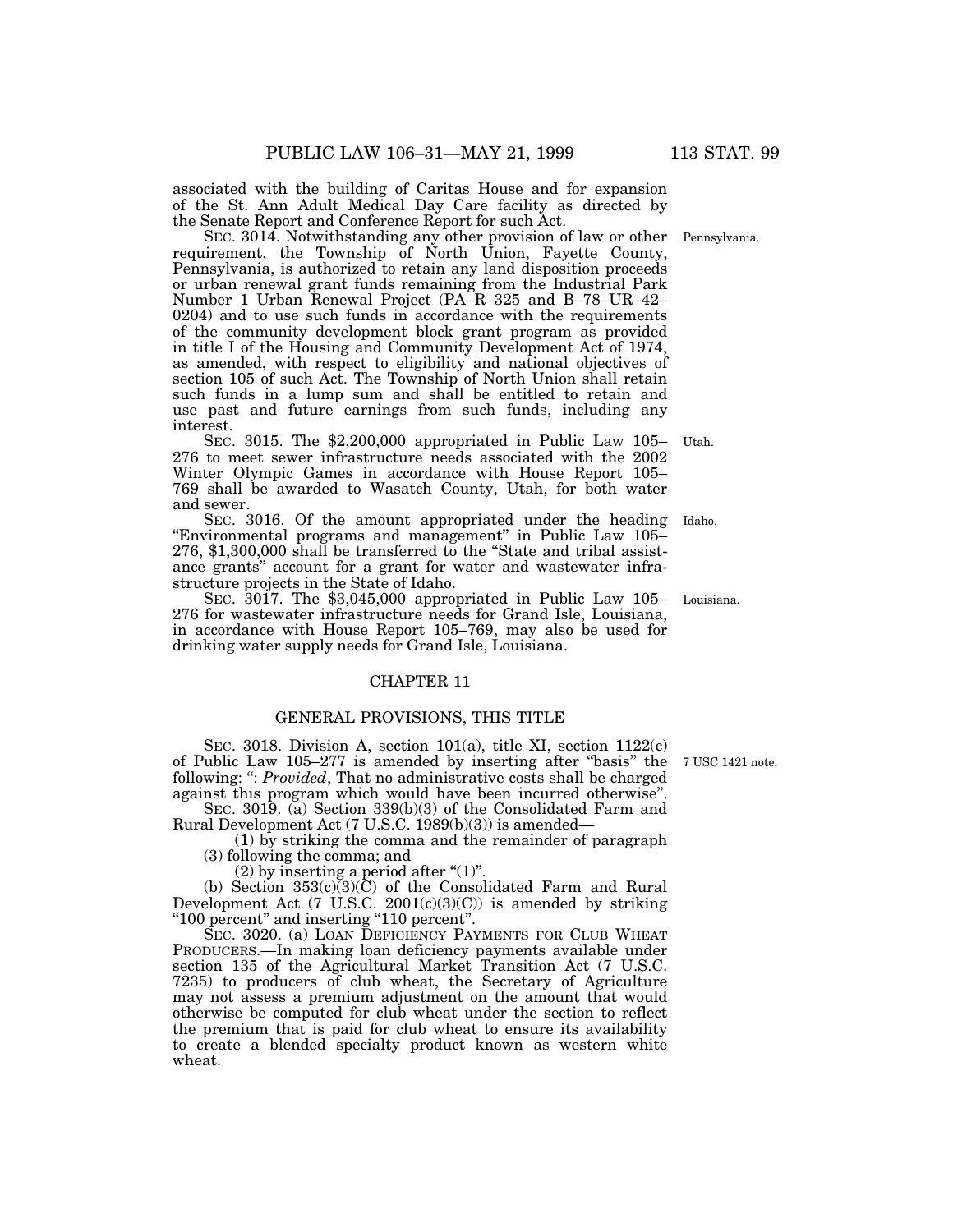(b) RETROACTIVE APPLICATION.—As soon as practicable after the date of the enactment of this Act, the Secretary of Agriculture shall make a payment to each producer of club wheat who received a discounted loan deficiency payment under section 135 of the Agricultural Market Transition Act (7 U.S.C. 7235) before that date as a result of the assessment of a premium adjustment against club wheat. The amount of the payment for a producer shall be equal to the difference between—

(1) the loan deficiency payment that would have been made to the producer in the absence of the premium adjustment; and

(2) the loan deficiency payment actually received by the producer.

(c) FUNDING SOURCE.—The Secretary shall use funds available to provide marketing assistance loans and loan deficiency payments under subtitle C of the Agricultural Market Transition Act (7 U.S.C. 7231 et seq.) to make the payments required by subsection (b).

SEC. 3021. Notwithstanding 50 U.S.C. App. 1989b et seq. and in addition to any funds previously appropriated for this purpose, the Attorney General may make available from any funds available to the Department of Justice not more than \$4,300,000 for the purpose of paying restitution to individuals: (1) who are eligible for restitution under the Civil Liberties Act of 1988 (50 U.S.C. App. 1989b et seq.) and who have filed timely claims for restitution; or (2) who are found eligible under the settlement agreement in the case of Carmen Mochizuki et al. v. United States (Case No. 97–294C, United States Court of Federal Claims) and filed timely claims covered by the agreement.

SEC. 3022. Notwithstanding any other provision of law, the taking of a Cook Inlet beluga whale under the exemption provided in section 101(b) of the Marine Mammal Protection Act (16 U.S.C. 1371(a)) between the date of the enactment of this Act and October 1, 2000, shall be considered a violation of such Act unless such taking occurs pursuant to a cooperative agreement between the National Marine Fisheries Service and affected Alaska Native organizations.

SEC. 3023. Section 626 of the Departments of Commerce, Justice, and State, the Judiciary, and Related Agencies Appropriations Act, 1999 (as contained in section 101(b) of division A of Public Law 105–277) is repealed.

SEC. 3024. Notwithstanding any other provision of law, the Director of the Office of Crime Victims of the Office of Justice Programs, Department of Justice, may make grants, as provided in the Victims of Crime Act of 1984, as amended, to victim service organizations and public agencies (including Federal, State, and local governments and non-profit organizations) that will provide emergency or on-going assistance to the victims of the bombing of Pan Am flight 103. These grants shall be used only to provide emergency relief (including compensation, assistance, and crisis response) and other related victim services.

SEC. 3025. Section 617 of the Department of Commerce, Justice, and State, the Judiciary, and Related Agencies Appropriations Act, 1999 (as added by section 101(b) of division A of the Omnibus Consolidated and Emergency Supplemental Appropriations Act, 1999 (Public Law 105–277)) is amended—

(1) by striking subsection (a) and inserting the following:

Alaska. Whales.

112 Stat. 2681–117.

16 USC 1851 note.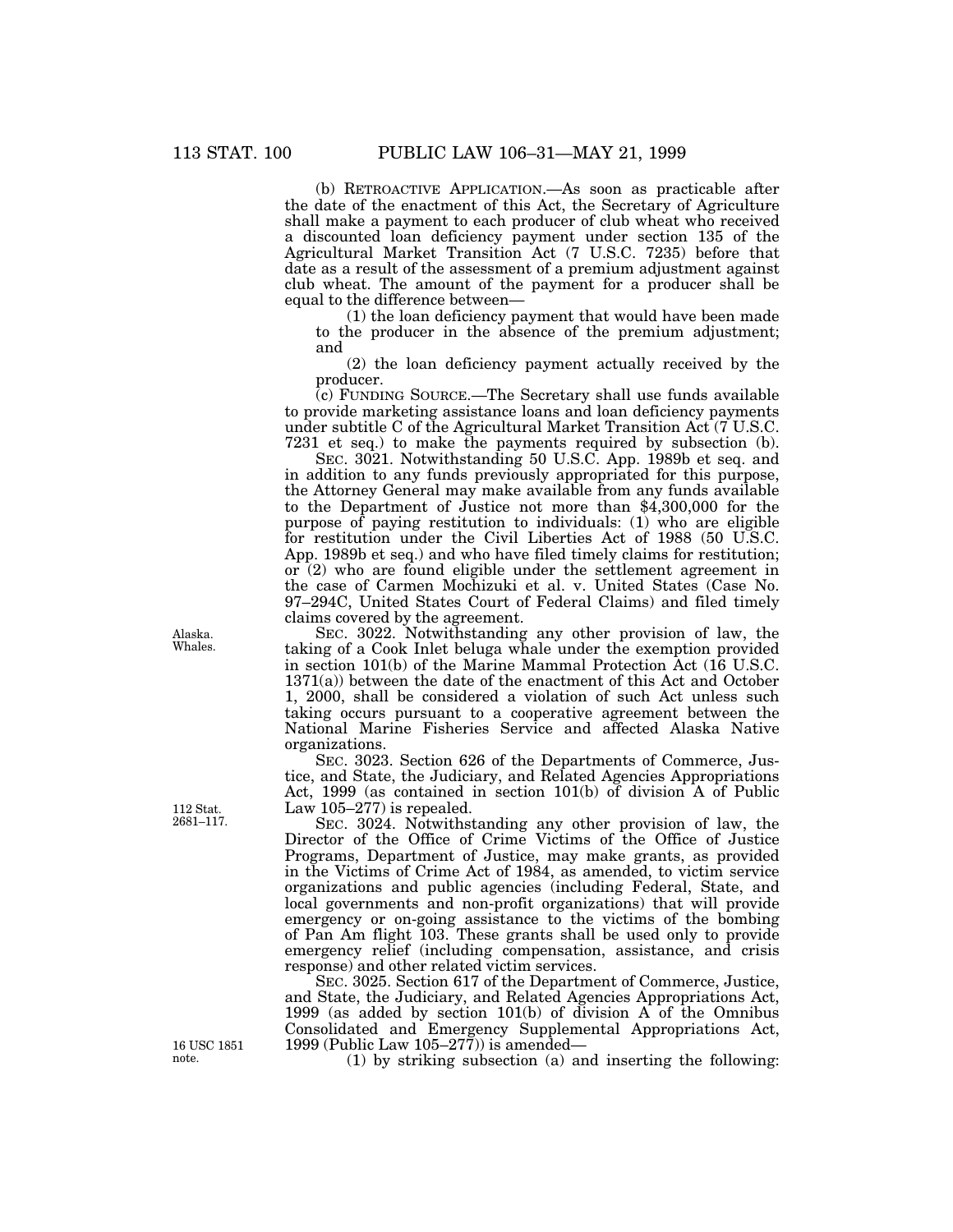"(a) None of the funds made available in this Act or any other Act hereafter enacted may be used to issue or renew a fishing permit or authorization for any fishing vessel of the United States greater than 165 feet in registered length, of more than 750 gross registered tons, or that has an engine or engines capable of producing a total of more than 3,000 shaft horsepower as specified in the permit application required under part  $648.4(a)(5)$  of title 50, Code of Federal Regulations, part 648.12 of title 50, Code of Federal Regulations, and the authorization required under part 648.80(d)(2) of title 50, Code of Federal Regulations, to engage in fishing for Atlantic mackerel or herring (or both) under the Magnuson-Stevens Fishery Conservation and Management Act (16 U.S.C. 1801 et seq.), unless the regional fishery management council of jurisdiction recommends after October 21, 1998, and the Secretary of Commerce approves, conservation and management measures in accordance with such Act to allow such vessel to engage in fishing for Atlantic mackerel or herring (or both).''; and

(2) in subsection (b), by striking "subsection  $(a)(1)$ " and inserting "subsection (a)".

SEC. 3026. The Departments of Commerce, Justice, and State, the Judiciary, and Related Agencies Appropriations Act, 1999 (as contained in division A, section 101(b) of the Omnibus Consolidated and Emergency Supplemental Appropriations Act, 1999 (Public Law  $105-277$ ) is amended—

(a) in title I, under the heading ''Legal Activities, Salaries and Expenses, General Legal Activities'', by inserting ''and shall remain available until September 30, 2000'' after ''Holocaust Assets in the United States''; and 112 Stat. 2681–52.

(b) in title IV, under the heading ''Department of State, Administration of Foreign Affairs, Salaries and Expenses'', by inserting "and shall remain available until September 30, 2000" after ''Holocaust Assets in the United States''.

SEC. 3027. (a) The American Fisheries Act (title II of division C of Public Law 105–277) is amended—

(1) in section 202(b) by inserting a comma after ''United States Code'';

(2) in section  $207(d)(1)(A)$  by striking "Fishery Conservation and Management" 16 USC 1851 note.

 $(3)$  in section  $208(b)(1)$  by striking "615085" and inserting ''633219''; 16 USC 1851 note.

(4) in section 209(4) by striking ''Uoited'' and inserting ''United''; 16 USC 1851 note.

(5) in section 210(g), by striking the first sentence and inserting ''The violation of any of the requirements of this subtitle or any regulation or permit issued pursuant to this subtitle shall be considered the commission of an act prohibited by section 307 of the Magnuson-Stevens Act (16 U.S.C. 1857), and sections 308, 309, 310, and 311 of such Act (16 U.S.C. 1858, 1859, 1860, and 1861) shall apply to any such violation in the same manner as to the commission of an act prohibited by section 307 of such Act  $(16$  U.S.C.  $1857$ ." 16 USC 1851 note.

(6) in section  $213(c)(1)$  by striking "title" and inserting "subtitle"; and

(7) in section  $213(c)(2)$  by striking "title" and inserting "subtitle".

(b) Section 12122(c) of title 46, United States Code, is amended by inserting a comma after ''statement or representations''.

16 USC 1851 note.

112 Stat. 2681–93.

46 USC 31322.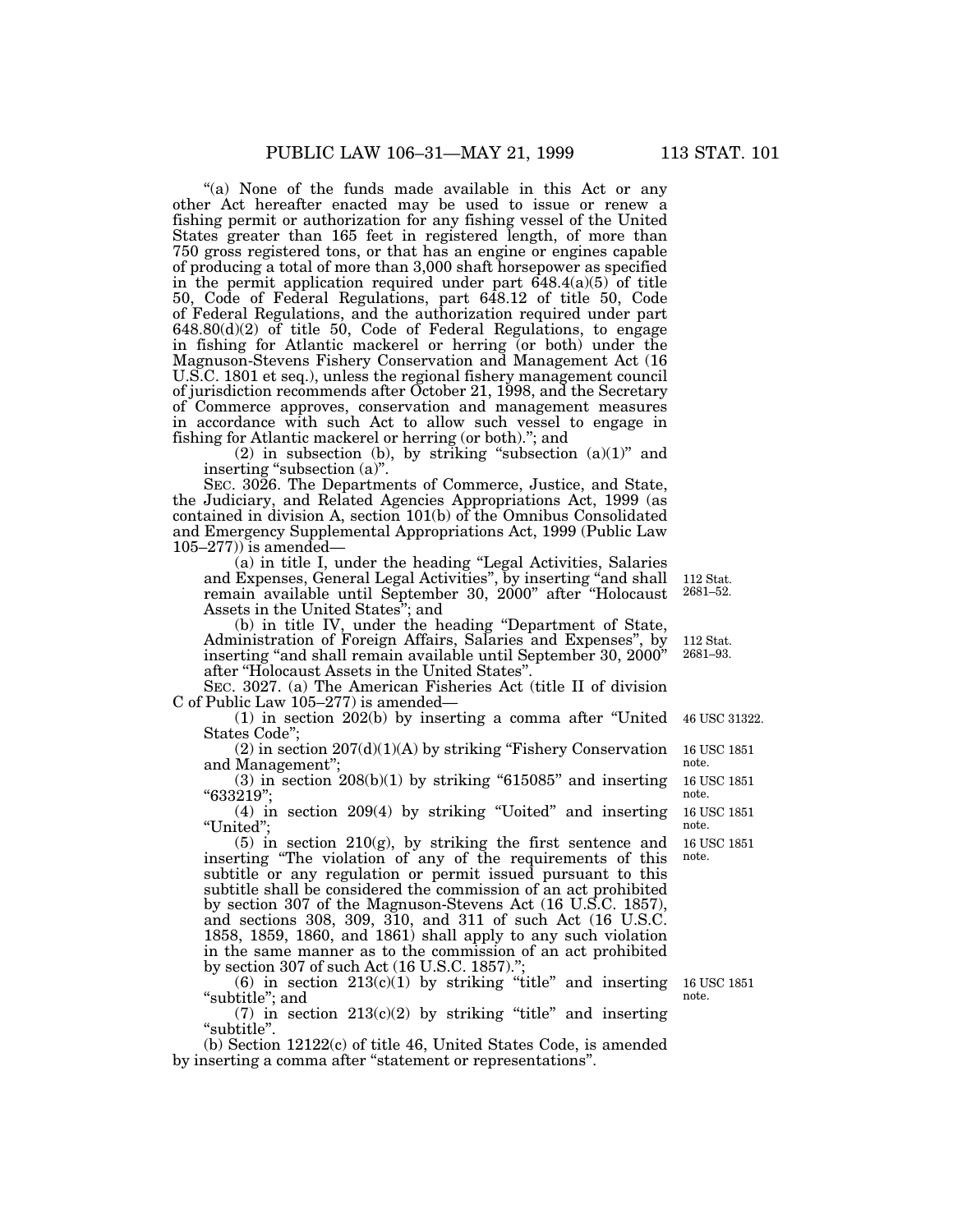36 USC 12102 note.

112 Stat. 2681–67.

Hunt Building Corporation. Ellsworth Housing Limited Partnership. South Dakota.

(c) The limitation on registered length contained in section 12102(c)(6) of title 46, United States Code, shall not apply to a vessel used solely in any menhaden fishery which is located in the Gulf of Mexico or along the Atlantic coast south of the area under the authority of the New England Fishery Management Council for so long as such vessel is used in such fishery.

SEC. 3028. Section 113 of the Department of Justice Appropriations Act, 1999 (section 101(b) of division A of Public Law 105– 277) is amended by striking all after the second comma and inserting ''the terms 'tribe', 'Indian tribe' or 'tribal' mean of or relating to an Indian tribe as that term is defined in section 4(e) of the Indian Self Determination and Education Assistance Act (Public Law 93–638, as amended; 25 U.S.C. 450b(e) (1998)).''.

SEC. 3029. (a) AVAILABILITY OF SETTLEMENT AMOUNT.-Notwithstanding any other provision of law, the amount received by the United States in settlement of the claims described in subsection (b) shall be available as specified in subsection (c).

(b) COVERED CLAIMS.—The claims referred to in this subsection are the claims of the United States against Hunt Building Corporation and Ellsworth Housing Limited Partnership relating to the design and construction of an 828-unit family housing project at Ellsworth Air Force Base, South Dakota.

(c) SPECIFIED USES.—

(1) IN GENERAL.—Subject to paragraph (2), the amount referred to in subsection (a) shall be available as follows:

(A) Of the portion of such amount received in fiscal year 1999—

(i) an amount equal to 3 percent of such portion shall be credited to the Department of Justice Working Capital Fund for the civil debt collection litigation activities of the Department with respect to the claims referred to in subsection (b), as provided for in section 108 of Public Law 103–121 (107 Stat. 1164; 28 U.S.C. 527 note); and

(ii) of the balance of such portion—

(I) an amount equal to 7⁄8 of such balance shall be available to the Secretary of Transportation for purposes of construction of an access road on Interstate Route 90 at Box Elder, South Dakota (item 1741 of the table contained in section 1602 of the Transportation Equity Act for the 21st Century (Public Law 105–178; 112 Stat. 320)); and

(II) an amount equal to 1⁄8 of such balance shall be available to the Secretary of the Air Force for purposes of real property and facility maintenance projects at Ellsworth Air Force Base.

(B) Of the portion of such amount received in fiscal year 2000—

(i) an amount equal to 3 percent of such portion shall be credited to the Department of Justice Working Capital Fund in accordance with subparagraph  $(A)(i)$ ; and

(ii) an amount equal to the balance of such portion shall be available to the Secretary of Transportation for purposes of construction of the access road described in subparagraph  $(A)(ii)(I)$ .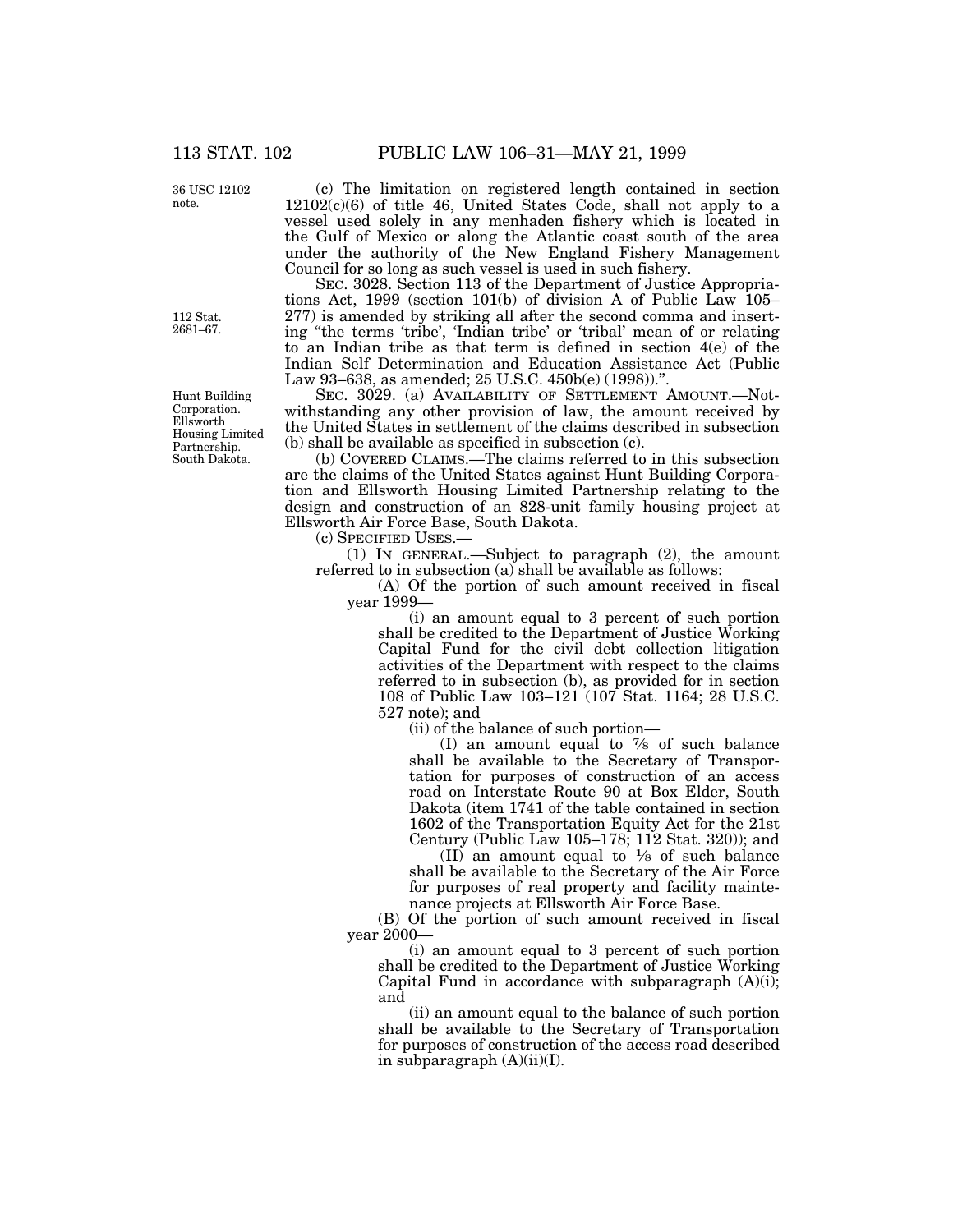(C) Of any portion of such amount received in a fiscal year after fiscal year 2000—

(i) an amount equal to 3 percent of such portion shall be credited to the Department of Justice Working Capital Fund in accordance with subparagraph  $(A)(i)$ ; and

(ii) an amount equal to the balance of such portion shall be available to the Secretary of the Air Force for purposes of real property and facility maintenance projects at Ellsworth Air Force Base.

(2) LIMITATION ON AVAILABILITY OF FUNDS FOR ACCESS ROAD.—

(A) LIMITATION.—The amounts referred to in subparagraphs  $(A)(ii)(I)$  and  $(B)(ii)$  of paragraph  $(1)$  shall be available as specified in such subparagraphs only if, not later than September 30, 2000, the South Dakota Department of Transportation enters into an agreement with the Federal Highway Administration providing for the construction of an interchange on Interstate Route 90 at Box Elder, South Dakota.

(B) ALTERNATIVE AVAILABILITY OF FUNDS.—If the agreement described in subparagraph (A) is not entered into by the date referred to in that subparagraph, the amounts described in that subparagraph shall be available to the Secretary of the Air Force as of that date for purposes of real property and facility maintenance projects at Ellsworth Air Force Base.

(3) AVAILABILITY OF AMOUNTS.—

(A) ACCESS ROAD.—Amounts available under this section for construction of the access road described in paragraph  $(1)(A)(ii)(I)$  are in addition to amounts available for the construction of that access road under any other provision of law.

(B) PROPERTY AND FACILITY MAINTENANCE PROJECTS.— Notwithstanding any other provision of law, amounts available under this section for property and facility maintenance projects at Ellsworth Air Force Base shall remain available for expenditure without fiscal year limitation.

SEC. 3030. The Corps of Engineers is directed to reprogram \$800,000 of the funds made available to that agency in fiscal year 1999 for the operation of the Pick-Sloan project to perform the preliminary work needed to transfer Federal lands to certain tribes and the State of South Dakota, and to protect invaluable Indian cultural sites, under the Cheyenne River Sioux Tribe, Lower Brule Sioux Tribe, and State of South Dakota Terrestrial Wildlife Habitat Restoration Act.

SEC. 3031. PROHIBITION ON TREATING ANY FUNDS RECOVERED FROM TOBACCO COMPANIES AS AN OVERPAYMENT FOR PURPOSES OF MEDICAID. (a) AMENDMENT TO SOCIAL SECURITY ACT.—Section  $1903(d)(3)$  of the Social Security Act (42 U.S.C. 1396b(d)(3)) is amended—

(1) by inserting " $(A)$ " after " $(3)$ "; and

(2) by adding at the end the following:

''(B)(i) Subparagraph (A) and paragraph (2)(B) shall not apply to any amount recovered or paid to a State as part of the comprehensive settlement of November 1998 between manufacturers of tobacco products, as defined in section 5702(d)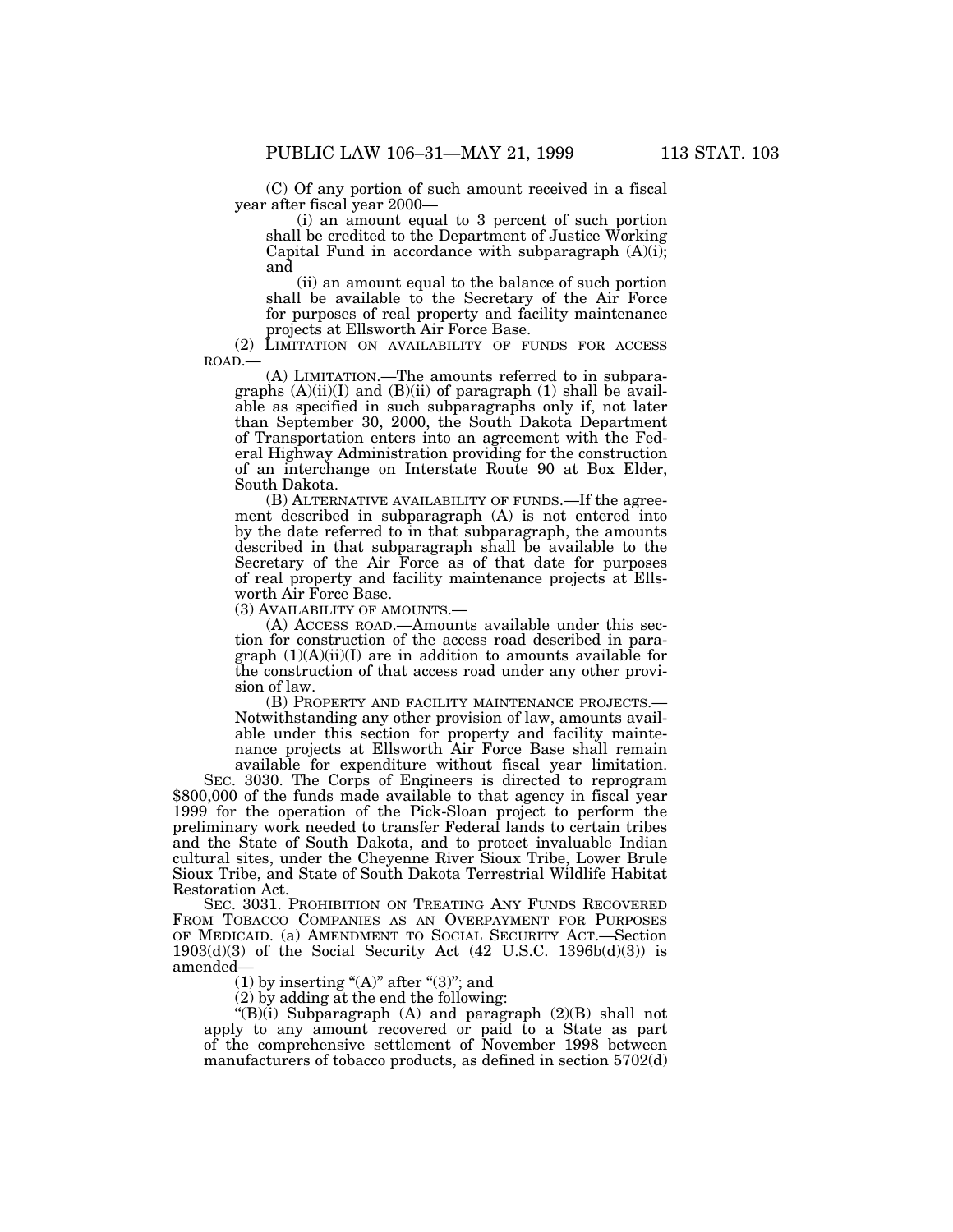of the Internal Revenue Code of 1986, and State Attorneys General, or as part of any individual State settlement or judgment reached in litigation initiated or pursued by a State against one or more such manufacturers.

"(ii) Except as provided in subsection (i)(19), a State may use amounts recovered or paid to the State as part of a comprehensive or individual settlement, or a judgment, described in clause (i) for any expenditures determined appropriate by the State.''.

(b) PROHIBITION ON PAYMENT FOR ADMINISTRATIVE EXPENSES INCURRED IN PURSUING TOBACCO LITIGATION.—Section 1903(i) of the Social Security Act (42 U.S.C. 1396b(i)) is amended—

(1) in paragraph (18), by striking the period and inserting ''; or''; and

(2) by inserting after paragraph (18) the following new paragraph:

"(19) with respect to any amount expended on administrative costs to initiate or pursue litigation described in subsection  $(d)(3)(B)$ .".

(c) EFFECTIVE DATE.—This section and the amendments made by this section shall apply to amounts paid to a State prior to, on, or after the date of the enactment of this Act.

SEC. 3032. (a) The treatment provided to firefighters under section 628(f) of the Treasury and General Government Appropriations Act, 1999 (as included in section 101(h) of division A of the Omnibus Consolidated and Emergency Supplemental Appropriations Act, 1999 (Public Law 105–277)) shall be provided to any firefighter who—

 $(1)$  on the effective date of section 5545b of title 5, United States Code—

(A) was subject to such section; and

(B) had a regular tour of duty that averaged more than 60 hours per week; and

(2) before December 31, 1999, is involuntarily moved without a break in service from the regular tour of duty under paragraph (1) to a regular tour of duty that—

(A) averages 60 hours or less per week; and

(B) does not include a basic 40-hour workweek.

(b) Subsection (a) shall apply to firefighters described under that subsection as of the effective date of section 5545b of title 5, United States Code.

(c) The Office of Personnel Management may prescribe regulations necessary to implement this section.

SEC. 3033. HOWELL T. HEFLIN POST OFFICE BUILDING. (a) DESIGNATION.—The facility of the United States Postal Service under construction at Tuscumbia, Alabama is designated as the ''Howell T. Heflin Post Office Building''.

(b) LEGAL REFERENCES.—Any reference in a law, regulation, document, record, map, or other paper of the United States to the facility referred to in subsection  $(a)$  is deemed to be a reference to the ''Howell T. Heflin Post Office Building''.

SEC. 3034. (a) CONSIDERATION FOR LAND CONVEYANCE, SAN JOAQUIN COUNTY, CALIFORNIA.—Subsection (c) of section 140 of division C of Public Law 105–277 is amended—

 $(1)$  by inserting " $(1)$ " before "The purpose"; and

(2) by adding at the end the following new paragraph:

42 USC 1396b note.

5 USC 5545b note.

Applicability.

Alabama.

112 Stat. 2681–599.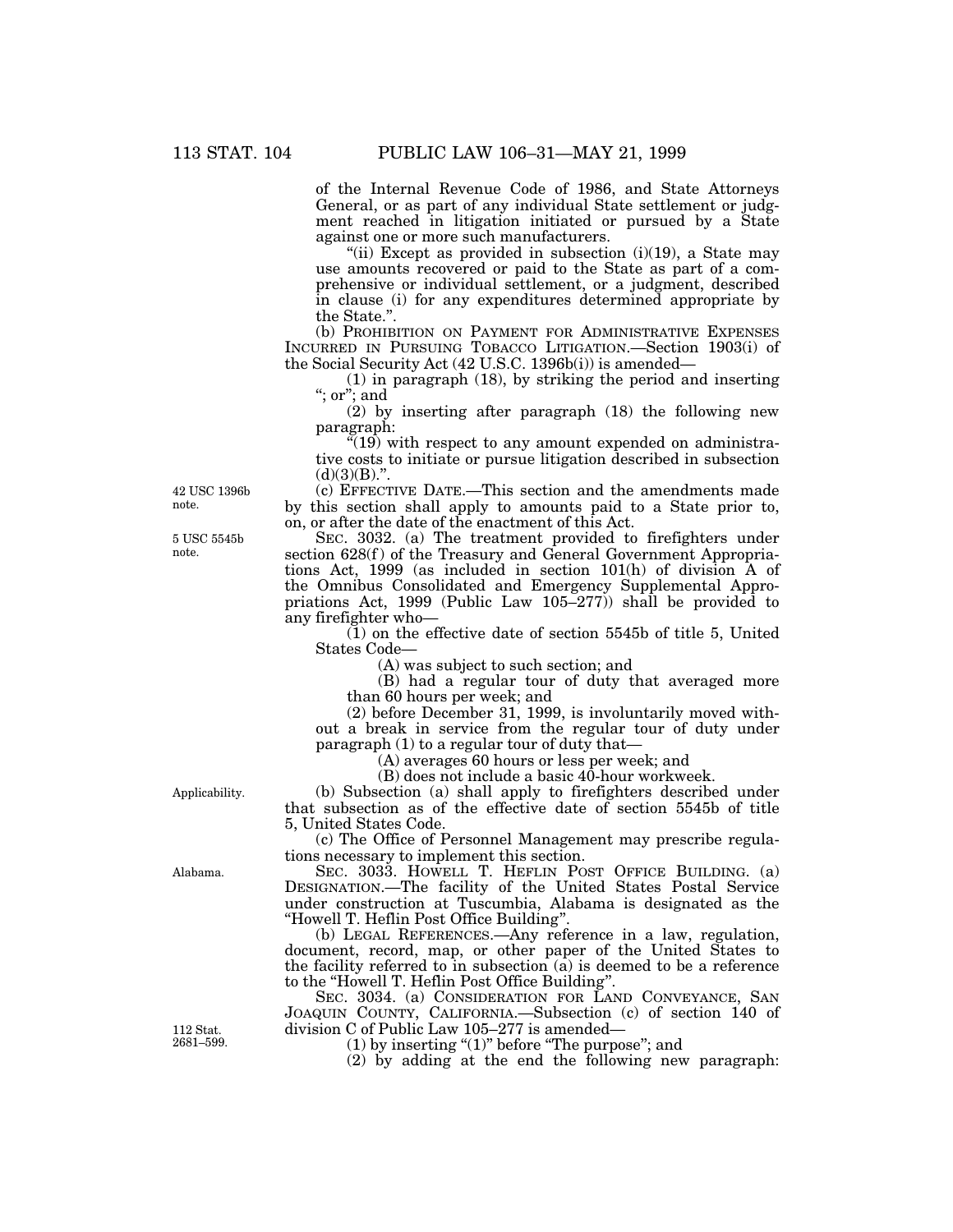''(2) Notwithstanding subsection (a), the conveyance of the approximately 150-acre parcel described in paragraph (1) shall be without consideration. As consideration for the approximately 50acre parcel intended for economic development, which shall be selected by the City, the City shall pay to the United States an amount equal to the fair market value of the parcel, as determined by an appraisal satisfactory to the Attorney General and the City.''.

(b) CONDITIONS ON USE.—Subsection (d) of such section is amended—

(1) by striking paragraph (2); and

(2) by redesignating paragraph (3) as paragraph (2).

(c) REVERSION.—Subsection (e) of such section is amended— (1) by striking paragraph (2); and

(2) by redesignating paragraph (3) as paragraph (2).

(d) TIME FOR CONVEYANCE.—Subsection (a) of such section is amended by striking ''120 days after the date of the enactment of this Act'' and inserting ''August 21, 1999''.

SEC. 3035. Notwithstanding any other provision of law, the Administrator of General Services is directed to utilize resources in the Federal Buildings Fund to purchase, at fair market value, not to exceed \$700,000, the United States Post Office and Federal Courthouse Building located on Mill Street in Fergus Falls, Minnesota: *Provided*, That such sums necessary to effect this provision are appropriated from the Federal Buildings Fund.

# TITLE IV—RESCISSIONS AND OFFSETS

# DEPARTMENT OF AGRICULTURE

## FOOD AND NUTRITION SERVICE

### FOOD STAMP PROGRAM

#### (RESCISSION)

Of the amounts made available under this heading in division A, section 101(a), title IV of Public Law 105–277, \$1,250,000,000 are rescinded.

# DEPARTMENT OF STATE AND RELATED AGENCIES

# RELATED AGENCIES

## UNITED STATES INFORMATION AGENCY

## BUYING POWER MAINTENANCE

## (RESCISSION)

Of the unobligated balances available under this heading, \$20,000,000 are rescinded.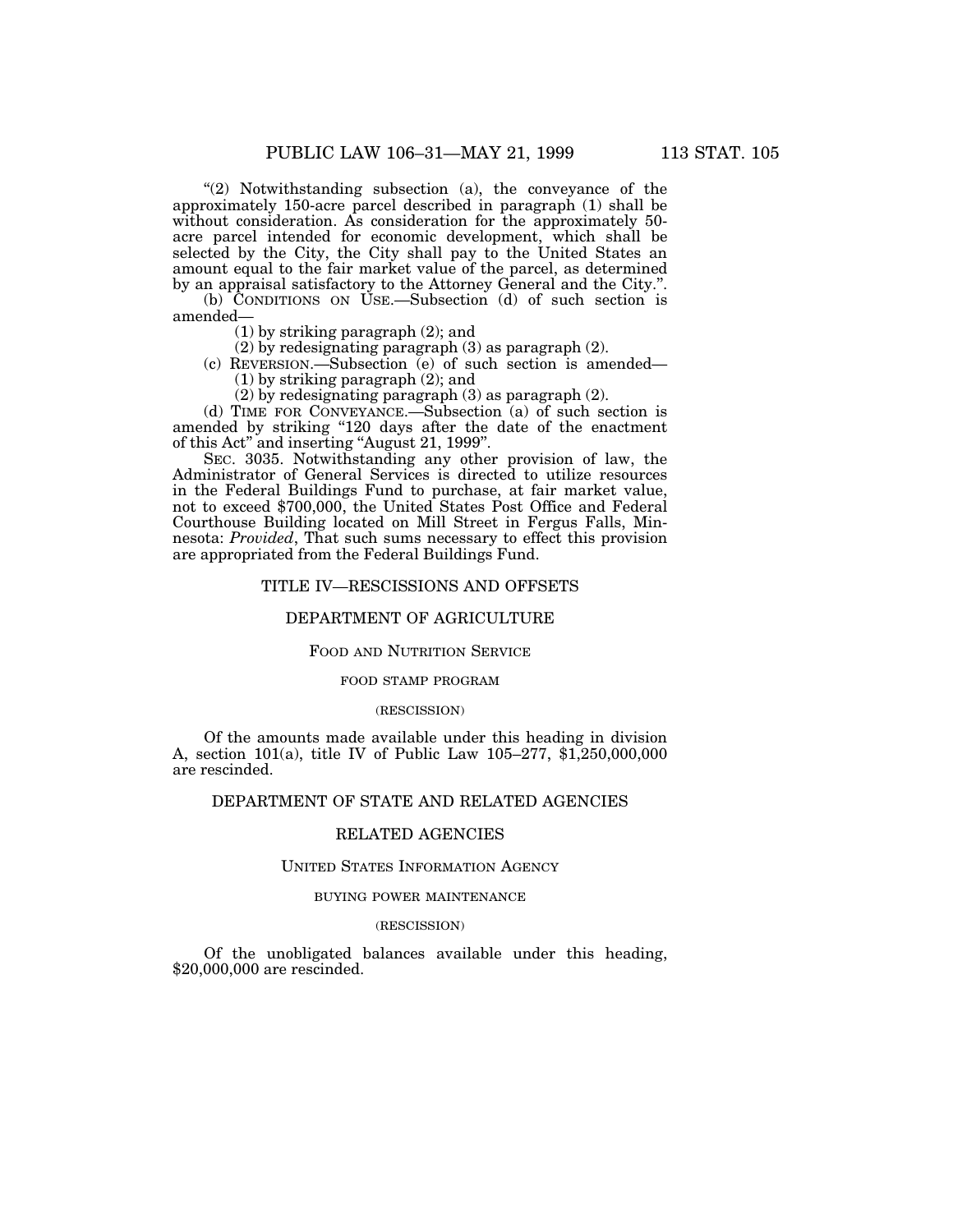# 113 STAT. 106 PUBLIC LAW 106–31—MAY 21, 1999

# MULTILATERAL ECONOMIC ASSISTANCE

## FUNDS APPROPRIATED TO THE PRESIDENT

## INTERNATIONAL FINANCIAL INSTITUTIONS

# CONTRIBUTION TO THE INTERNATIONAL BANK FOR RECONSTRUCTION AND DEVELOPMENT

## GLOBAL ENVIRONMENT FACILITY

#### (RESCISSION)

Of the funds appropriated under this heading in Public Law 105–277, \$25,000,000 are rescinded.

## OTHER BILATERAL ECONOMIC ASSISTANCE

## ECONOMIC SUPPORT FUND

## (RESCISSION)

Of the funds appropriated under this heading in Public Law 105–277 and in prior Acts making appropriations for foreign operations, export financing, and related programs, \$5,000,000 are rescinded.

# DEPARTMENT OF THE INTERIOR

#### BUREAU OF LAND MANAGEMENT

### MANAGEMENT OF LANDS AND RESOURCES

#### (RESCISSION)

Of the amounts appropriated under this heading in previous appropriations Acts, \$6,800,000 are rescinded.

#### DEPARTMENT OF LABOR

# EMPLOYMENT AND TRAINING ADMINISTRATION

## STATE UNEMPLOYMENT INSURANCE AND EMPLOYMENT SERVICE OPERATIONS

Under this heading in section  $101(f)$  of Public Law  $105-277$ , strike ''\$3,132,076,000'' and insert ''\$3,109,676,000'' and strike ''\$180,933,000'' and insert ''\$163,533,000''.

# DEPARTMENT OF HEALTH AND HUMAN SERVICES

#### HEALTH RESOURCES AND SERVICES ADMINISTRATION

### FEDERAL CAPITAL LOAN PROGRAM FOR NURSING

## (RESCISSION)

Of the funds made available under the Federal Capital Loan Program for Nursing appropriation account, \$2,800,000 are rescinded.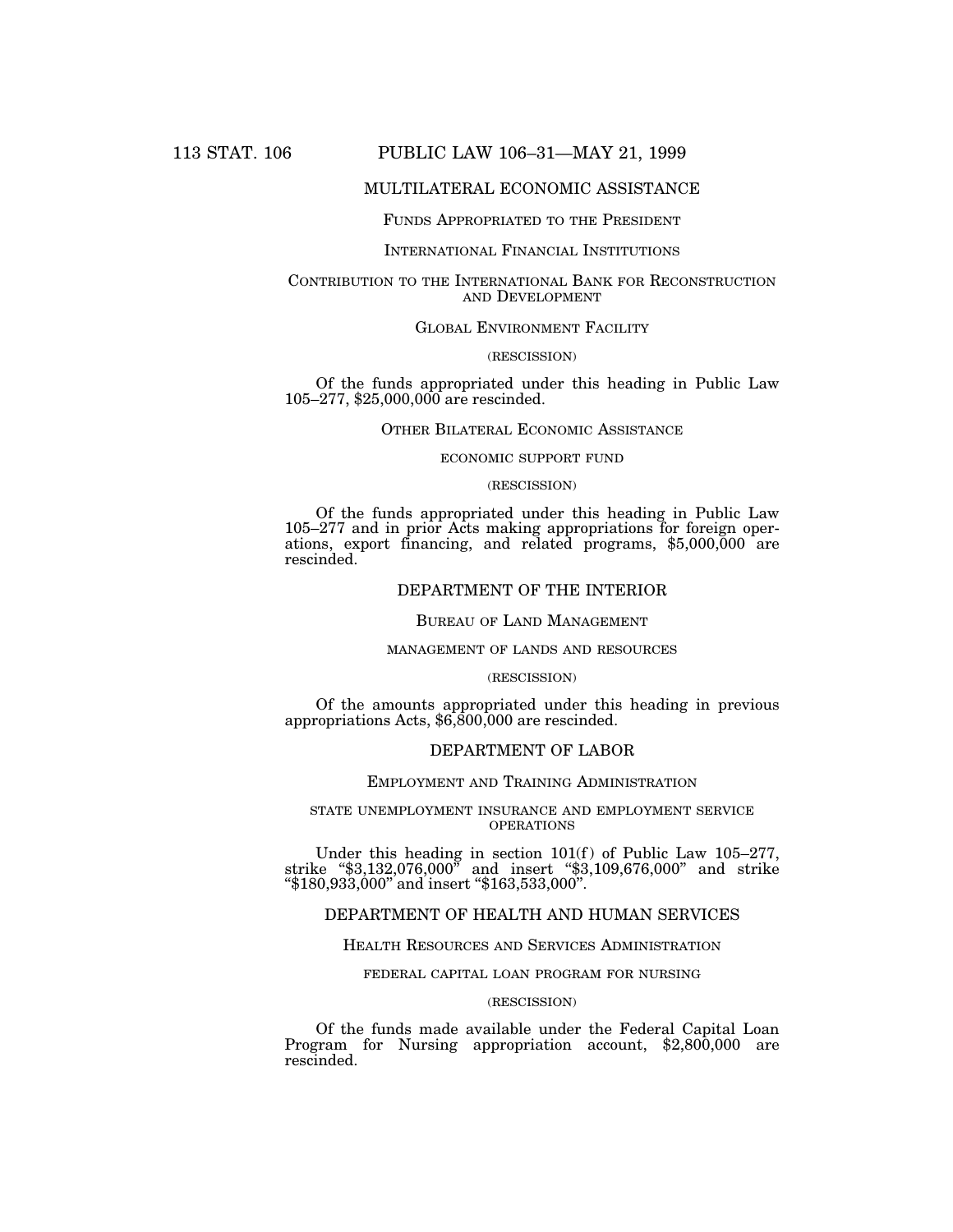# DEPARTMENT OF EDUCATION

### EDUCATION RESEARCH, STATISTICS, AND IMPROVEMENT

#### (RESCISSION)

Of the funds made available under this heading in section 101(f) of Public Law 105–277, \$6,500,000 are rescinded.

# DEPARTMENT OF DEFENSE

## MILITARY CONSTRUCTION

# (RESCISSIONS)

Of the funds provided in the Military Construction Appropriations Act, 1999, the following funds are hereby rescinded as of the date of the enactment of this Act from the following accounts in the specified amounts:

''Military Construction, Army'', \$3,000,000;

''Military Construction, Navy'', \$2,000,000;

''Military Construction, Air Force'', \$3,000,000;

''Military Construction, Defense-Wide'', \$2,000,000;

''Family Housing, Army'' for Construction, \$1,000,000; for Operations and Maintenance, \$7,000,000;

''Family Housing, Navy'' for Construction, \$1,000,000; for Operations and Maintenance, \$2,000,000;

''Family Housing, Air Force'' for Construction, \$1,000,000; for Operations and Maintenance, \$3,000,000; and

''Base Realignment and Closure Account, Part IV'', \$6,400,000.

# DEPARTMENT OF TRANSPORTATION

# OFFICE OF THE SECRETARY

## PAYMENTS TO AIR CARRIERS

#### (AIRPORT AND AIRWAY TRUST FUND)

#### (RESCISSION OF CONTRACT AUTHORIZATION)

Of the budgetary resources provided for ''Small Community Air Service'' by Public Law 101–508 for fiscal years prior to fiscal year 1998, \$815,000 are rescinded.

# FEDERAL HIGHWAY ADMINISTRATION

# STATE INFRASTRUCTURE BANKS

## (RESCISSION)

Of the available balances under this heading, \$6,500,000 are rescinded.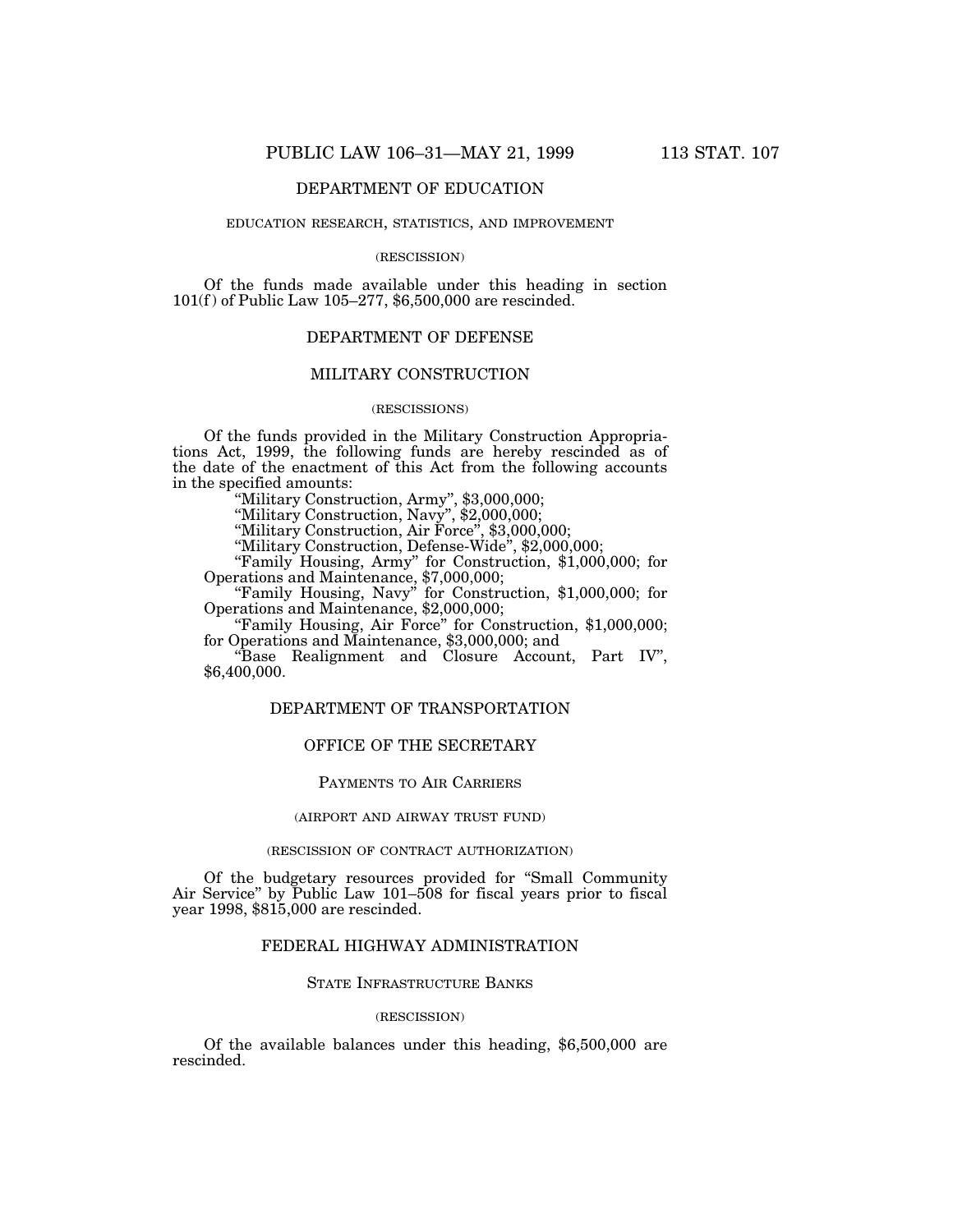# 113 STAT. 108 PUBLIC LAW 106–31—MAY 21, 1999

# FEDERAL TRANSIT ADMINISTRATION

## TRUST FUND SHARE OF TRANSIT PROGRAMS

# (HIGHWAY TRUST FUND)

## (RESCISSION OF CONTRACT AUTHORIZATION)

Of the budgetary resources provided for ''Trust fund share of transit programs'' in Public Law 102–240 under 49 U.S.C. 5338(a)(1), \$665,000 are rescinded.

# INTERSTATE TRANSFER GRANTS—TRANSIT

Of the available balances under this heading, \$600,000 are rescinded.

# DEPARTMENT OF THE TREASURY

# BUREAU OF ALCOHOL, TOBACCO AND FIREARMS

# SALARIES AND EXPENSES

# (RESCISSION)

Of the funds made available under this heading in division A of the Omnibus Consolidated and Emergency Supplemental Appropriations, 1999 (Public Law 105–277) \$4,500,000 for the expansion of the National Tracing Center are rescinded.

# EXECUTIVE OFFICE OF THE PRESIDENT

# FUNDS APPROPRIATED TO THE PRESIDENT

## UNANTICIPATED NEEDS

## (RESCISSION)

Of the funds made available under this heading in Public Law 101–130, the Fiscal Year 1990 Dire Emergency Supplemental to Meet the Needs of Natural Disasters of National Significance, \$10,000,000 are rescinded.

# DEPARTMENT OF HOUSING AND URBAN DEVELOPMENT

### PUBLIC AND INDIAN HOUSING

## ANNUAL CONTRIBUTIONS FOR ASSISTED HOUSING

## (RESCISSION)

Of the amounts recaptured from funds appropriated under this heading during fiscal year 1999 and prior years, \$350,000,000 are rescinded.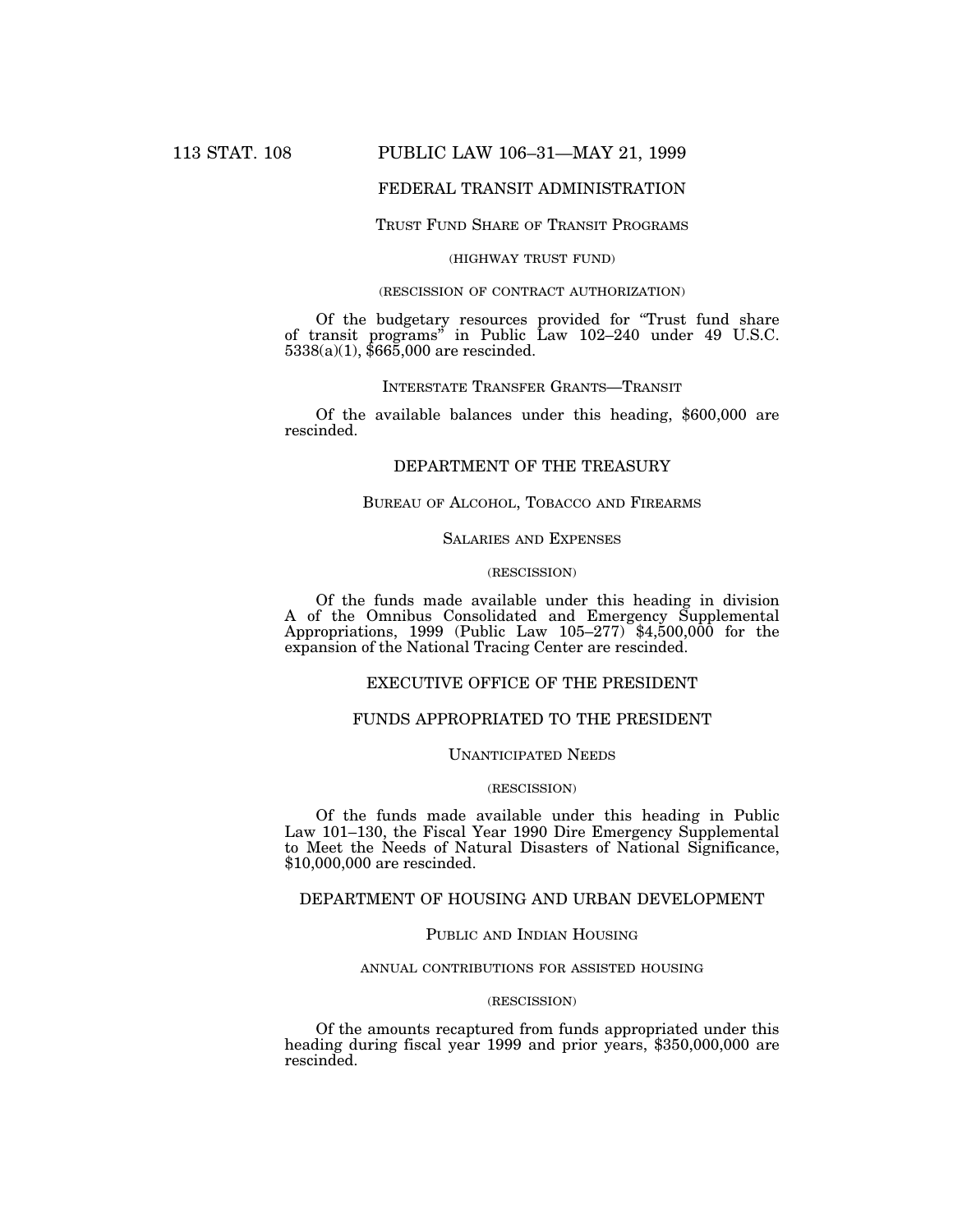### COMMUNITY PLANNING AND DEVELOPMENT

### COMMUNITY DEVELOPMENT BLOCK GRANTS

#### (RESCISSION)

Of the unobligated balances available under this heading in division B, of the Omnibus Consolidated and Emergency Supplemental Appropriations Act, 1999 (Public Law 105–277), \$230,000,000 are rescinded.

## GENERAL PROVISION, THIS TITLE

SEC. 4001. Of the amount made available under division B, title V, chapter 1 of the Omnibus Consolidated and Emergency Supplemental Appropriations Act, 1999 (Public Law 105–277) \$22,466,000 are rescinded.

# TITLE V—TECHNICAL CORRECTIONS

SEC. 5001. The Agriculture, Rural Development, Food and Drug Administration, and Related Agencies Appropriations Act, 1999 (as contained in division A, section 101(a) of the Omnibus Consolidated and Emergency Supplemental Appropriations Act, 1999 (Public Law 105–277)) is amended:

(a) in title III, under the heading ''Rural Community Advancement Program (Including Transfer of Funds)'', by inserting "1926d," after "1926c,"; by inserting ",  $306C(a)(2)$ , and 306D" after " $381E(d)(2)$ " the first time it appears in the paragraph; and by striking ", as provided in  $7 \overline{U}$ .S.C. 1926(a) and 7 U.S.C. 1926C''; 112 Stat. 2681–15.

(b) in title VII, in section 718 by striking ''this Act'' and 7 USC 5623 note. inserting "annual appropriations Acts";

(c) in title VII, in section 747 by striking ''302'' and inserting "203"; and

(d) in title VII, in section  $763(b)(3)$  by striking "section  $402(d)$  of Public Law  $94-265$ " and inserting "section  $116(a)$ of Public Law 104–297''.

SEC. 5002. The Foreign Operations, Export Financing, and Related Programs Appropriations Act, 1999 (as contained in division A, section 101(d) of the Omnibus Consolidated and Emergency Supplemental Appropriations Act, 1999 (Public Law 105–277)) is amended—

(a) in title II under the heading ''Burma'' by striking "headings 'Economic Support Fund' and" and inserting "headings 'Child Survival and Disease Programs Fund', 'Economic Support Fund' and'';

 $(b)$  in title V in section 587 by striking "199-339" and inserting ''99–399'';

 $(c)$  in title V in subsection 594 $(a)$  by striking "subparagraph" (C)'' and inserting ''subsection (c)''; note.

 $(d)$  in title V in subsection 594 $(b)$  by striking "subparagraph" (a)'' and inserting ''subsection (a)''; and

(e) in title  $\overline{V}$  in subsection 594(c) by striking "521 of the annual appropriations Act for Foreign Operations, Export Financing, and Related Programs" and inserting "520 of this Act''.

7 USC 1622 note.

112 Stat. 2681–36.

112 Stat 2681–156.

22 USC 2753 22 USC 2381 note.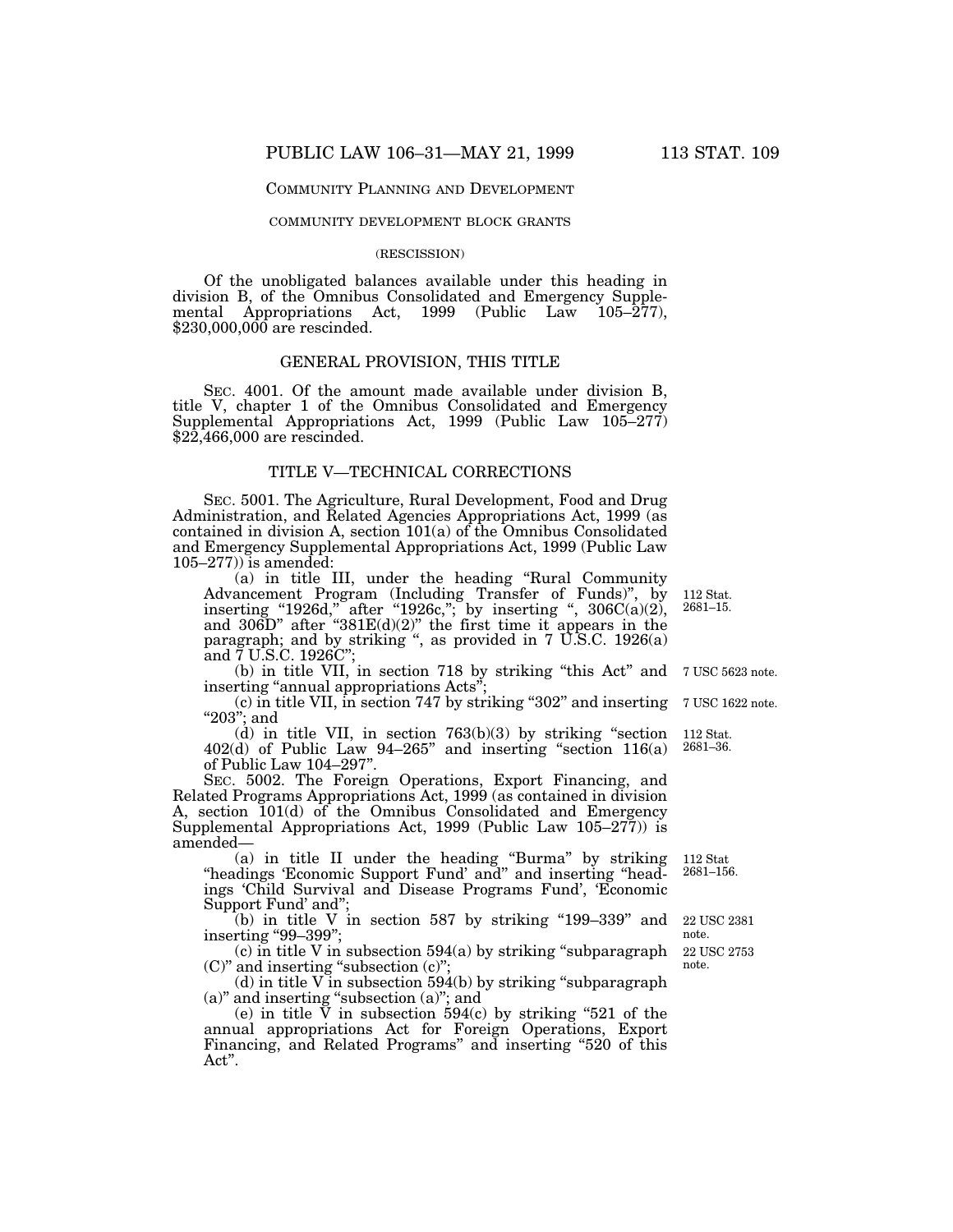22 USC 262r–5.

SEC. 5003. Subsection 1706(b) of title XVII of the International Financial Institutions Act (22 U.S.C. 262r–262r–2), as added by section 614 of the Foreign Operations, Export Financing, and Related Programs Appropriations Act, 1999, is amended by striking ''June 30'' and inserting ''September 30''.

SEC. 5004. The Department of the Interior and Related Agencies Appropriations Act, 1999 (as contained in division A, section 101(e) of the Omnibus Consolidated and Emergency Supplemental Appropriations Act, 1999 (Public Law 105–277)) is amended:

(1) in the last proviso under the heading ''United States Fish and Wildlife Service, Administrative Provisions'' by striking ''section 104(c)(50)(B) of the Marine Mammal Protection Act (16 U.S.C. 1361–1407)'' and inserting ''section 104(c)(5)(B) of the Marine Mammal Protection Act of 1972 (16 U.S.C. 1361– 1407)''.

(2) under the heading ''Bureau of Indian Affairs, Operation of Indian Programs'', by striking ''\$94,010,000'' and inserting ''\$94,046,000'', by striking ''\$114,871,000'' and inserting ''\$114,891,000'', by striking ''\$387,365,000'' and inserting ''\$389,307,000'', and by striking ''\$52,889,000'' and inserting ''\$53,039,000''.

(3) in section 354(a) by striking "16 U.S.C. 544(a)(2))" and inserting "16 U.S.C.  $544b(a)(2)$ ".

(4) The amendments made by paragraphs (1), (2), and (3) of this section shall take effect as if included in Public Law 105–277 on the date of its enactment.

SEC. 5005. The Departments of Labor, Health and Human Services, Education, and Related Agencies Appropriations Act, 1999 (as contained in division A, section  $101(f)$  of the Omnibus Consolidated and Emergency Supplemental Appropriations Act, 1999 (Public Law 105–277)) is amended—

(a) in title I, under the heading ''Federal Unemployment Benefits and Allowances'', by striking ''during the current fiscal year" and inserting "from October 1, 1998, through September 30, 1999'';

(b) in title II under the heading ''Office of the Secretary, General Departmental Management'' by striking ''\$180,051,000'' and inserting "\$188,051,000";

(c) in title II under the heading ''Children and Families Services Programs, (Including Rescissions)'' by striking ''notwithstanding section 640(a)(6), of the funds made available for the Head Start Act, \$337,500,000 shall be set aside for the Head Start Program for Families with Infants and Toddlers (Early Head Start): *Provided further*, That'';

(d) in title II under the heading ''Office of the Secretary, General Departmental Management'' by inserting after the first proviso the following: "*Provided further*, That of the funds made available under this heading for carrying out title XX of the Public Health Service Act, \$10,831,000 shall be for activities specified under section 2003(b)(2), of which \$9,131,000 shall be for prevention service demonstration grants under section  $510(b)(\hat{2})$  of title V of the Social Security Act, as amended, without application of the limitation of section 2010(c) of said title XX:'';

(e) in title III under the heading ''Special Education'' by inserting before the period at the end of the paragraph the following: '': *Provided further*, That \$1,500,000 shall be for

112 Stat. 2681–245.

16 USC 1374.

16 USC 544b.

Effective date. 16 USC 544b note.

112 Stat. 2681–339.

112 Stat. 2681–357.

112 Stat. 2681–355.

112 Stat. 2681–368.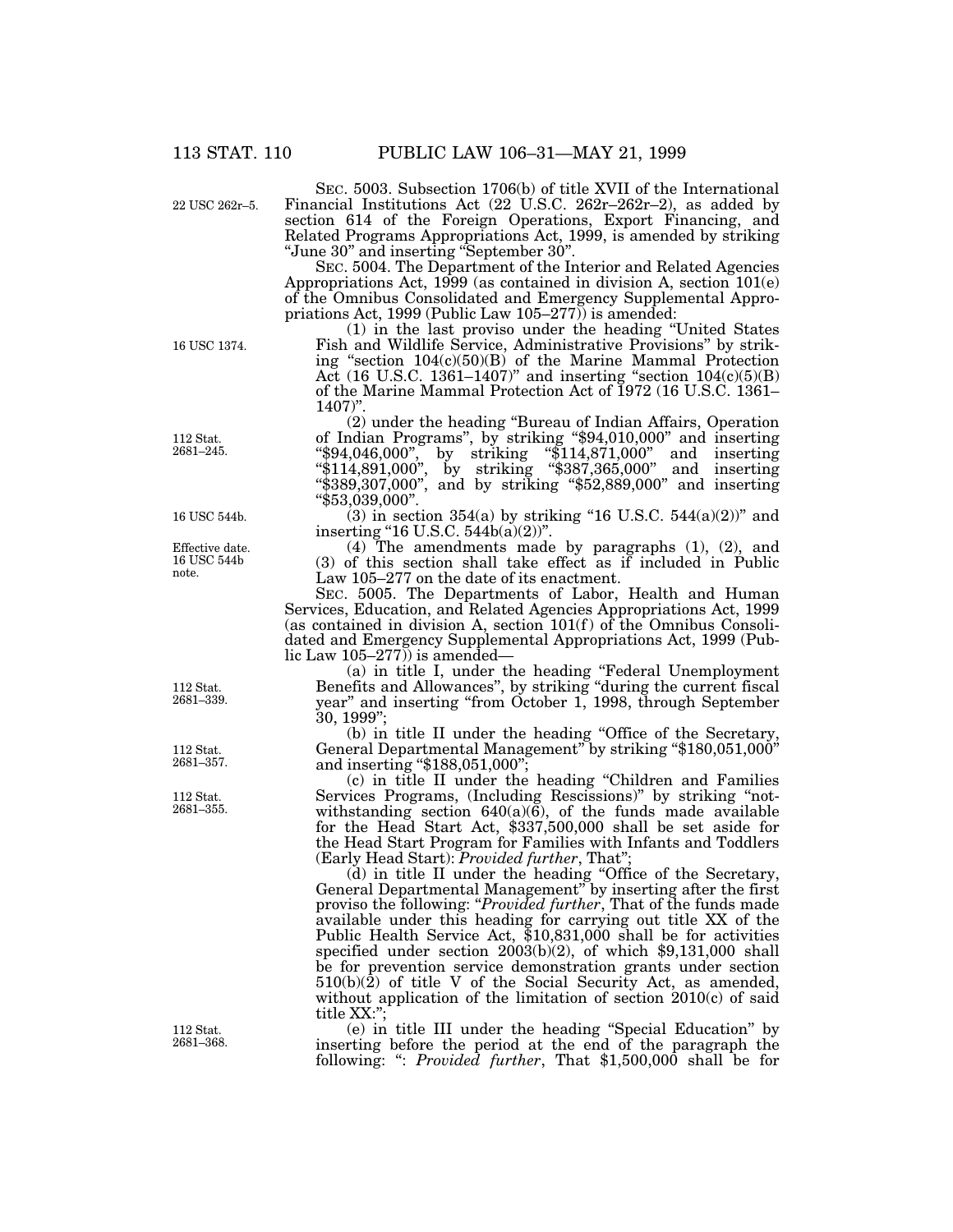the recipient of funds provided by Public Law 105–78 under section  $687(b)(2)(G)$  of the Act to provide information on diagnosis, intervention, and teaching strategies for children with disabilities'';

(f ) in title II under the heading ''Public Health and Social Services Emergency Fund'' by striking ''\$322,000'' and inserting ''\$180,000'';

(g) in title III under the heading ''Education Reform'' by striking ''\$491,000,000'' and inserting ''\$459,500,000'';

(h) in title III under the heading ''Vocational and Adult Education'' by striking ''\$6,000,000'' the first time that it appears and inserting ''\$14,000,000'', and by inserting before the period at the end of the paragraph the following: '': *Provided further*, That of the amounts made available for the Perkins Act, \$4,100,000 shall be for tribally controlled postsecondary vocational institutions under section 117'

(i) in title III under the heading ''Higher Education'' by inserting after the first proviso the following: ''*Provided further*, That funds available for part A, subpart  $\check{2}$  of title VII of the Higher Education Act shall be available to fund awards for academic year 1999–2000 for fellowships under part A, subpart 1 of title VII of said Act, under the terms and conditions of part A, subpart 1:'';

( j) in title III under the heading ''Education Research, Statistics, and Improvement'' by inserting after the third proviso the following: ''*Provided further*, That of the funds appropriated under section 10601 of title X of the Elementary and Secondary Education Act of 1965, as amended, \$1,000,000 shall be used to conduct a violence prevention demonstration program:'';

(k) in title III under the heading ''Reading Excellence'' by inserting before the period at the end of the paragraph the following: '': *Provided*, That up to 1 percent of the amount appropriated shall be available October 1, 1998 for peer review of applications''; 112 Stat.

(1) in title V in section  $510(3)$  by inserting after "Act" the following: ''or subsequent Departments of Labor, Health and Human Services, Education, and Related Agencies Appropriations Acts''; and

 $(m)(1)$  in title VIII in section 405 by striking subsection (e) and inserting the following:

"(e) OTHER REFERENCES TO TITLE VII OF THE STEWART B. MCKINNEY HOMELESS ASSISTANCE ACT.—The table of contents of the Stewart B. McKinney Homeless Assistance Act (42 U.S.C. 11301 et seq.) is amended—

"(1) by striking the items relating to title VII of such Act, except the item relating to the title heading and the items relating to subtitles B and C of such title; and

" $(2)$  by striking the item relating to the title heading for title VII and inserting the following:

# '' 'TITLE VII—EDUCATION AND TRAINING'.''.

(2) The amendments made by subsection  $(m)(1)$  of this Effective date. section shall take effect as if included in Public Law 105– 277 on the date of its enactment.

2681–368.

31 USC 1301 note.

112 Stat. 2681–428.

112 Stat. 2681–363. 2681–358.

112 Stat.

112 Stat. 2681–369.

112 Stat. 2681–370.

112 Stat. 2681–372.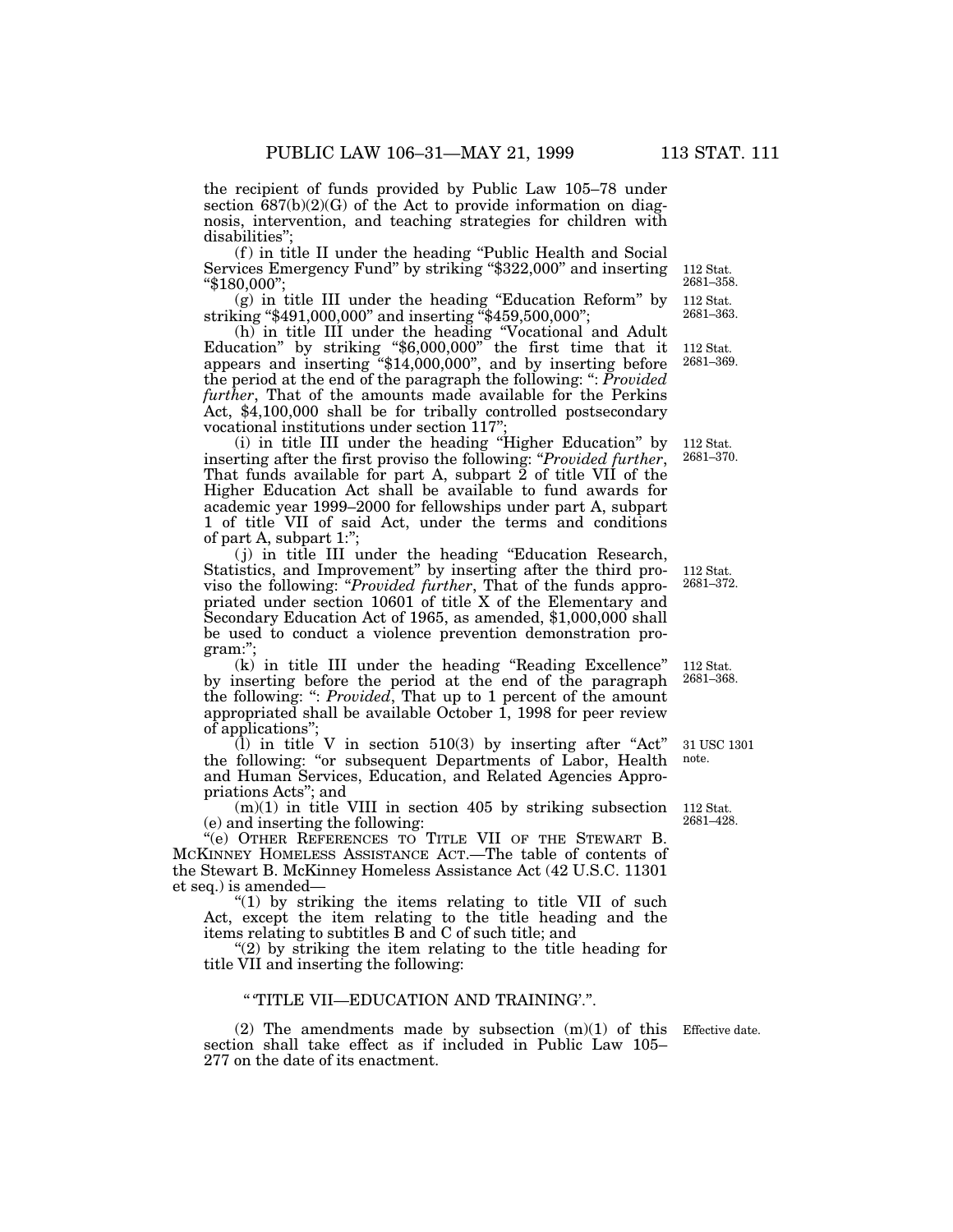SEC. 5006. The last sentence of section 5595(b) of title 5, United States Code (as added by section 309(a)(2) of the Legislative Branch Appropriations Act, 1999; Public Law 105–275), is amended by striking " $(a)(1)(G)$ " and inserting " $(a)(1)(C)$ ".

SEC. 5007. Division B, title II, chapter 5 of the Omnibus Consolidated and Emergency Supplemental Appropriations Act, 1999 (Public Law 105–277) is amended under the heading "Capitol Police" Board, Security Enhancements'' by inserting before the period at the end of the paragraph '': *Provided further*, That for purposes of carrying out the plan or plans described under this heading and consistent with the approval of such plan or plans pursuant to this heading, the Capitol Police Board shall transfer the portion of the funds made available under this heading which are to be used for personnel and overtime increases for the United States Capitol Police to the heading ''Capitol Police Board, Capitol Police, Salaries'' under the Act making appropriations for the legislative branch for the fiscal year involved, and shall allocate such portion between the Sergeant at Arms of the House of Representatives and the Sergeant at Arms and Doorkeeper of the Senate in such amounts as may be approved by the Committee on Appropriations of the House of Representatives and the Committee on Appropriations of the Senate''.

SEC. 5008. Division B, title 1, chapter 3 of the Omnibus Consolidated and Emergency Supplemental Appropriations Act, 1999 (Public Law 105–277) is amended under the heading "Family Housing, Navy and Marine Corps'' by striking the word ''Hurricane'' and inserting ''Hurricanes Georges and''.

SEC. 5009. The Department of Transportation and Related Agencies Appropriations Act, 1999, as contained in division A, section 101(g) of the Omnibus Consolidated and Emergency Supplemental Appropriations Act, 1999 (Public Law 105–277), is amended in title I under the heading ''Capital Investment Grants (Including Transfer of Funds)'' within the project description of project number 127, by inserting the words "and bus facilities" after the word ''replacements'', and within the project description of project number 261 by striking the words ''Multimodal Center'' and inserting ''buses and bus related facilities''.

SEC. 5010. The Department of Transportation and Related Agencies Appropriations Act, 1999, as contained in division A, section 101(g) of the Omnibus Consolidated and Emergency Supplemental Appropriations Act, 1999 (Public Law 105–277), is amended in title I under the heading "Federal-Aid Highways (Limitation on Obligations) (Highway Trust Fund)'' by striking ''not more than \$38,000,000 shall be available for the implementation and execution of the Ferry Boat and Ferry Terminal Facility Program'', and inserting ''not more than \$59,290,000 shall be available for the implementation and execution of the Ferry Boat and Ferry Terminal Facility Program''.

SEC. 5011. Section 3347(b) of title 5, United States Code, as added by the Federal Vacancies Reform Act of 1998, is amended by striking "provision to which subsection  $(a)(2)$  applies" and inserting "provision to which subsection  $(a)(1)$  applies".

# TITLE VI—GENERAL PROVISIONS, THIS ACT

Effective date.

SEC. 6001. Effective October 1, 1999, section 234 of the Foreign Assistance Act of 1961 (22 U.S.C. 2194) is amended by—

112 Stat. 2681–570.

112 Stat. 2681–562.

112 Stat. 2681–453.

112 Stat. 2681–446.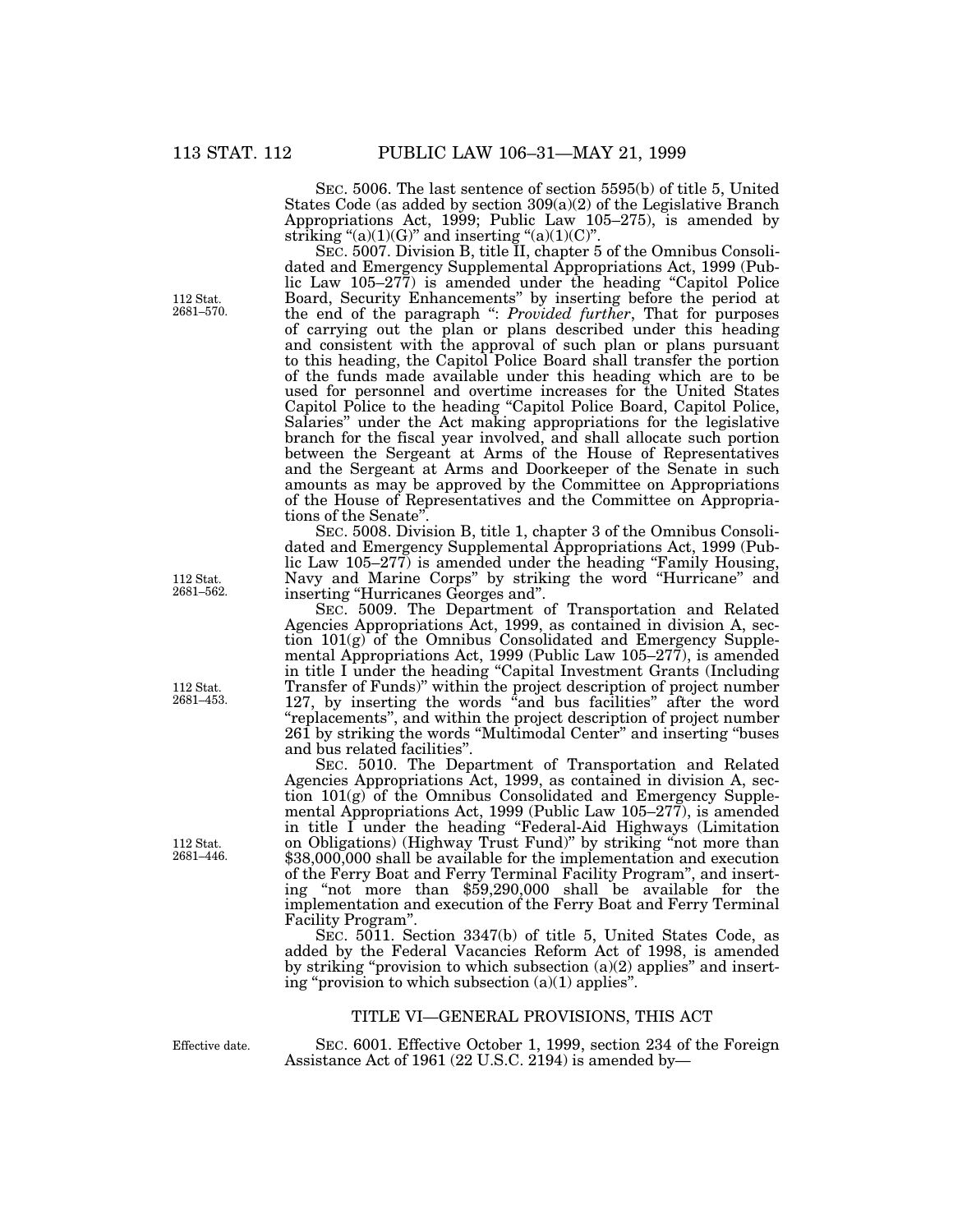(1) striking the paragraph within subsection 234(g) that is currently designated as  $234(c)$ ;

(2) in paragraph  $(g)(2)$ , changing the title to read "Equity" Authority Limited to Projects in Sub-Saharan Africa and Caribbean Basin and Marine Transportation Projects Globally'' and inserting after the words "Caribbean Basin Economic Recovery Act" the following: "and in marine transportation projects in countries and areas eligible for OPIC support worldwide using United States commercial maritime expertise''; and

(3) inserting a new paragraph  $(g)(5)$  to read:

''IMPLEMENTATION.—To the extent provided in advance in appropriations Acts, the Corporation is authorized to create such legal vehicles as may be necessary for implementation of its authorities, which legal vehicles may be deemed non-Federal borrowers for purposes of the Federal Credit Reform Act of 1990. Income and proceeds of investments made pursuant to this section  $234(g)$ may be used to purchase equity or quasi-equity securities in accordance with the provisions of this section: *Provided, however*, That such purchases shall not be limited to the 4-year period of the pilot program: *Provided further*, That the limitations contained in section 234(g)(2) shall not apply to such purchases.''.

SEC. 6002. (a) AUTHORIZATION OF APPROPRIATIONS.—Section 48103 of title 49, United States Code, is amended by striking ''\$1,607,000,000 for the 8-month period beginning October 1, 1998.'' and inserting ''\$2,050,000,000 for the period beginning October 1, 1998 and ending August 6, 1999.''.

(b) OBLIGATIONAL AUTHORITY.—Section 47104(c) of such title is amended by striking "May 31, 1999," and inserting "August 6, 1999,''.

(c) LIQUIDATION OF CONTRACT AUTHORIZATION.—The Department of Transportation and Related Agencies Appropriations Act, 1999, as amended, is further amended as follows: Strike the last proviso under the heading ''Grants-in-Aid for Airports, (Liquidation of Contract Authorization), (Airport and Airway Trust Fund)'' and insert ''*Provided further*, That not more than \$1,660,000,000 of funds limited under this heading may be obligated before the enactment of a law extending contract authorization for the Grantsin-Aid for Airports Program beyond August 6, 1999."

(d) MILITARY AIRPORT PROGRAM.—Section 47117(e)(1)(B) of title 49, United States Code, is amended by striking ''for each of fiscal years 1997 and 1998".

(e) RELEASE OF MWAA FUNDING.—Section 9(a) of the Interim Federal Aviation Administration Authorization Act (Public Law 106–6) is amended by striking ''(an application that is pending *Ante,* p. 11. at the Department of Transportation on March 17, 1999) for expenditure or obligation of up to \$30,000,000'' and inserting ''for expenditure or obligation of up to \$60,000,000''.

(f) EXTENSION OF AVIATION INSURANCE PROGRAM.-Section 44310 of title 49, United States Code, is amended by striking ''May 31, 1999'' and inserting ''August 6, 1999''.

SEC. 6003. TITLE 49 RECODIFICATION CORRECTION.—Effective December 31, 1998, section 4(k) of the Act of July 5, 1994 (Public Law 103–272; 108 Stat. 1370), as amended by section  $7(a)(3)(D)$ of the Act of October 31, 1994 (Public Law 103–429; 108 Stat. 4329), is repealed.

SEC. 6004. Section 3027(d)(3) of the Transportation Equity Act for the 21st Century (49 U.S.C. 5307 note; 112 Stat. 366) as added

112 Stat. 2681–445.

Effective date.

49 USC 41107 and note, 41901–41903.